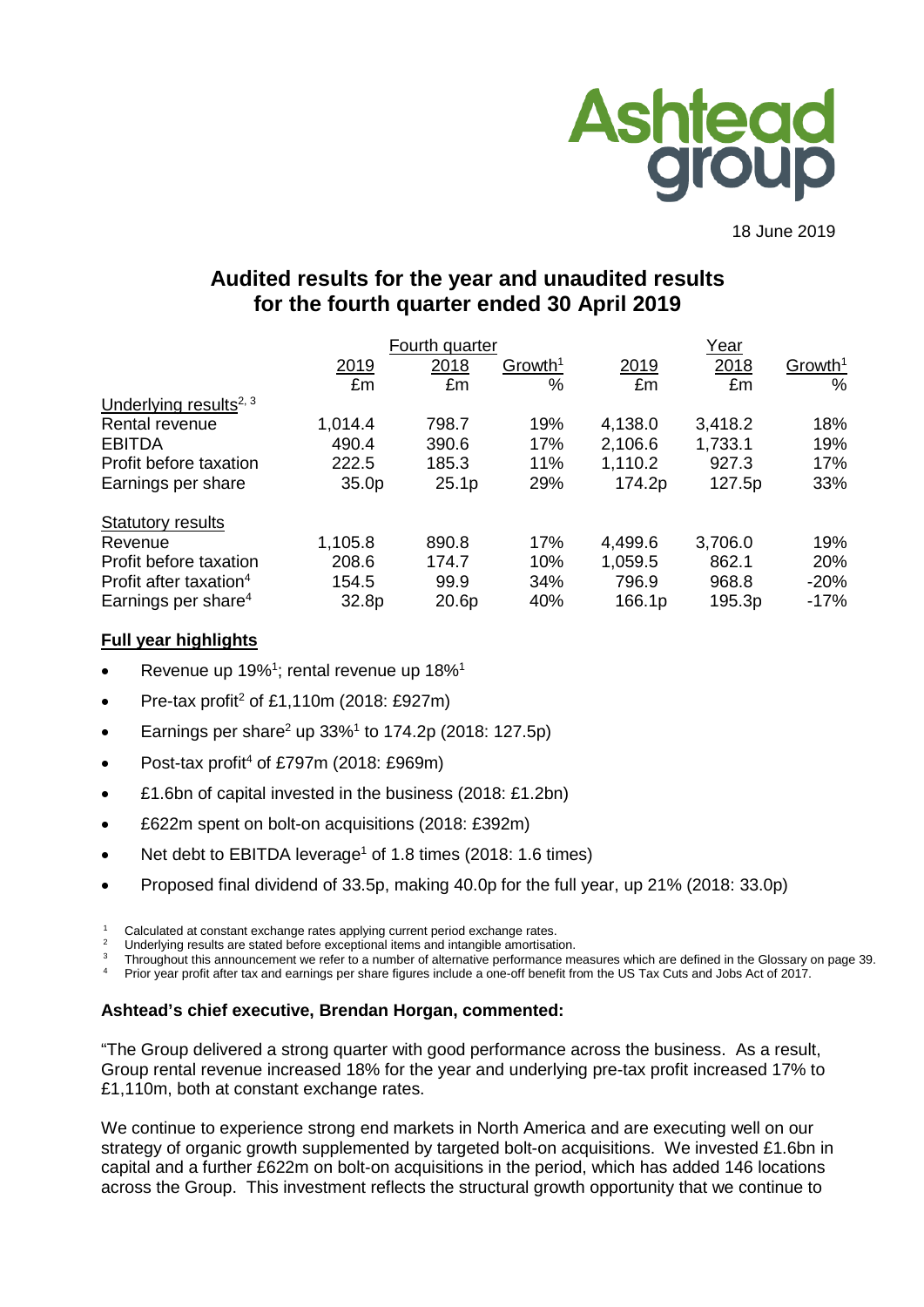see in the business as we broaden our product offering, geographic reach and end markets, thus increasing market share and diversifying our business.

We remain focused on responsible growth. Our increasing scale and strong margins are delivering good earnings growth and significant free cash flow generation. This provides significant operational and financial flexibility, enabling us to invest in the long-term structural growth opportunity and enhance returns to shareholders, while maintaining leverage within our target range of 1.5 to 2.0 times net debt to EBITDA. We have spent £675m under our share buyback programme announced in December 2017, which has now concluded, and expect to spend a minimum of £500m on share buybacks in 2019/20.

Our business continues to perform well in supportive end markets. Looking forward, we anticipate a similar level of capital expenditure in 2019/20, consistent with our strategic plan. So, with our business performing well and a strong balance sheet to support our plans, the Board continues to look to the medium term with confidence."

#### Contacts:

| Will Shaw                       | Director of Investor Relations | +44 (0)20 7726 9700 |
|---------------------------------|--------------------------------|---------------------|
| Neil Bennett<br>James McFarlane | Maitland/AMO<br>Maitland/AMO   | +44 (0)20 7379 5151 |

Brendan Horgan and Michael Pratt will hold a meeting for equity analysts to discuss the results and outlook at 9am on Tuesday, 18 June 2019. The meeting will be webcast live via the Company's website at [www.ashtead-group.com](http://www.ashtead-group.com/) and a replay will be available via the website shortly after the meeting concludes. A copy of this announcement and the slide presentation used for the meeting are available for download on the Company's website. The usual conference call for bondholders will begin at 3.30pm (10.30am EST).

Analysts and bondholders have already been invited to participate in the analyst meeting and conference call for bondholders but any eligible person not having received details should contact the Company's PR advisers, Maitland/AMO (Audrey Da Costa) at +44 (0)20 7379 5151.

#### *Forward looking statements*

*This announcement contains forward looking statements. These have been made by the directors in good faith using*  information available up to the date on which they approved this report. The directors can give no assurance that *these expectations will prove to be correct. Due to the inherent uncertainties, including both business and economic risk factors underlying such forward looking statements, actual results may differ materially from those expressed or implied by these forward looking statements. Except as required by law or regulation, the directors undertake no obligation to update any forward looking statements whether as a result of new information, future events or otherwise.*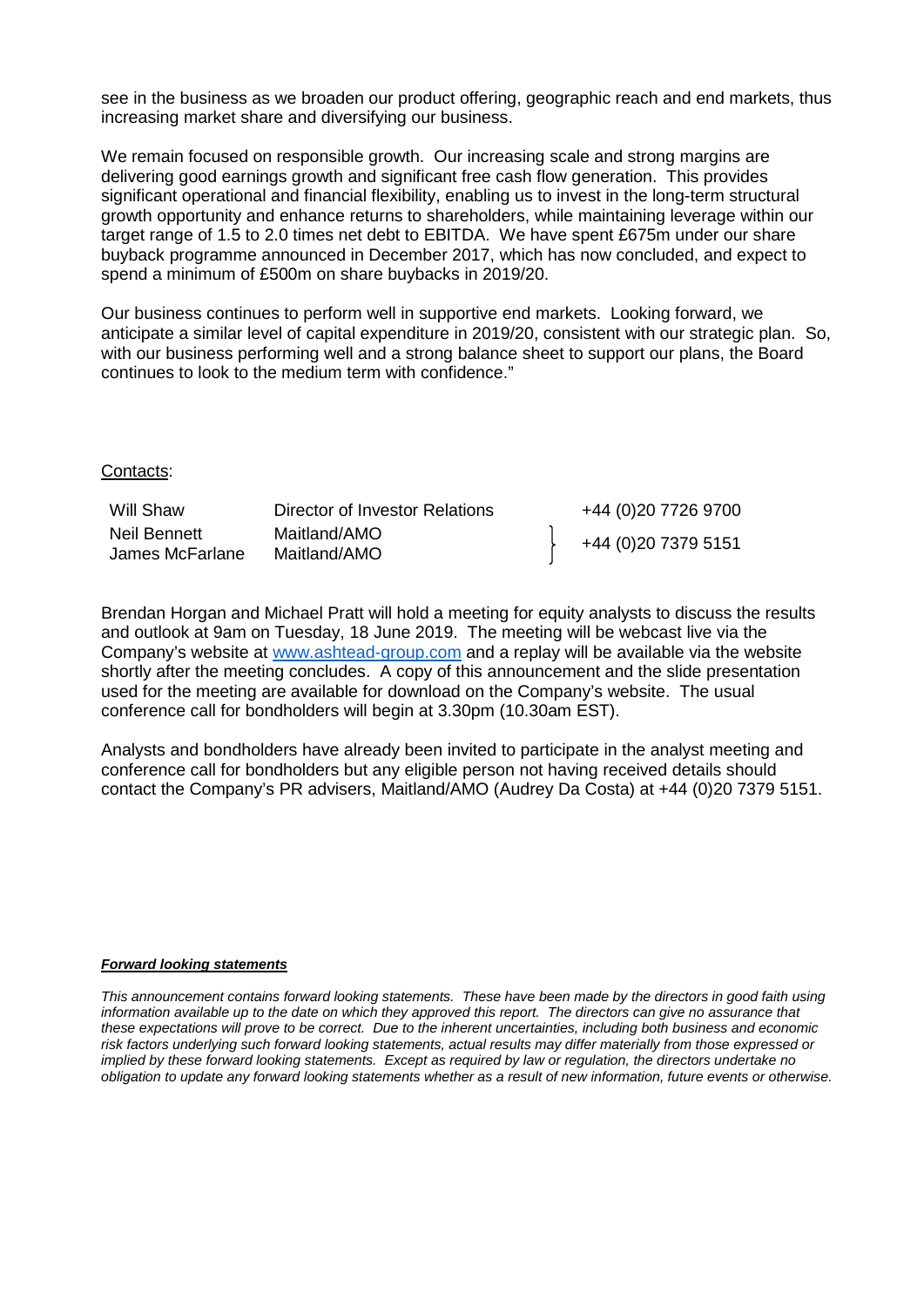## **Trading results**

|                                                      | <b>Revenue</b> |               |                | <b>EBITDA</b> | <b>Operating profit</b> |               |  |
|------------------------------------------------------|----------------|---------------|----------------|---------------|-------------------------|---------------|--|
|                                                      | 2019           | 2018          | 2019           | 2018          | 2019                    | 2018          |  |
| Sunbelt US in \$m                                    | 4,988.9        | 4,153.1       | <u>2,453.5</u> | 2,062.9       | 1,545.0                 | 1,293.4       |  |
| Sunbelt Canada in C\$m                               | <u>344.0</u>   | <u> 223.4</u> | <u>124.1</u>   | 68.1          | <u>54.8</u>             | <u>28.4</u>   |  |
| Sunbelt US in £m                                     | 3,824.3        | 3,103.7       | 1,880.9        | 1,541.7       | 1,184.3                 | 966.6         |  |
| A-Plant                                              | 475.1          | 471.7         | 168.4          | 167.3         | 62.3                    | 70.2          |  |
| Sunbelt Canada in £m                                 | 200.2          | 130.6         | 72.2           | 39.9          | 31.9                    | 16.6          |  |
| Group central costs                                  |                |               | (14.9)         | (15.8)        | (14.9)                  | (15.9)        |  |
|                                                      | 4,499.6        | 3,706.0       | 2,106.6        | 1,733.1       | 1,263.6                 | 1,037.5       |  |
| Net financing costs                                  |                |               |                |               | (153.4)                 | (110.2)       |  |
| Profit before amortisation,                          |                |               |                |               |                         |               |  |
| exceptional items and tax                            |                |               |                |               | 1,110.2                 | 927.3         |  |
| Amortisation                                         |                |               |                |               | (50.7)                  | (43.5)        |  |
| <b>Exceptional items</b>                             |                |               |                |               |                         | <u>(21.7)</u> |  |
| Profit before taxation                               |                |               |                |               | 1,059.5                 | 862.1         |  |
| Taxation (charge)/credit                             |                |               |                |               | <u>(262.6)</u>          | 106.7         |  |
| Profit attributable to equity holders of the Company |                |               |                |               | 796.9                   | 968.8         |  |
| <u>Margins</u>                                       |                |               |                |               |                         |               |  |
| <b>Sunbelt US</b>                                    |                |               | 49.2%          | 49.7%         | 31.0%                   | 31.1%         |  |
| A-Plant                                              |                |               | 35.5%          | 35.5%         | 13.1%                   | 14.9%         |  |
| Sunbelt Canada                                       |                |               | 36.1%          | 30.5%         | 15.9%                   | 12.7%         |  |
| Group                                                |                |               | 46.8%          | 46.8%         | 28.1%                   | 28.0%         |  |

Group revenue for the year increased 21% to £4,500m (2018: £3,706m) with strong growth in the US and Canadian markets. This revenue growth, combined with our focus on drop-through, generated underlying profit before tax of £1,110m (2018: £927m).

The Group's strategy remains unchanged with growth being driven by strong organic growth (same-store and greenfield) supplemented by bolt-on acquisitions. Sunbelt US, A-Plant and Sunbelt Canada delivered 20%, 4% and 66% rental only revenue growth respectively. The significant growth in Sunbelt Canada reflects the impact of acquisitions, most notably the acquisition of CRS in August 2017.

Sunbelt US's revenue growth continues to benefit from cyclical and structural trends and can be explained as follows: \$m

|                                      |            | <u></u>     |
|--------------------------------------|------------|-------------|
| 2018 rental only revenue             |            | 3,091       |
| Organic (same-store and greenfields) | 15%        | 472         |
| Bolt-ons since 1 May 2017            | 5%         | <u>148</u>  |
| 2019 rental only revenue             | <b>20%</b> | 3,711       |
| Ancillary revenue                    | 17%        | 926         |
| 2019 rental revenue                  | 19%        | 4,637       |
| Sales revenue                        | 32%        | 352         |
| 2019 total revenue                   | 20%        | <u>989.</u> |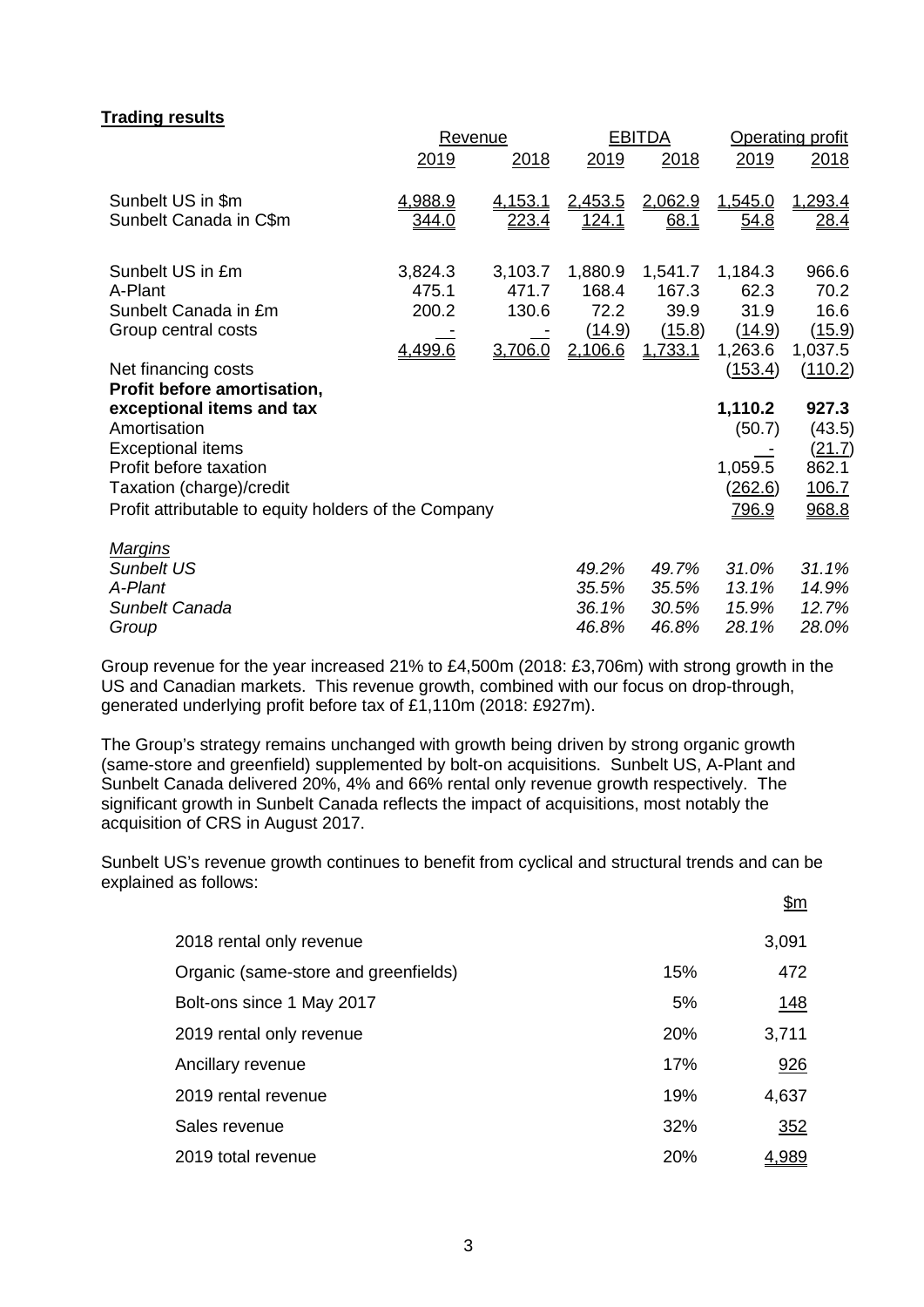Sunbelt US's revenue growth demonstrates the successful execution of our long-term structural growth strategy. We continue to capitalise on the opportunity presented by our markets through a combination of organic growth (same-store growth and greenfields) and bolt-ons as we expand our geographic footprint and our specialty businesses. We added 123 new stores in the US in the year, the majority of which were specialty locations.

Rental only revenue growth was 20% in strong end markets. This growth was driven by increased fleet on rent year-over-year with yield flat. While revenue was impacted by our involvement in the clean-up efforts following hurricanes Florence and Michael, it was much less than last year with estimated incremental rental revenue of \$30-35m (2018: c. \$100m). Average physical utilisation for the year was 71% (2018: 72%). Sunbelt US's total revenue, including new and used equipment, merchandise and consumable sales, increased 20% to \$4,989m (2018: \$4,153m).

A-Plant generated rental only revenue of £357m, up 4% on the prior year (2018: £344m). This was driven by increased fleet on rent with a 1% improvement in yield, mainly due to product mix. The rate environment in the UK market remains competitive. A-Plant's total revenue increased 1% to £475m (2018: £472m).

In Canada, the acquisitions of CRS and Voisin's are distortive to year-over-year comparisons as they have tripled the size of the Sunbelt Canada business. On a pro forma basis, Canadian rental only revenue increased 18%. Sunbelt Canada's total revenue was C\$344m (2018: C\$223m).

We continue to focus on operational efficiency as we look to maintain or improve margins. In Sunbelt US, 49% of revenue growth dropped through to EBITDA. The strength of our mature stores' incremental margin is reflected in the fact that this was achieved despite the drag effect of 185 greenfield openings and acquired stores in the last two years. This resulted in an EBITDA margin of 49% (2018: 50%) and contributed to a 19% increase in operating profit to \$1,545m (2018: \$1,293m) at a margin of 31% (2018: 31%).

The UK market remains competitive and after a period of sustained growth for the business, the focus is now on operational efficiency and improving returns. Drop-through of 52% contributed to an EBITDA margin of 35% (2018: 35%) while operating profit of £62m (2018: £70m) at a margin of 13% (2018: 15%) reflected the higher depreciation charge of a larger average fleet.

Sunbelt Canada is in a growth phase as it invests to expand its network and develop the business. Significant growth has been achieved while delivering a 36% EBITDA margin and generating an operating profit of C\$55m (2018: C\$28m) at a margin of 16% (2018: 13%). We continue to expect the Canadian business to generate EBITDA and operating profit margins of around 40% and 20% respectively in the near term.

Reflecting the strong performance of the divisions, Group underlying operating profit increased to £1,264m (2018: £1,037m), up 19% at constant exchange rates. Net financing costs increased to £153m (2018: £110m) reflecting a higher average interest rate and higher average debt levels. As a result, Group profit before amortisation of intangibles, exceptional items and taxation was £1,110m (2018: £927m). After a tax charge of 25% (2018: 32%) of the underlying pre-tax profit, underlying earnings per share increased 33% at constant currency to 174.2p (2018: 127.5p). The reduction in the Group's underlying tax charge from 32% to 25% reflects the reduction in the US federal rate of tax from 35% to 21% with effect from 1 January 2018, following the enactment of the Tax Cuts and Jobs Act of 2017. The underlying cash tax charge was 5%. We anticipate the cash tax charge to increase to c.10% in 2019/20.

Statutory profit before tax was £1,059m (2018: £862m). This is after amortisation of £51m (2018: £43m) and, in the prior year, an exceptional charge of £22m. The exceptional tax credit of £12m (2018: £401m) relates to a tax credit of £12m (2018: £13m) in relation to the amortisation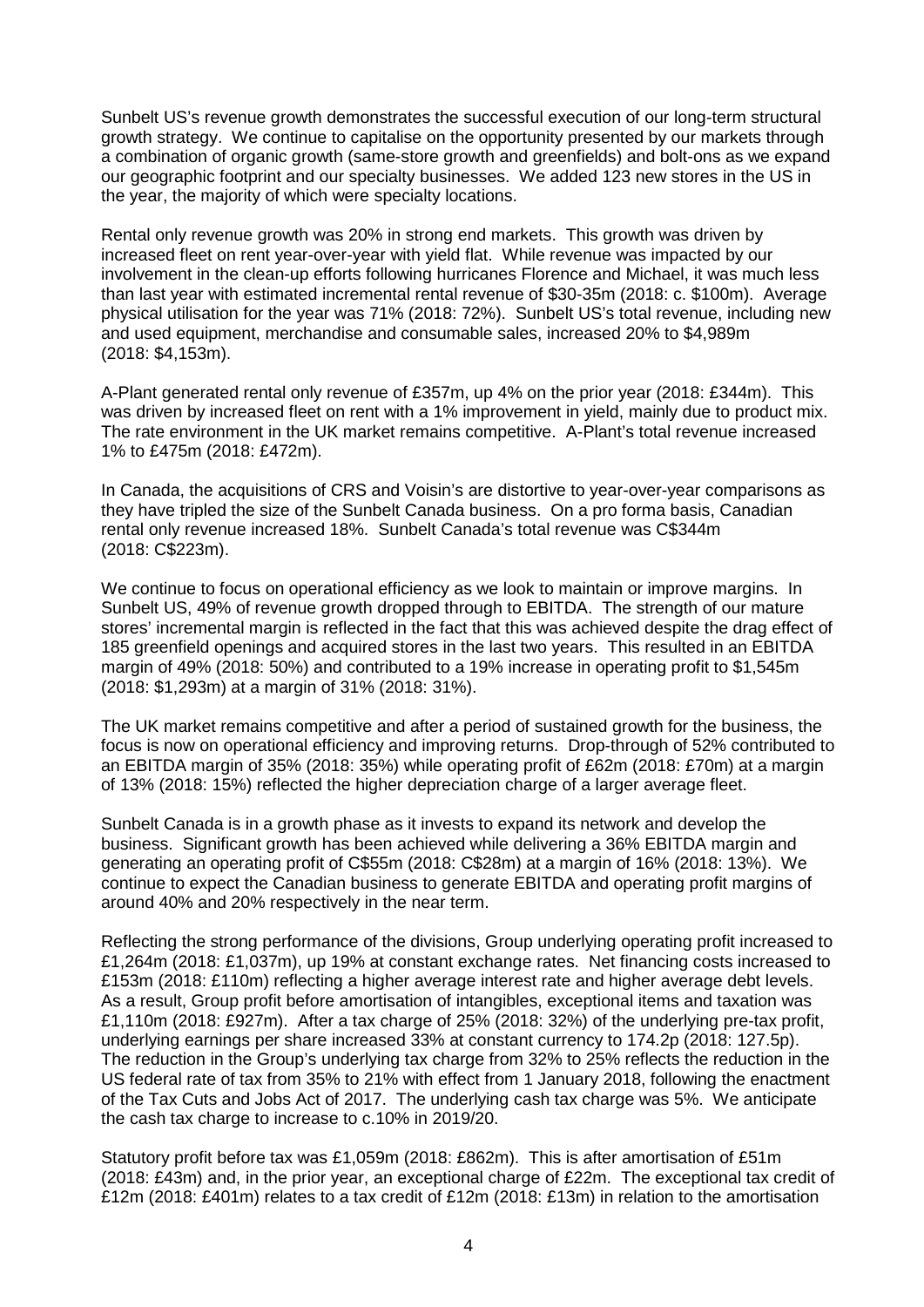of intangibles. In addition, the prior year includes a  $E7m$  tax credit in relation to exceptional net financing costs and a £381m credit as a result of the change in the US federal tax rate. As a result, basic earnings per share were 166.1p (2018: 195.3p).

## **Capital expenditure and acquisitions**

Capital expenditure for the year was £1,587m gross and £1,385m net of disposal proceeds (2018: £1,239m gross and £1,081m net). This level of capital expenditure reflects the strong market and our ability to take market share. Reflecting this investment, the Group's rental fleet at 30 April 2019 at cost was £8.3bn. Our average fleet age is now 34 months (2018: 32 months).

We invested £622m (2018: £392m), including acquired debt, in 24 bolt-on acquisitions during the year as we continue to both expand our footprint and diversify our specialty markets.

We expect a similar level of capital expenditure in 2019/20, consistent with our strategic plan. This should result in low teens revenue growth in 2019/20.

#### **Return on Investment**

Sunbelt US's pre-tax return on investment (excluding goodwill and intangible assets) in the 12 months to 30 April 2019 was 24% (2018: 24%). In the UK, return on investment (excluding goodwill and intangible assets) was 9% (2018: 11%). This decline reflects the competitive nature of the UK market and the rate environment. In Canada, return on investment (excluding goodwill and intangible assets) was 12% (2018: 11%). We have made a significant investment in Canada and, as we develop the potential of the market, we expect returns to increase. For the Group as a whole, return on investment (including goodwill and intangible assets) was 18% (2018: 18%).

#### **Cash flow and net debt**

As expected, debt increased during the year as we continued to invest in the fleet and made a number of bolt-on acquisitions. In addition, weaker sterling increased reported debt by £126m. During the year, we spent £460m on share buybacks.

In July, the Group issued \$600m 5.25% senior secured notes maturing in August 2026. The proceeds of the issue were used to pay related fees and expenses and repay an element of the amount outstanding under the senior credit facility. In December, the Group also increased and extended its asset-based senior bank facility, with \$4.1bn committed until December 2023 at a lower cost. Other principal terms and conditions remain unchanged. This ensures our debt package remains well structured and flexible, enabling us to take advantage of prevailing end market conditions. The Group's debt facilities are now committed for an average of six years at a weighted average interest cost of less than 5%.

Net debt at 30 April 2019 was £3,745m (2018: £2,712m) while, reflecting our strong earnings growth, the ratio of net debt to EBITDA was 1.8 times (2018: 1.6 times) on a constant currency basis. The Group's target range for net debt to EBITDA is 1.5 to 2 times.

IFRS 16, Leases, is applicable to the Group from 1 May 2019. On transition, this will increase our reported debt by in the region of £900m and on a pro forma basis, the ratio of net debt to EBITDA as at 30 April 2019 would have been 2.1 times compared with the 1.8 times above. Accordingly, as a result of the application of IFRS 16, we expect our reported leverage to be 0.3 – 0.4 times higher than previously reported and so we have adjusted our target leverage range to 1.9 - 2.4 times to reflect this change. In the near term, we will continue to report leverage pre and post the impact of IFRS 16. Further details on the impact of IFRS 16 are provided on page 14.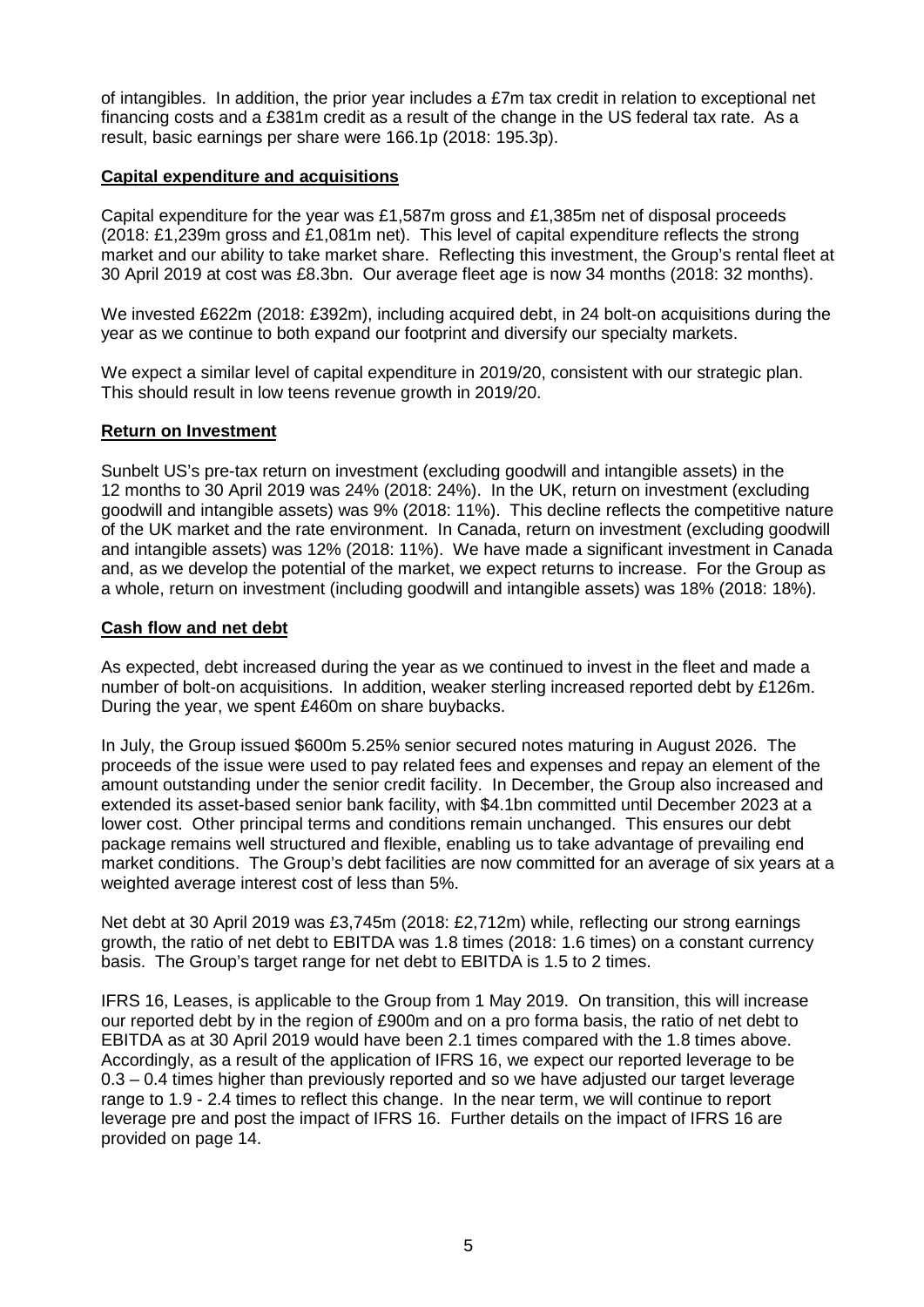At 30 April 2019, availability under the senior secured debt facility was \$1,622m, with an additional \$2,385m of suppressed availability – substantially above the \$410m level at which the Group's entire debt package is covenant free.

## **Dividends**

In accordance with our progressive dividend policy, with consideration to both profitability and cash generation at a level that is sustainable across the cycle, the Board is recommending a final dividend of 33.5p per share (2018: 27.5p) making 40.0p for the year (2018: 33.0p), an increase of 21%. If approved at the forthcoming Annual General Meeting, the final dividend will be paid on 13 September 2019 to shareholders on the register on 16 August 2019.

## **Capital allocation**

The Group remains disciplined in its approach to allocation of capital with the overriding objective being to enhance shareholder value. Our capital allocation framework remains unchanged and prioritises:

- organic fleet growth;
	- same-stores;
	- greenfields;
- bolt-on acquisitions; and
- a progressive dividend with consideration to both profitability and cash generation that is sustainable through the cycle.

Additionally, we consider further returns to shareholders. In this regard, we assess continuously our medium term plans which take account of investment in the business, growth prospects, cash generation, net debt and leverage. Therefore the amount allocated to buybacks is simply driven by that which is available after organic growth, bolt-on M&A and dividends, whilst allowing us to operate within our 1.5 to 2.0 times target range for net debt to EBITDA (amended to 1.9 to 2.4 times post IFRS 16).

In line with these priorities, we have spent £675m under the share buyback programme announced in December 2017, which has now concluded, and expect to spend at least £500m in 2019/20.

## **Current trading and outlook**

Our business continues to perform well in supportive end markets. Looking forward, we anticipate a similar level of capital expenditure in 2019/20, consistent with our strategic plan. So, with our business performing well and a strong balance sheet to support our plans, the Board continues to look to the medium term with confidence.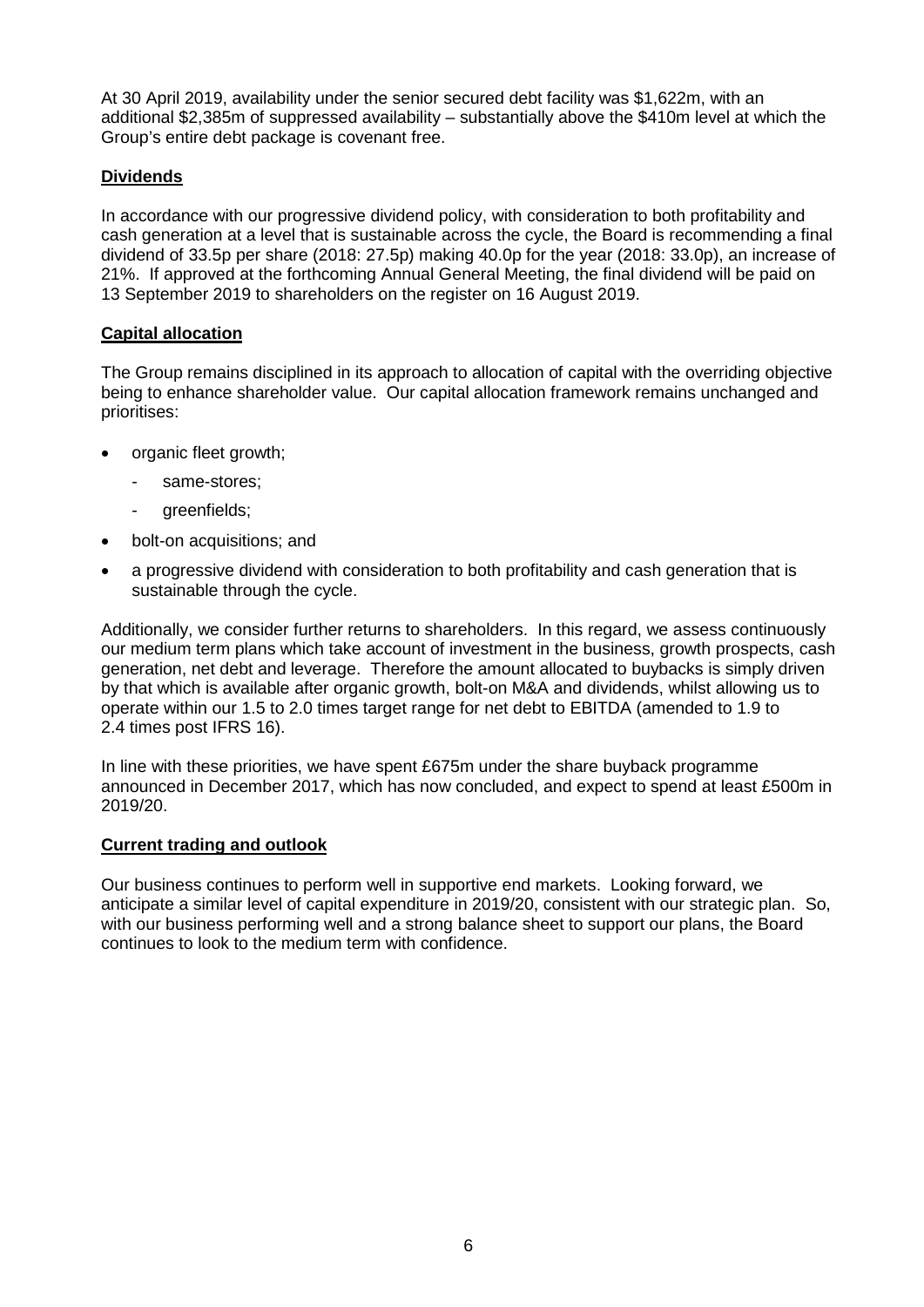## **Directors' responsibility statement on the annual report**

The responsibility statement below has been prepared in connection with the Company's Annual Report & Accounts for the year ended 30 April 2019. Certain parts thereof are not included in this announcement.

"We confirm to the best of our knowledge:

- a) the consolidated financial statements, prepared in accordance with IFRS as issued by the International Accounting Standards Board and IFRS as adopted by the EU, give a true and fair view of the assets, liabilities, financial position and profit of the Group;
- b) the Strategic Report includes a fair review of the development and performance of the business and the position of the Group, together with a description of the principal risks and uncertainties that it faces; and
- c) the Annual Report and financial statements, taken as a whole, are fair, balanced and understandable and provide information necessary for shareholders to assess the Group's performance, business model and strategy.

By order of the Board

Eric Watkins Company secretary 17 June 2019"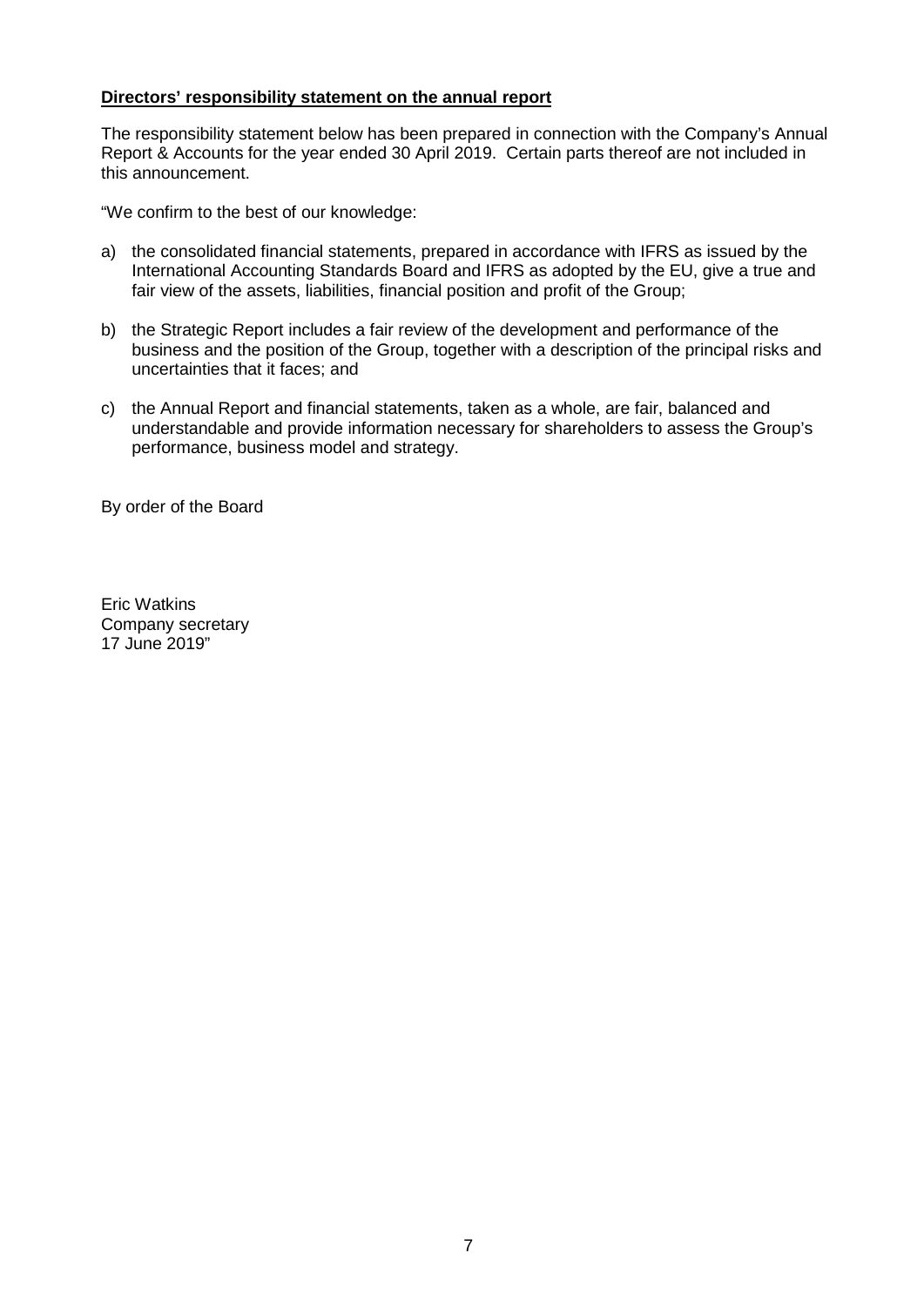# **CONSOLIDATED INCOME STATEMENT FOR THE THREE MONTHS ENDED 30 APRIL 2019**

|                                      |               | 2019                |         |                   | 2018         |                |
|--------------------------------------|---------------|---------------------|---------|-------------------|--------------|----------------|
|                                      |               |                     |         | <b>Before</b>     |              |                |
|                                      |               |                     |         | exceptional       | Exceptional  |                |
|                                      | <b>Before</b> |                     |         | items and         | items and    |                |
|                                      | amortisation  | <b>Amortisation</b> | Total   | amortisation      | amortisation | Total          |
|                                      | £m            | £m                  | £m      | £m                | £m           | £m             |
| Fourth quarter - unaudited           |               |                     |         |                   |              |                |
|                                      |               |                     |         |                   |              |                |
| <b>Revenue</b>                       |               |                     |         |                   |              |                |
| Rental revenue                       | 1,014.4       | $\blacksquare$      | 1,014.4 | 798.7             |              | 798.7          |
| Sale of new equipment,               |               |                     |         |                   |              |                |
| merchandise and consumables          | 43.9          |                     | 43.9    | 33.4              |              | 33.4           |
| Sale of used rental equipment        | 47.5          | $\div$              | 47.5    | 58.7              |              | 58.7           |
|                                      | 1,105.8       |                     | 1,105.8 | 890.8             |              | 890.8          |
| <b>Operating costs</b>               |               |                     |         |                   |              |                |
| Staff costs                          | (264.8)       |                     | (264.8) | (214.0)           |              | (214.0)        |
| Used rental equipment sold           | (37.9)        |                     | (37.9)  | (46.6)            |              | (46.6)         |
| Other operating costs                | (312.7)       |                     | (312.7) | (239.6)           |              | (239.6)        |
|                                      | (615.4)       |                     | (615.4) | (500.2)           |              | <u>(500.2)</u> |
| <b>EBITDA*</b>                       | 490.4         |                     | 490.4   | 390.6             |              | 390.6          |
| Depreciation                         | (226.2)       |                     | (226.2) | (177.7)           |              | (177.7)        |
| Amortisation of intangibles          |               | (13.9)              | (13.9)  |                   | (10.6)       | (10.6)         |
| <b>Operating profit</b>              | 264.2         | (13.9)              | 250.3   | 212.9             | (10.6)       | 202.3          |
| Interest expense                     | (41.7)        |                     | (41.7)  | (27.6)            |              | (27.6)         |
| <b>Profit on ordinary activities</b> |               |                     |         |                   |              |                |
| before taxation                      | 222.5         | (13.9)              | 208.6   | 185.3             | (10.6)       | 174.7          |
| Taxation                             | (57.5)        | 3.4                 | (54.1)  | (61.9)            | (12.9)       | (74.8)         |
| Profit attributable to equity        |               |                     |         |                   |              |                |
| holders of the Company               | 165.0         | (10.5)              | 154.5   | 123.4             | (23.5)       | 99.9           |
| Basic earnings per share             | 35.0p         | (2.2p)              | 32.8p   | 25.1p             | (4.5p)       | 20.6p          |
| Diluted earnings per share           | 34.8p         | (2.2p)              | 32.6p   | 25.0 <sub>p</sub> | (4.5p)       | 20.5p          |

**\*** EBITDA is presented here as an alternative performance measure as it is commonly used by investors and lenders.

All revenue and profit is generated from continuing operations.

Details of principal risks and uncertainties are given in the Review of Fourth Quarter, Balance Sheet and Cash Flow accompanying these condensed consolidated financial statements.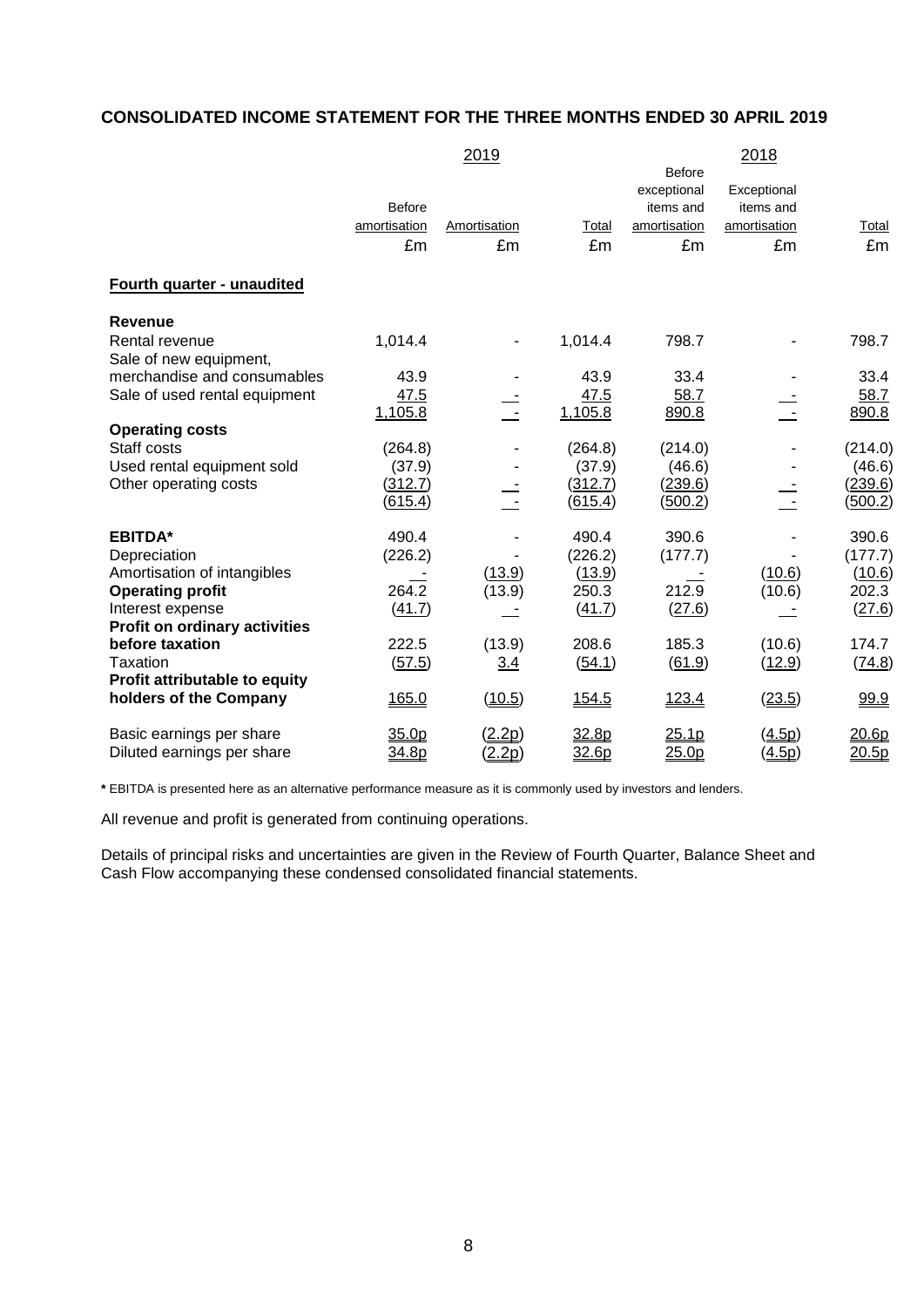## **CONSOLIDATED INCOME STATEMENT FOR THE YEAR ENDED 30 APRIL 2019**

|                                          |                                     | 2019               |                         |                                                                 | 2018                                           |                       |
|------------------------------------------|-------------------------------------|--------------------|-------------------------|-----------------------------------------------------------------|------------------------------------------------|-----------------------|
| Year to 30 April 2019 - audited          | <b>Before</b><br>amortisation<br>£m | Amortisation<br>£m | Total<br>£m             | <b>Before</b><br>exceptional<br>items and<br>amortisation<br>£m | Exceptional<br>items and<br>amortisation<br>£m | Total<br>£m           |
| Revenue                                  |                                     |                    |                         |                                                                 |                                                |                       |
| Rental revenue<br>Sale of new equipment, | 4,138.0                             |                    | 4,138.0                 | 3,418.2                                                         | ۰                                              | 3,418.2               |
| merchandise and consumables              | 170.5                               |                    | 170.5                   | 139.2                                                           |                                                | 139.2                 |
| Sale of used rental equipment            | 191.1                               |                    | 191.1                   | 148.6                                                           |                                                | 148.6                 |
|                                          | 4,499.6                             |                    | 4,499.6                 | 3,706.0                                                         |                                                | 3,706.0               |
| <b>Operating costs</b>                   |                                     |                    |                         |                                                                 |                                                |                       |
| Staff costs                              | (1,019.4)                           |                    | (1,019.4)               | (863.4)                                                         |                                                | (863.4)               |
| Used rental equipment sold               | (159.7)                             |                    | (159.7)                 | (128.2)                                                         |                                                | (128.2)               |
| Other operating costs                    | (1,213.9)<br>(2,393.0)              |                    | (1,213.9)<br>(2, 393.0) | (981.3)<br>(1,972.9)                                            | $\sim$ $-$                                     | (981.3)<br>(1, 972.9) |
| <b>EBITDA*</b>                           | 2,106.6                             |                    | 2,106.6                 | 1,733.1                                                         |                                                | 1,733.1               |
| Depreciation                             | (843.0)                             |                    | (843.0)                 | (695.6)                                                         |                                                | (695.6)               |
| Amortisation of intangibles              |                                     | (50.7)             | (50.7)                  |                                                                 | (43.5)                                         | (43.5)                |
| <b>Operating profit</b>                  | 1,263.6                             | (50.7)             | 1,212.9                 | 1,037.5                                                         | (43.5)                                         | 994.0                 |
| Investment income                        | 0.1                                 |                    | 0.1                     |                                                                 |                                                |                       |
| Interest expense                         | (153.5)                             |                    | (153.5)                 | (110.2)                                                         | (21.7)                                         | (131.9)               |
| <b>Profit on ordinary activities</b>     |                                     |                    |                         |                                                                 |                                                |                       |
| before taxation                          | 1,110.2                             | (50.7)             | 1,059.5                 | 927.3                                                           | (65.2)                                         | 862.1                 |
| Taxation                                 | <u>(274.9)</u>                      | 12.3               | (262.6)                 | (294.8)                                                         | 401.5                                          | 106.7                 |
| Profit attributable to equity            |                                     |                    |                         |                                                                 |                                                |                       |
| holders of the Company                   | 835.3                               | (38.4)             | 796.9                   | 632.5                                                           | 336.3                                          | 968.8                 |
| Basic earnings per share                 | 174.2p                              | (8.1p)             | <u>166.1p</u>           | <u>127.5p</u>                                                   | 67.8p                                          | <u>195.3p</u>         |
| Diluted earnings per share               | 173.4p                              | <u>(8.0p)</u>      | 165.4p                  | 126.9p                                                          | 67.5p                                          | 194.4p                |

**\*** EBITDA is presented here as an alternative performance measure as it is commonly used by investors and lenders.

All revenue and profit is generated from continuing operations.

## **CONSOLIDATED STATEMENT OF COMPREHENSIVE INCOME**

|                                                                     |                             | Unaudited    | Audited             |               |
|---------------------------------------------------------------------|-----------------------------|--------------|---------------------|---------------|
|                                                                     | Three months to<br>30 April |              | Year to<br>30 April |               |
|                                                                     |                             |              |                     |               |
|                                                                     | 2019                        | 2018         | 2019                | <u> 2018 </u> |
|                                                                     | £m                          | £m           | £m                  | £m            |
| Profit attributable to equity holders of the Company for the period | 154.5                       | 99.9         | 796.9               | 968.8         |
| Items that will not be reclassified to profit or loss:              |                             |              |                     |               |
| Remeasurement of the defined benefit pension plan                   | (3.7)                       | 8.7          | (3.7)               | 8.7           |
| Tax on defined benefit pension plan                                 | <u>0.7</u>                  | (1.5)        | 0.7                 | (1.5)         |
|                                                                     | (3.0)                       | 7.2          | (3.0)               | 7.2           |
| Items that may be reclassified subsequently to profit or loss:      |                             |              |                     |               |
| Foreign currency translation differences                            | 20.6                        | 61.4         | 108.9               | (115.2)       |
| Total comprehensive income for the period                           | <u>172.1</u>                | <u>168.5</u> | 902.8               | 860.8         |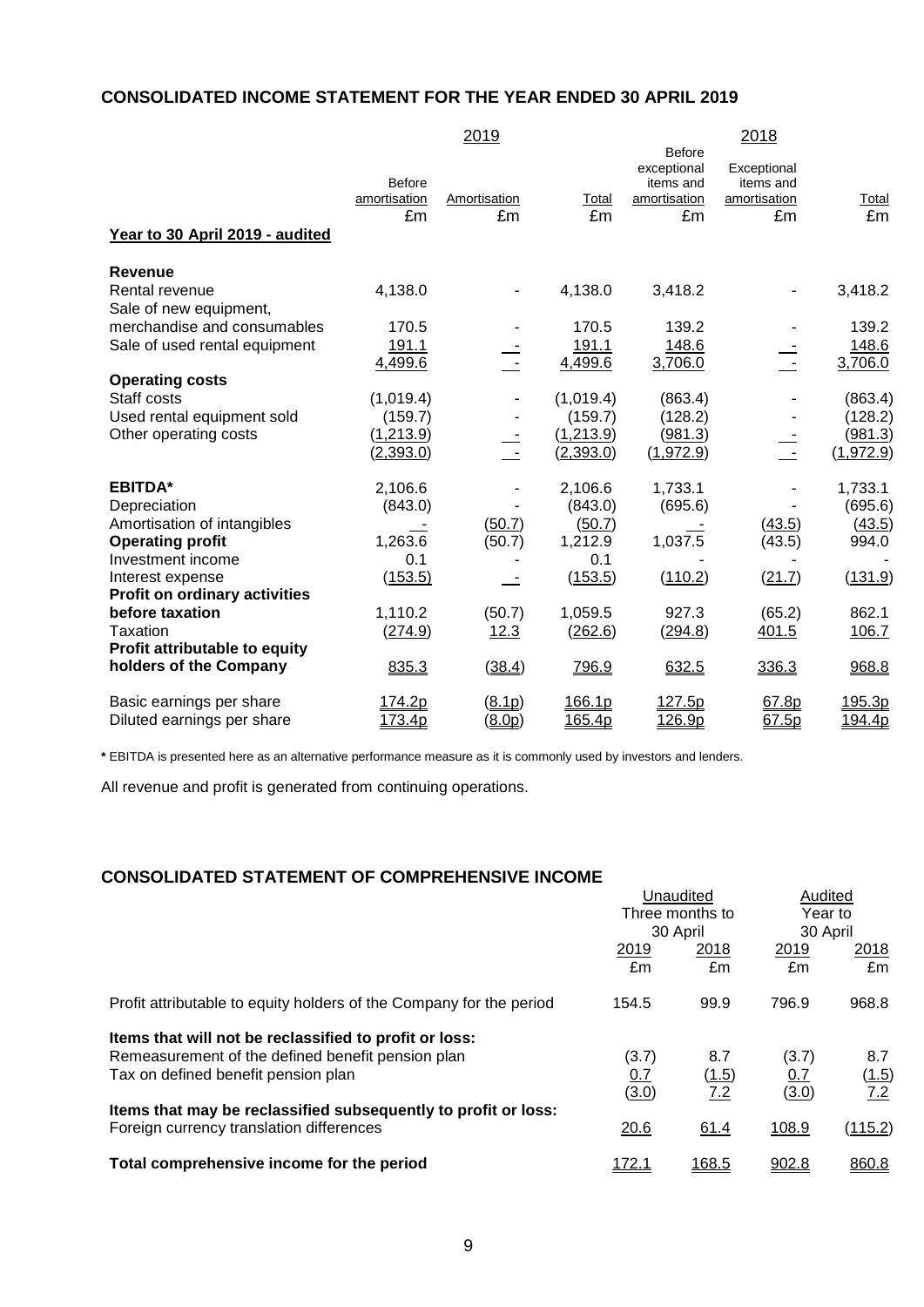## **CONSOLIDATED BALANCE SHEET AT 30 APRIL 2019**

|                                                                                                                                                                                                                                                                                                   | 2019                                                                   | Audited<br>2018                                                        |
|---------------------------------------------------------------------------------------------------------------------------------------------------------------------------------------------------------------------------------------------------------------------------------------------------|------------------------------------------------------------------------|------------------------------------------------------------------------|
| <b>Current assets</b>                                                                                                                                                                                                                                                                             | £m                                                                     | £m                                                                     |
| Inventories<br>Trade and other receivables<br><b>Current tax asset</b><br>Cash and cash equivalents                                                                                                                                                                                               | 83.5<br>843.6<br>25.3<br>12.8<br>965.2                                 | 55.2<br>669.4<br>23.9<br><u>19.1</u><br>767.6                          |
| <b>Non-current assets</b><br>Property, plant and equipment<br>- rental equipment<br>- other assets                                                                                                                                                                                                | 5,413.3<br>573.7                                                       | 4,430.5<br>451.5                                                       |
| Goodwill<br>Other intangible assets<br>Net defined benefit pension plan asset                                                                                                                                                                                                                     | 5,987.0<br>1,144.7<br>260.6                                            | 4,882.0<br>882.6<br>206.3<br>4.5                                       |
|                                                                                                                                                                                                                                                                                                   | 7,392.3                                                                | 5,975.4                                                                |
| <b>Total assets</b>                                                                                                                                                                                                                                                                               | 8,357.5                                                                | 6,743.0                                                                |
| <b>Current liabilities</b><br>Trade and other payables<br><b>Current tax liability</b><br>Short-term borrowings<br>Provisions                                                                                                                                                                     | 632.4<br>16.4<br>2.3<br>42.5<br>693.6                                  | 617.5<br>13.1<br>2.7<br>25.8<br>659.1                                  |
| <b>Non-current liabilities</b><br>Long-term borrowings<br>Provisions<br>Deferred tax liabilities<br>Net defined benefit pension plan liability                                                                                                                                                    | 3,755.4<br>46.0<br>1,061.1<br><u>0.9</u><br>4,863.4                    | 2,728.4<br>34.6<br>794.0<br>3,557.0                                    |
| <b>Total liabilities</b>                                                                                                                                                                                                                                                                          | 5,557.0                                                                | 4,216.1                                                                |
| <b>Equity</b><br>Share capital<br>Share premium account<br>Capital redemption reserve<br>Own shares held by the Company<br>Own shares held by the ESOT<br>Cumulative foreign exchange translation differences<br><b>Retained reserves</b><br>Equity attributable to equity holders of the Company | 49.9<br>3.6<br>6.3<br>(622.6)<br>(24.6)<br>234.7<br>3,153.2<br>2,800.5 | 49.9<br>3.6<br>6.3<br>(161.0)<br>(20.0)<br>125.8<br>2,522.3<br>2,526.9 |
| <b>Total liabilities and equity</b>                                                                                                                                                                                                                                                               | 8,357.5                                                                | 6,743.0                                                                |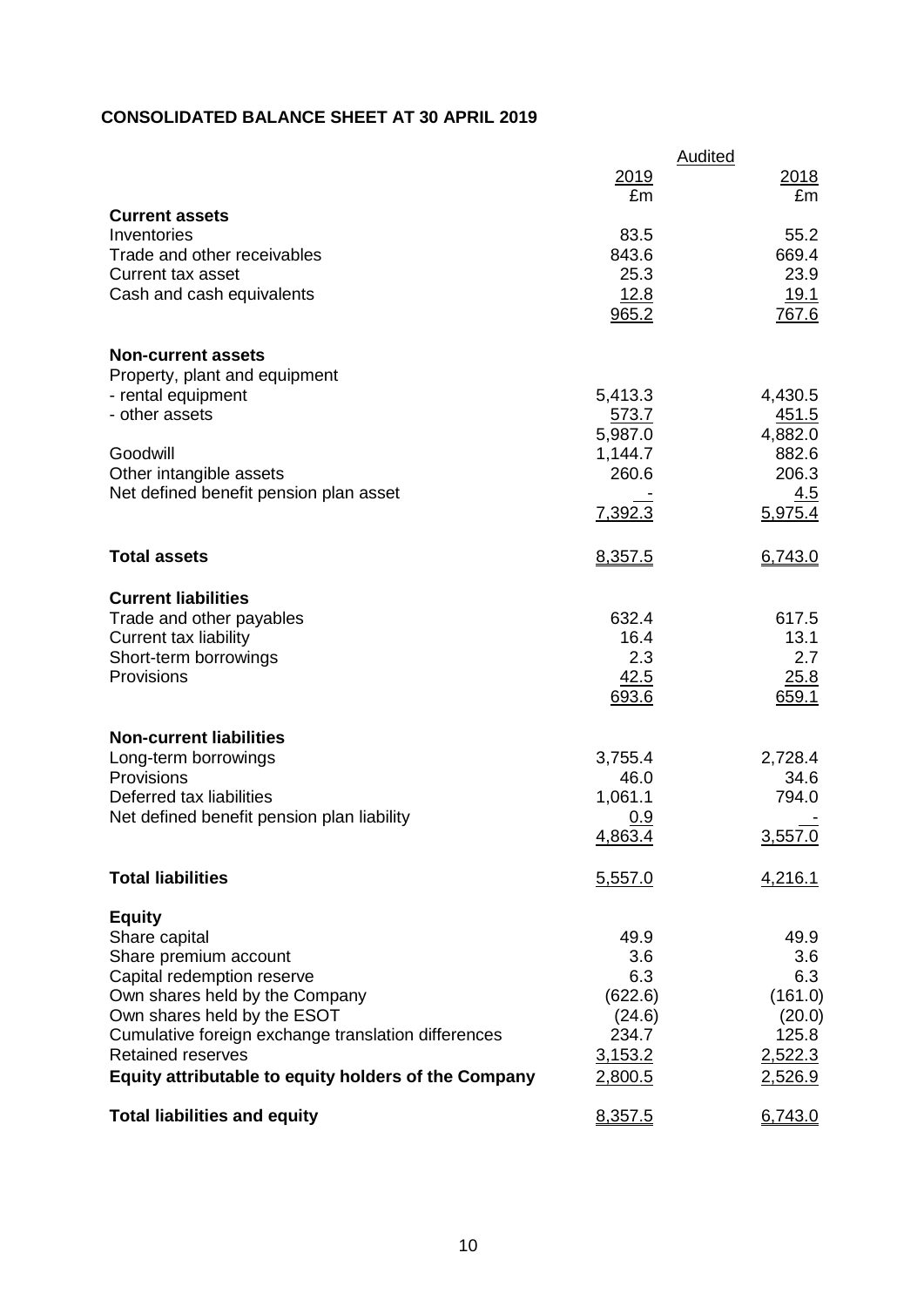## **CONSOLIDATED STATEMENT OF CHANGES IN EQUITY FOR THE YEAR ENDED 30 APRIL 2019**

|                                                                                                     | Share<br>capital<br>£m | Share<br>premium<br>account<br>£m | Capital<br>redemption<br>reserve<br>£m | Own<br>shares<br>held by the<br>Company<br>£m | Own<br>shares<br>held<br>through<br>the ESOT<br>£m | Cumulative<br>foreign<br>exchange<br>translation<br>differences<br>£m | Retained<br>reserves<br>£m | Total<br>£m      |
|-----------------------------------------------------------------------------------------------------|------------------------|-----------------------------------|----------------------------------------|-----------------------------------------------|----------------------------------------------------|-----------------------------------------------------------------------|----------------------------|------------------|
| At 1 May 2017<br>Profit for the year<br>Other comprehensive income:<br>Foreign currency translation | 49.9                   | 3.6                               | 6.3                                    |                                               | (16.7)                                             | 241.0                                                                 | 1,686.0<br>968.8           | 1,970.1<br>968.8 |
| differences<br>Remeasurement of the defined                                                         |                        |                                   |                                        |                                               |                                                    | (115.2)                                                               |                            | (115.2)          |
| benefit pension plan<br>Tax on defined benefit                                                      |                        |                                   |                                        |                                               |                                                    |                                                                       | 8.7                        | 8.7              |
| pension plan<br>Total comprehensive income                                                          |                        |                                   |                                        |                                               |                                                    | Ξ                                                                     | (1.5)                      | (1.5)            |
| for the year                                                                                        |                        |                                   |                                        |                                               | $\overline{\phantom{a}}$                           | (115.2)                                                               | 976.0                      | 860.8            |
| Dividends paid                                                                                      |                        |                                   |                                        |                                               |                                                    |                                                                       | (140.5)                    | (140.5)          |
| Own shares purchased by<br>the ESOT                                                                 |                        |                                   |                                        |                                               | (10.2)                                             |                                                                       |                            | (10.2)           |
| Own shares purchased by<br>the Company<br>Share-based payments                                      |                        |                                   |                                        | (161.0)                                       | 6.9                                                |                                                                       | 0.1                        | (161.0)<br>7.0   |
| Tax on share-based payments<br>At 30 April 2018                                                     | 49.9                   | 3.6                               | 6.3                                    | (161.0)                                       | (20.0)                                             | 125.8                                                                 | 0.7<br>2,522.3             | 0.7<br>2,526.9   |
| Profit for the year<br>Other comprehensive income:                                                  |                        |                                   |                                        |                                               |                                                    |                                                                       | 796.9                      | 796.9            |
| Foreign currency translation<br>differences<br>Remeasurement of the defined                         |                        |                                   |                                        |                                               |                                                    | 108.9                                                                 |                            | 108.9            |
| benefit pension plan<br>Tax on defined benefit                                                      |                        |                                   |                                        |                                               |                                                    |                                                                       | (3.7)                      | (3.7)            |
| pension plan<br>Total comprehensive income                                                          |                        |                                   |                                        |                                               |                                                    |                                                                       | 0.7                        | 0.7              |
| for the year                                                                                        |                        |                                   |                                        |                                               |                                                    | 108.9                                                                 | 793.9                      | 902.8            |
| Dividends paid                                                                                      |                        |                                   |                                        |                                               |                                                    |                                                                       | (164.2)                    | (164.2)          |
| Own shares purchase by<br>the ESOT                                                                  |                        |                                   |                                        |                                               | (14.2)                                             |                                                                       |                            | (14.2)           |
| Own shares purchased by<br>the Company<br>Share-based payments                                      |                        |                                   |                                        | (461.6)                                       | 9.6                                                |                                                                       | (2.0)                      | (461.6)<br>7.6   |
| Tax on share-based payments<br>At 30 April 2019                                                     | 49.9                   | 3.6                               | $6.\overline{3}$                       | (622.6)                                       | (24.6)                                             | 234.7                                                                 | 3.2<br>3,153.2             | 3.2<br>2,800.5   |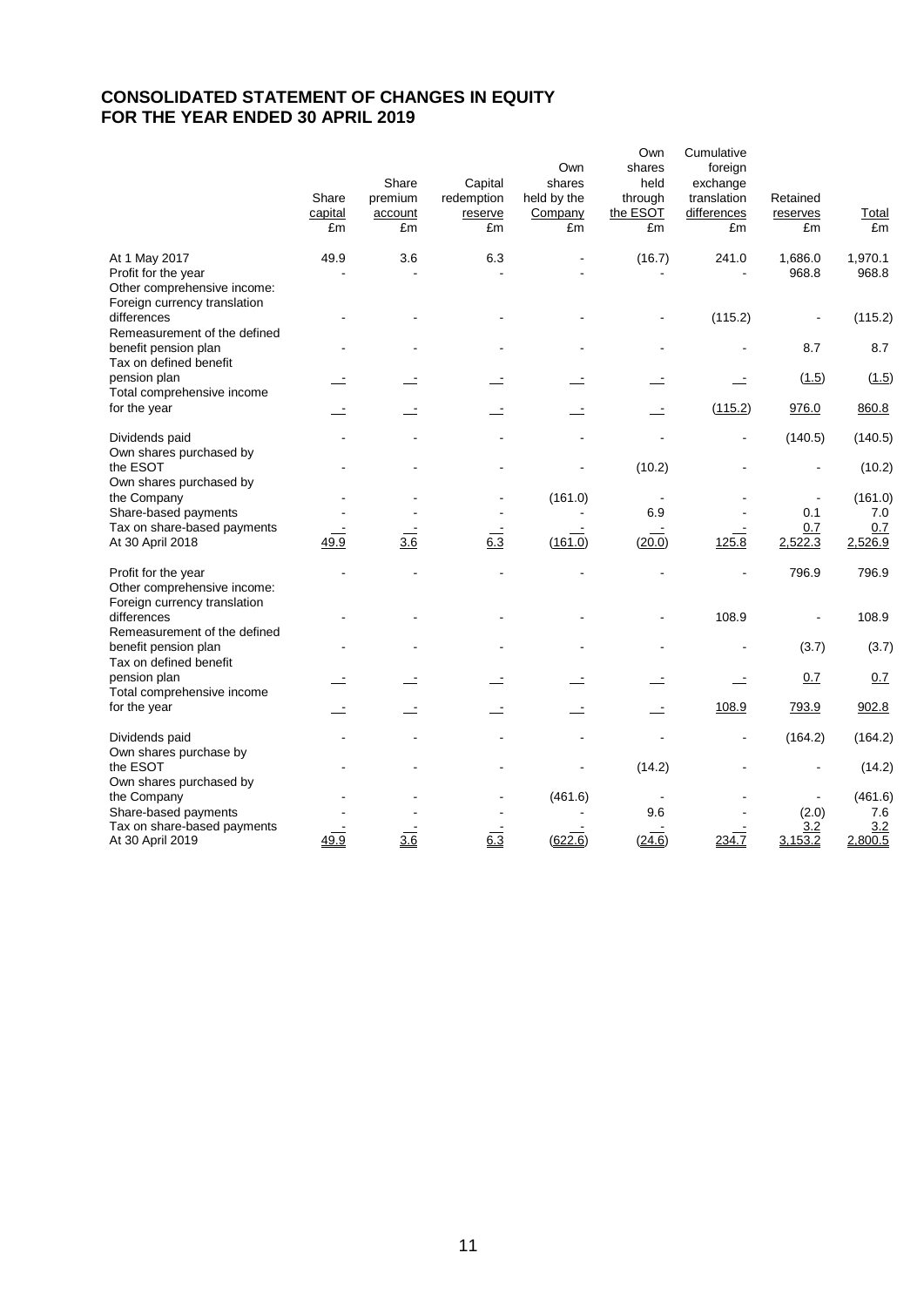# **CONSOLIDATED CASH FLOW STATEMENT FOR THE YEAR ENDED 30 APRIL 2019**

|                                                                    | Audited     |                |  |  |
|--------------------------------------------------------------------|-------------|----------------|--|--|
|                                                                    | 2019        | <u>2018</u>    |  |  |
|                                                                    | £m          | £m             |  |  |
| <b>Cash flows from operating activities</b>                        |             |                |  |  |
| Cash generated from operations before exceptional                  |             |                |  |  |
| items and changes in rental equipment                              | 2,042.5     | 1,681.2        |  |  |
| Payments for rental property, plant and equipment                  | (1,503.5)   | (1,081.7)      |  |  |
| Proceeds from disposal of rental property, plant and equipment     | 181.6       | 151.8          |  |  |
| Cash generated from operations                                     | 720.6       | 751.3          |  |  |
| Financing costs paid (net)                                         | (142.9)     | (110.0)        |  |  |
| Exceptional financing costs paid                                   |             | (25.2)         |  |  |
| Tax paid (net)                                                     | (51.0)      | (97.6)         |  |  |
| Net cash generated from operating activities                       | 526.7       | 518.5          |  |  |
| <b>Cash flows from investing activities</b>                        |             |                |  |  |
| Acquisition of businesses                                          | (591.3)     | (359.0)        |  |  |
| Payments for non-rental property, plant and equipment              | (168.7)     | (138.6)        |  |  |
| Proceeds from disposal of non-rental property, plant and equipment | 10.2        | 8.9            |  |  |
| Payments for purchase of intangible assets                         |             | (2.6)          |  |  |
| Net cash used in investing activities                              | (749.8)     | (491.3)        |  |  |
| <b>Cash flows from financing activities</b>                        |             |                |  |  |
| Drawdown of loans                                                  | 1,820.3     | 1,580.8        |  |  |
| Redemption of loans                                                | (963.8)     | (1,284.6)      |  |  |
| Capital element of finance lease payments                          | (1.2)       | (1.4)          |  |  |
| Dividends paid                                                     | (164.2)     | (140.5)        |  |  |
| Purchase of own shares by the ESOT                                 | (14.2)      | (10.2)         |  |  |
| Purchase of own shares by the Company                              | (460.4)     | (158.2)        |  |  |
| Net cash generated from/(used in) financing activities             | 216.5       | (14.1)         |  |  |
| (Decrease)/increase in cash and cash equivalents                   | (6.6)       | 13.1           |  |  |
| Opening cash and cash equivalents                                  | 19.1        | 6.3            |  |  |
| Effect of exchange rate difference                                 | 0.3         | (0.3)          |  |  |
| <b>Closing cash and cash equivalents</b>                           | <u>12.8</u> | <u> 19.1</u>   |  |  |
| Reconciliation of net cash flows to net debt                       |             |                |  |  |
| Decrease/(increase) in cash and cash equivalents in the period     | 6.6         | (13.1)         |  |  |
| Increase in debt through cash flow                                 | 855.3       | 294.8          |  |  |
| Change in net debt from cash flows                                 | 861.9       | 281.7          |  |  |
| Debt acquired                                                      | 28.4        | 40.7           |  |  |
| Exchange differences                                               | 126.3       | (139.8)        |  |  |
| Non-cash movements:                                                |             |                |  |  |
| - deferred costs of debt raising                                   | 15.4        | (0.5)          |  |  |
| - capital element of new finance leases                            | 0.9         | <u>2.2</u>     |  |  |
| Increase in net debt in the period                                 | 1,032.9     | 184.3          |  |  |
| Net debt at 1 May                                                  | 2,712.0     | 2,527.7        |  |  |
| Net debt at 30 April                                               | 3,744.9     | <u>2,712.0</u> |  |  |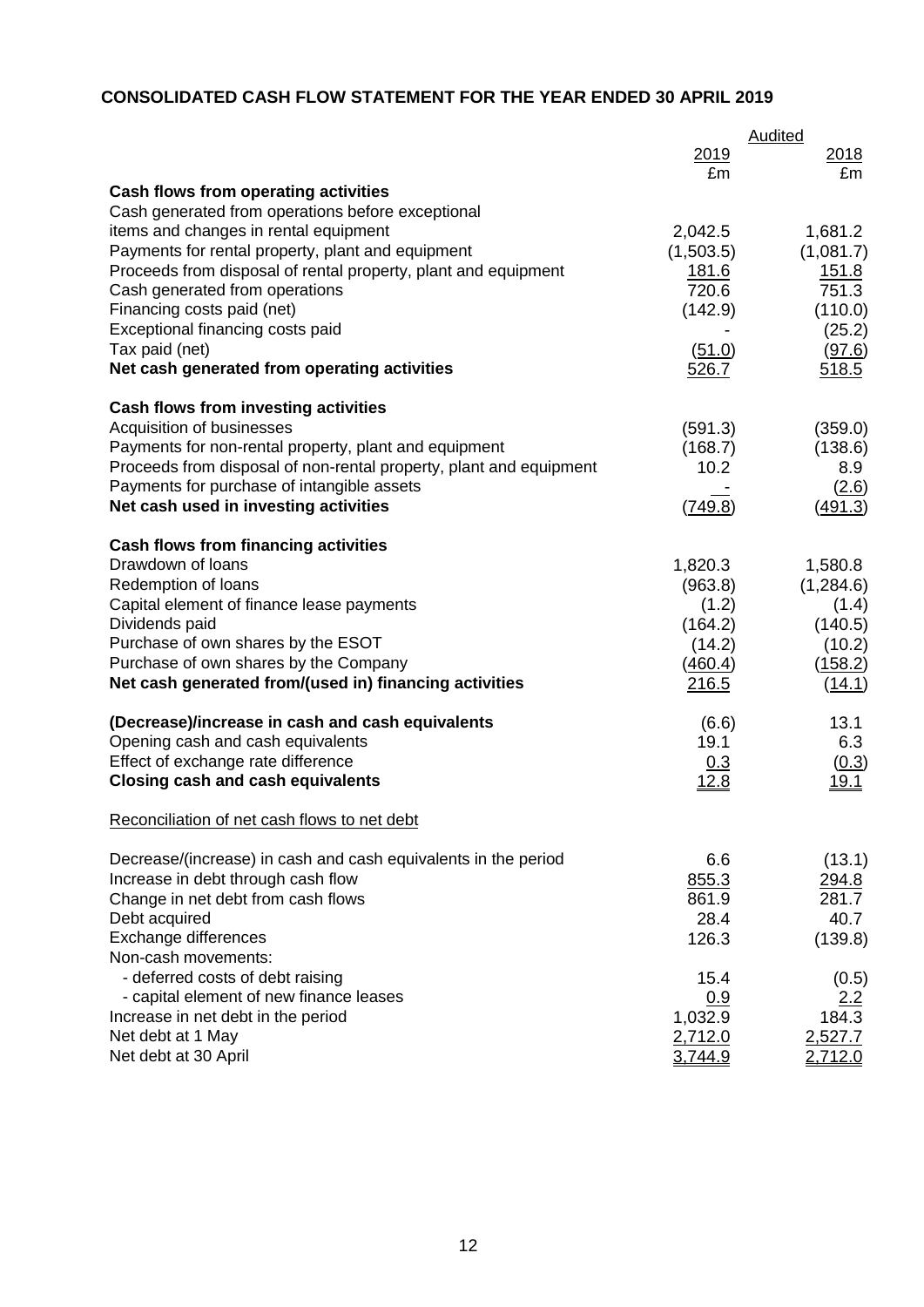### 1. General information

Ashtead Group plc ('the Company') is a company incorporated and domiciled in England and Wales and listed on the London Stock Exchange. The condensed consolidated financial statements as at, and for the year ended, 30 April 2019 comprise the Company and its subsidiaries ('the Group').

The financial statements for the year ended 30 April 2019 were approved by the directors on 17 June 2019.

This preliminary announcement of the results for the year ended 30 April 2019 contains information derived from the forthcoming 2018/19 Annual Report & Accounts and does not constitute statutory accounts as defined in Section 434 of the Companies Act 2006. The statutory accounts for the year ended 30 April 2019 were approved by the directors on 17 June 2019 and will be delivered to shareholders and filed with the Registrar of Companies and made available on the Group's website at [www.ashtead-group.com](http://www.ashtead-group.com/) in July 2019. The auditor's report on those accounts was unqualified, did not include a reference to any matter by way of emphasis and did not contain a statement under Section 498(2) or (3) of the Companies Act 2006.

#### 2. Basis of preparation

The financial statements for the year ended and quarter ended 30 April 2019 have been prepared in accordance with relevant International Financial Reporting Standards ('IFRS') as adopted by the European Union and the accounting policies set out in the Group's Annual Report and Accounts for the year ended 30 April 2018, except for the following new standards which are mandatory for the first time for the financial year beginning 1 May 2018:

• IFRS 9, 'Financial instruments' ('IFRS 9'), relates to the classification, measurement and recognition of financial assets and liabilities, impairment of financial assets and hedge accounting.

There have been no changes to the measurement of the Group's financial assets or liabilities as a result of our adoption of IFRS 9, and no changes to the Group's level of provisioning as a result of our adoption of IFRS 9. The Group has no arrangements to which it applies hedge accounting.

• IFRS 15, 'Revenue from Contracts with Customers' ('IFRS 15'), provides a five-step model of accounting for revenue recognition which includes identifying the contract, identifying performance obligations, determining the transaction price, allocating the transaction price to different performance obligations and the timing of recognition of revenue in connection with different performance obligations.

The Group's adoption of IFRS 15 has had no impact as our accounting policies were already in line with IFRS 15.

The Directors have adopted various alternative performance measures to provide additional useful information on the underlying trends, performance and position of the Group. The alternative performance measures are not defined by IFRS and therefore may not be directly comparable with other companies' alternative performance measures, but are defined within these condensed consolidated financial statements and summarised in the Glossary on page 39.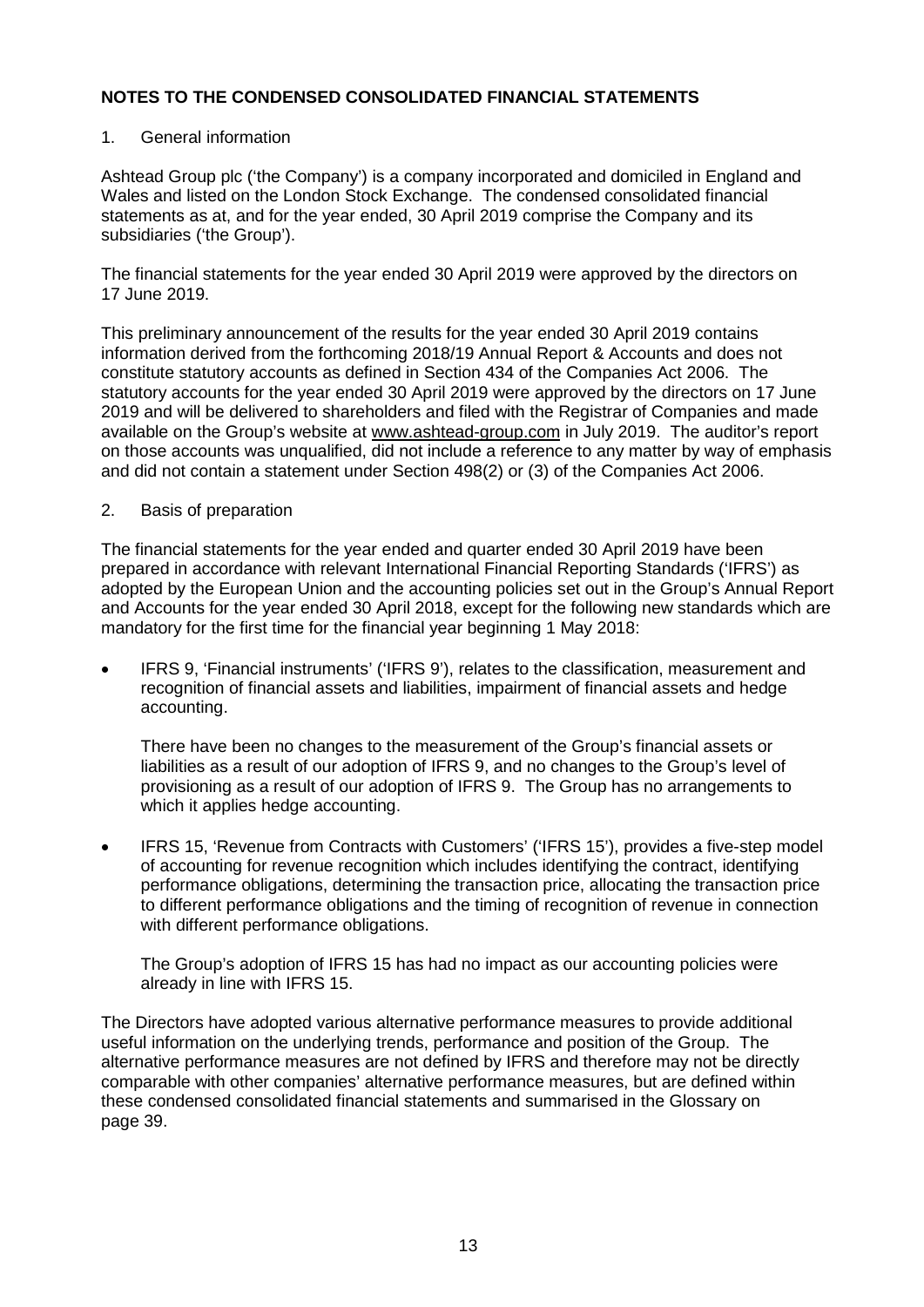### 2. Basis of preparation (continued)

The condensed consolidated financial statements have been prepared on the going concern basis. The Group's internal budgets and forecasts of future performance, available financing facilities and facility headroom (see note 11), provide a reasonable expectation that the Group has adequate resources to continue in operation for the foreseeable future and consequently the going concern basis continues to be appropriate in preparing the condensed consolidated financial statements.

The exchange rates used in respect of the US dollar (\$) and Canadian dollar (C\$) are:

|                                             | US dollar |      | Canadian dollar |      |
|---------------------------------------------|-----------|------|-----------------|------|
|                                             | 2019      | 2018 | 2019            | 2018 |
| Average for the three months ended 30 April | 1.31      | 1.40 | 1.74            | 1.79 |
| Average for the year ended 30 April         | 1.30      | 1.34 | 1.72            | 1.71 |
| At 30 April                                 | 1.30      | 1.38 | 1.75            | 177  |

#### Future financial reporting changes

IFRS 16, Leases, is applicable for the Group from 1 May 2019 and provides a new model for lease accounting under which lessees will recognise a lease liability reflecting future lease payments and a right-of-use asset on the balance sheet for all lease contracts other than certain short-term leases and leases of low-value assets. In the income statement, depreciation on the right-of-use asset and an interest expense on the lease liability will be recognised.

The Group has completed its work in assessing the impact of the new standard, which requires a number of judgements in its application:

- transition approach: the Group has elected to apply IFRS 16 using the modified retrospective approach, with the right-of-use asset equal to the lease liability on transition subject to required transitional adjustments. As such, the cumulative effect of adopting IFRS 16 will be recognised as an adjustment to opening retained earnings on 1 May 2019 with no restatement of comparatives;
- recognition exemption options: short-term leases and leases of low-value assets will be excluded from the lease liability recognised, as permitted by IFRS 16;
- assessment of lease term: most of the Group's leases relate to properties. The typical structure of our property leases is an initial lease term (usually ten years) with a series of options to extend the lease at our discretion (usually two or three five-year options). The Group has concluded that recognition of the lease term, including the extension options, best reflects the Group's assessment of the options available, our past experience and growth strategy. The average remaining lease term at 1 May 2019 was 12 years, compared with the minimum remaining average lease term of four years; and
- discount rate: IFRS 16 requires future lease payments to be discounted using the interest rate implicit in the lease, or where this rate cannot be readily determined, to use an incremental borrowing rate ('IBR'). The Group has concluded that it is not possible to determine the rate implicit in its portfolio of property leases and therefore will adopt an IBR methodology. The weighted average discount rate at 1 May 2019 was 4%.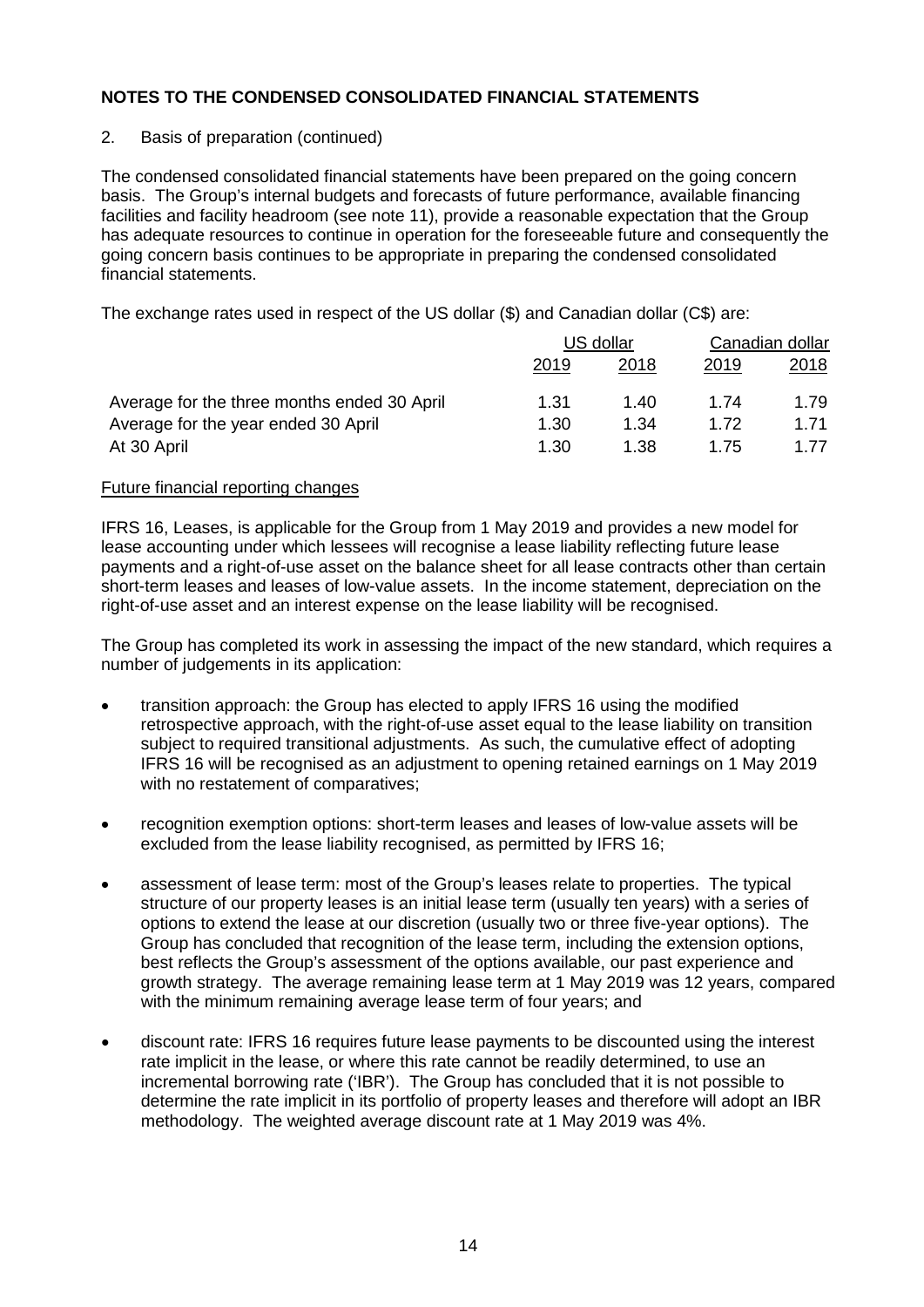2. Basis of preparation (continued)

On 1 May 2019, an additional lease liability in the region of £900m will be recognised on the balance sheet together with a corresponding right-of-use asset, adjusted for rent prepayments and accruals as at the date of transition. This compares with the undiscounted minimum lease commitment of £495m, as determined in accordance with existing accounting standards.

Based on the leases held at 1 May 2019 and our anticipated greenfield opening programme, our best estimate of the income statement impact for 2019/20 is as follows:

- EBITDA is expected to increase by c. £100m as the operating lease expense which was previously recognised is replaced with depreciation on the right-of-use asset and interest on the lease liability;
- operating profit will increase by c. £15m due to the benefit from the elimination of the historical operating lease charge, partially offset by depreciation on the right-of-use asset;
- profit before tax is estimated to decrease by c. £30m.

The total income statement charge over the life of the leases remains unchanged, with the difference reflecting the 'front-end loaded' nature of operating lease charges under the IFRS 16 model. In addition, we expect total Group leverage to increase by  $0.3x - 0.4x$  as a result of the adoption of IFRS 16.

There are no other IFRS or IFRIC Interpretations that are not yet effective that would be expected to have a material impact on the Group.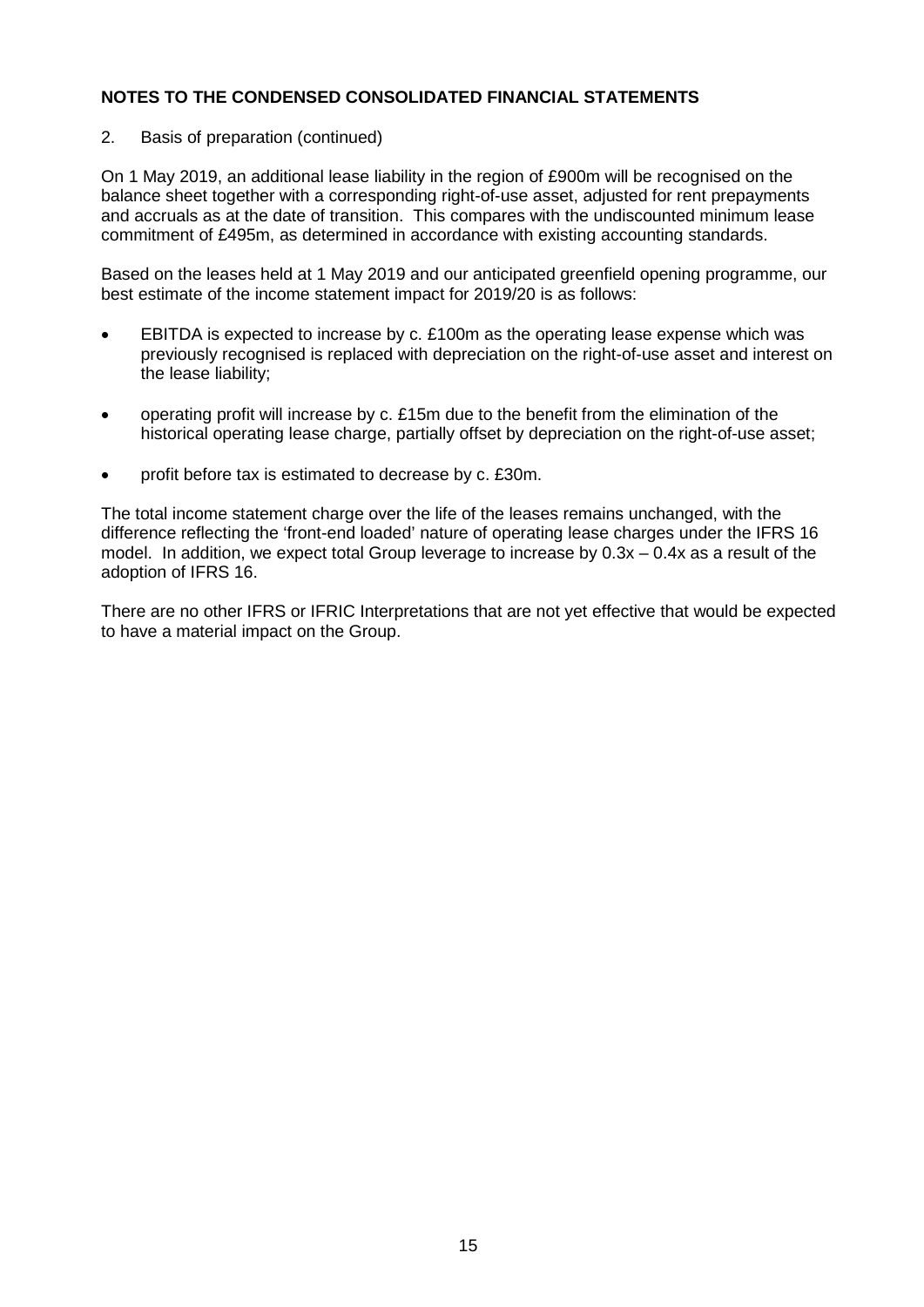## 3. Segmental analysis

## **Three months to 30 April 2019**

| Sunbelt US | A-Plant             | Sunbelt<br>Canada | Corporate<br>items | Group                                                 |
|------------|---------------------|-------------------|--------------------|-------------------------------------------------------|
|            |                     |                   |                    | £m                                                    |
|            |                     |                   |                    |                                                       |
|            |                     | 41.1              | $\blacksquare$     | 1,014.4                                               |
|            |                     |                   |                    |                                                       |
| 31.9       | 8.1                 | 3.9               |                    | 43.9                                                  |
|            |                     |                   |                    | 47.5                                                  |
| 940.9      | 114.7               | $\overline{50.2}$ |                    | 1,105.8                                               |
| 256.1      | 7.6                 | 4.2               | (3.7)              | 264.2<br>(13.9)<br>(41.7)<br>208.6<br>(54.1)<br>154.5 |
|            | £m<br>875.1<br>33.9 | £m<br>98.2<br>8.4 | £m<br>5.2          | £m                                                    |

#### **Three months to 30 April 2018**

|                                                                                                                                                                 | Sunbelt US<br>£m | A-Plant<br>£m | Sunbelt<br>Canada<br>£m | Corporate<br>items<br>£m | Group<br>£m                                                 |
|-----------------------------------------------------------------------------------------------------------------------------------------------------------------|------------------|---------------|-------------------------|--------------------------|-------------------------------------------------------------|
| Revenue                                                                                                                                                         |                  |               |                         |                          |                                                             |
| Rental revenue<br>Sale of new equipment, merchandise and                                                                                                        | 672.9            | 96.7          | 29.1                    |                          | 798.7                                                       |
| consumables                                                                                                                                                     | 22.6             | 6.7           | 4.1                     |                          | 33.4                                                        |
| Sale of used rental equipment                                                                                                                                   | 42.5<br>738.0    | 14.3<br>117.7 | <u> 1.9</u><br>35.1     |                          | 58.7<br>890.8                                               |
| Operating profit before amortisation<br>Amortisation<br>Net financing costs<br>Profit before taxation<br>Taxation<br>Profit attributable to equity shareholders | 207.2            | 13.4          | (3.1)                   | (4.6)                    | 212.9<br>(10.6)<br>(27.6)<br>174.7<br><u>(74.8)</u><br>99.9 |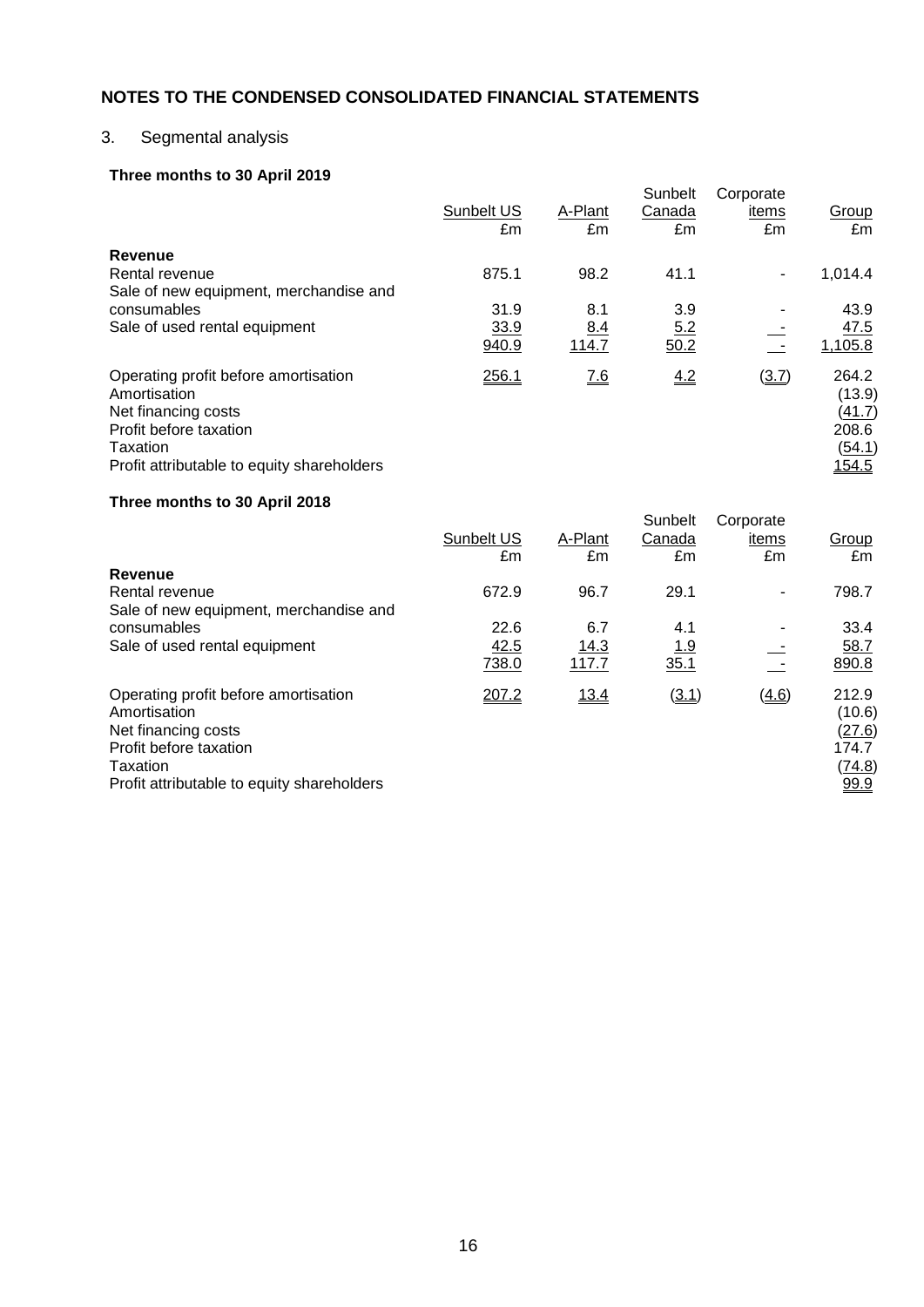## 3. Segmental analysis (continued)

## **Year to 30 April 2019**

| .94.9997.9011207.0001                                                                                                                                           | Sunbelt US<br>£m | A-Plant<br>£m | Sunbelt<br>Canada<br>£m | Corporate<br>items<br>£m | Group<br>£m                                                        |
|-----------------------------------------------------------------------------------------------------------------------------------------------------------------|------------------|---------------|-------------------------|--------------------------|--------------------------------------------------------------------|
| Revenue                                                                                                                                                         |                  |               |                         |                          |                                                                    |
| Rental revenue<br>Sale of new equipment, merchandise and                                                                                                        | 3,554.2          | 416.4         | 167.4                   | $\blacksquare$           | 4,138.0                                                            |
| consumables                                                                                                                                                     | 118.4            | 32.5          | 19.6                    |                          | 170.5                                                              |
| Sale of used rental equipment                                                                                                                                   | 151.7<br>3,824.3 | 26.2<br>475.1 | 13.2<br>200.2           |                          | 191.1<br>4,499.6                                                   |
| Operating profit before amortisation<br>Amortisation<br>Net financing costs<br>Profit before taxation<br>Taxation<br>Profit attributable to equity shareholders | 1,184.3          | 62.3          | 31.9                    | (14.9)                   | 1,263.6<br>(50.7)<br><u>(153.4)</u><br>1,059.5<br>(262.6)<br>796.9 |

#### **Year to 30 April 2018**

| $1$ can to be April 2010                                                    |                  |               |                         |                          |                              |
|-----------------------------------------------------------------------------|------------------|---------------|-------------------------|--------------------------|------------------------------|
|                                                                             | Sunbelt US<br>£m | A-Plant<br>£m | Sunbelt<br>Canada<br>£m | Corporate<br>items<br>£m | Group<br>£m                  |
| Revenue                                                                     |                  |               |                         |                          |                              |
| Rental revenue                                                              | 2,904.6          | 405.3         | 108.3                   | $\blacksquare$           | 3,418.2                      |
| Sale of new equipment, merchandise and                                      |                  |               |                         |                          |                              |
| consumables                                                                 | 91.9             | 31.4          | 15.9                    |                          | 139.2                        |
| Sale of used rental equipment                                               | 107.2            | 35.0          | 6.4                     |                          | 148.6                        |
|                                                                             | 3,103.7          | 471.7         | 130.6                   | $\sim$                   | 3,706.0                      |
| Operating profit before amortisation<br>Amortisation<br>Net financing costs | 966.6            | 70.2          | 16.6                    | (15.9)                   | 1,037.5<br>(43.5)<br>(110.2) |
| Exceptional items                                                           |                  |               |                         |                          | (21.7)                       |
| Profit before taxation                                                      |                  |               |                         |                          | 862.1                        |
| Taxation                                                                    |                  |               |                         |                          | 106.7                        |
| Profit attributable to equity shareholders                                  |                  |               |                         |                          | 968.8                        |

| At 30 April 2019                                                                            | Sunbelt US<br>£m | A-Plant<br>£m | Sunbelt<br>Canada<br>£m | Corporate<br>items<br>£m | Group<br>£m                        |
|---------------------------------------------------------------------------------------------|------------------|---------------|-------------------------|--------------------------|------------------------------------|
| Segment assets<br>Cash<br><b>Taxation assets</b><br><b>Total assets</b>                     | 6,991.8          | 851.6         | <u>475.7</u>            | 0.3                      | 8,319.4<br>12.8<br>25.3<br>8,357.5 |
| At 30 April 2018<br>Segment assets<br>Cash<br><b>Taxation assets</b><br><b>Total assets</b> | 5,507.6          | 847.3         | 344.6                   | 0.5                      | 6,700.0<br>19.1<br>23.9<br>6,743.0 |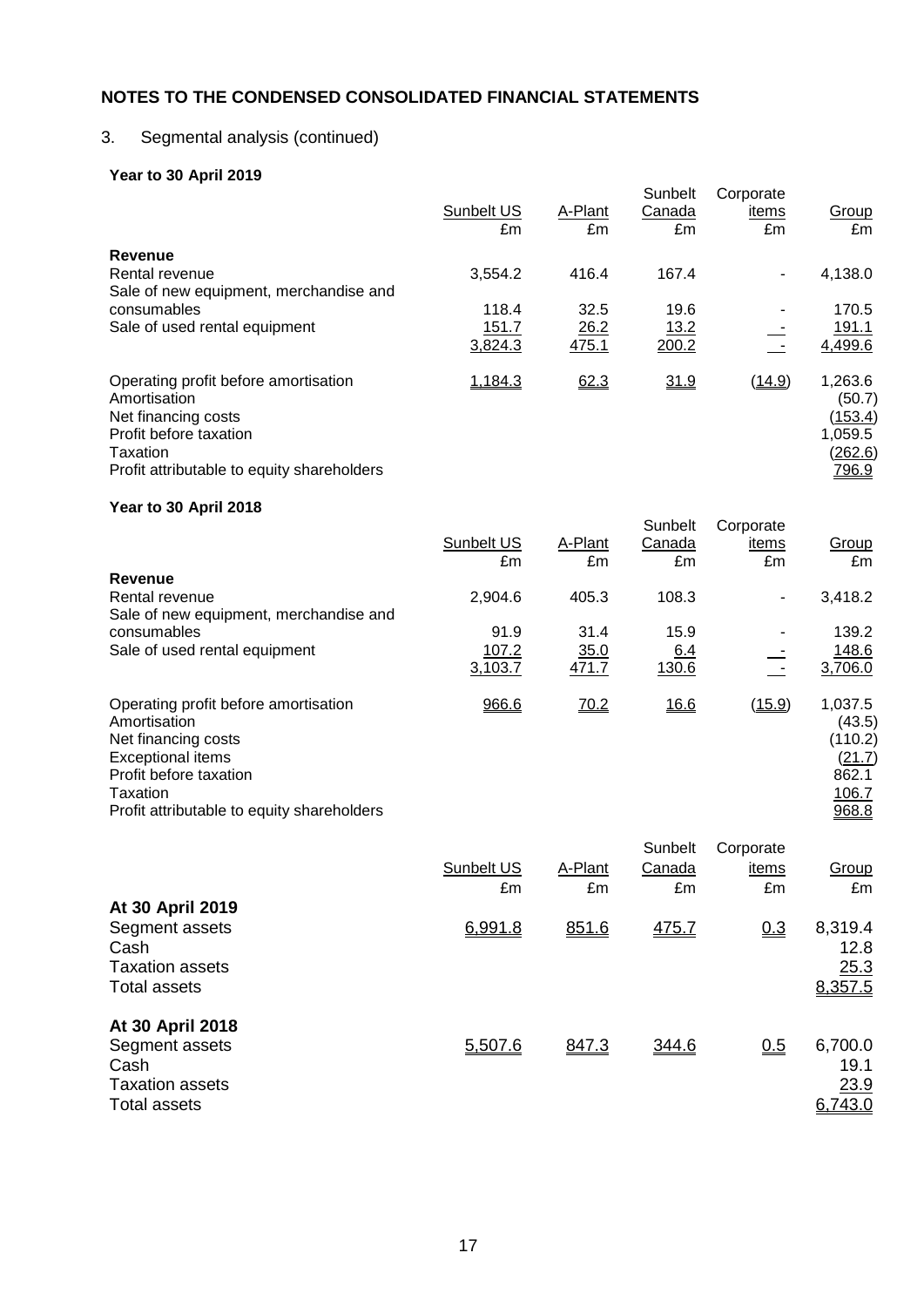# 4. Operating costs and other income

|                                              |                    | <u> 2019 </u>      |               |                    | <u> 2018 </u>      |               |
|----------------------------------------------|--------------------|--------------------|---------------|--------------------|--------------------|---------------|
|                                              | <b>Before</b>      |                    |               | <b>Before</b>      |                    |               |
|                                              | amortisation<br>£m | Amortisation<br>£m | Total<br>£m   | amortisation<br>£m | Amortisation<br>£m | Total<br>£m   |
| Three months to 30 April<br>Staff costs:     |                    |                    |               |                    |                    |               |
| <b>Salaries</b>                              | 239.3              |                    | 239.3         | 194.3              |                    | 194.3         |
| Social security costs                        | 19.4               |                    | 19.4          | 15.7               |                    | 15.7          |
| Other pension costs                          | 6.1                |                    | 6.1           | 4.0                |                    | 4.0           |
|                                              | 264.8              |                    | 264.8         | 214.0              |                    | 214.0         |
| Used rental equipment sold                   | 37.9               |                    | 37.9          | 46.6               |                    | 46.6          |
| Other operating costs:                       |                    |                    |               |                    |                    |               |
| Vehicle costs                                | 64.1               |                    | 64.1          | 49.8               |                    | 49.8          |
| Spares, consumables & external repairs       | 61.6               |                    | 61.6          | 42.2               |                    | 42.2          |
| Facility costs                               | 35.5               |                    | 35.5          | 28.6               |                    | 28.6          |
| Other external charges                       | <u>151.5</u>       |                    | 151.5         | 119.0              |                    | 119.0         |
|                                              | 312.7              |                    | 312.7         | 239.6              |                    | 239.6         |
| Depreciation and amortisation:               |                    |                    |               |                    |                    |               |
| Depreciation                                 | 226.2              |                    | 226.2         | 177.7              |                    | 177.7         |
| Amortisation of intangibles                  |                    | <u>13.9</u>        | 13.9          |                    | <u>10.6</u>        | 10.6          |
|                                              | 226.2              | 13.9               | 240.1         | 177.7              | 10.6               | 188.3         |
|                                              | 841.6              | <u>13.9</u>        | 855.5         | 677.9              | 10.6               | 688.5         |
|                                              |                    | 2019               |               |                    | 2018               |               |
|                                              | <b>Before</b>      |                    |               | <b>Before</b>      |                    |               |
|                                              | amortisation       | Amortisation       | Total         | amortisation       | Amortisation       | Total         |
|                                              | £m                 | £m                 | £m            | £m                 | £m                 | £m            |
| Year to 30 April                             |                    |                    |               |                    |                    |               |
| Staff costs:<br><b>Salaries</b>              |                    |                    |               |                    |                    |               |
|                                              | 930.3<br>70.6      |                    | 930.3<br>70.6 | 788.2<br>60.3      |                    | 788.2<br>60.3 |
| Social security costs<br>Other pension costs |                    |                    |               |                    |                    |               |
|                                              | <u>18.5</u>        |                    | <u> 18.5</u>  | <u>14.9</u>        |                    | <u> 14.9</u>  |
|                                              | 1,019.4            |                    | 1,019.4       | 863.4              |                    | 863.4         |
| Used rental equipment sold                   | <u>159.7</u>       |                    | 159.7         | 128.2              |                    | 128.2         |
| Other operating costs:                       |                    |                    |               |                    |                    |               |
| Vehicle costs                                | 267.8              |                    | 267.8         | 211.3              |                    | 211.3         |
| Spares, consumables & external repairs       | 227.4              |                    | 227.4         | 181.5              |                    | 181.5         |
| Facility costs                               | 128.4              |                    | 128.4         | 108.4              |                    | 108.4         |
| Other external charges                       | 590.3              |                    | 590.3         | 480.1              |                    | 480.1         |
|                                              | 1,213.9            |                    | 1,213.9       | 981.3              |                    | 981.3         |
| Depreciation and amortisation:               |                    |                    |               |                    |                    |               |
| Depreciation                                 | 843.0              |                    | 843.0         | 695.6              |                    | 695.6         |
| Amortisation of intangibles                  |                    | 50.7               | 50.7          |                    | <u>43.5</u>        | 43.5          |
|                                              |                    |                    |               |                    |                    |               |
|                                              | 843.0              | 50.7               | 893.7         | 695.6              | 43.5               | 739.1         |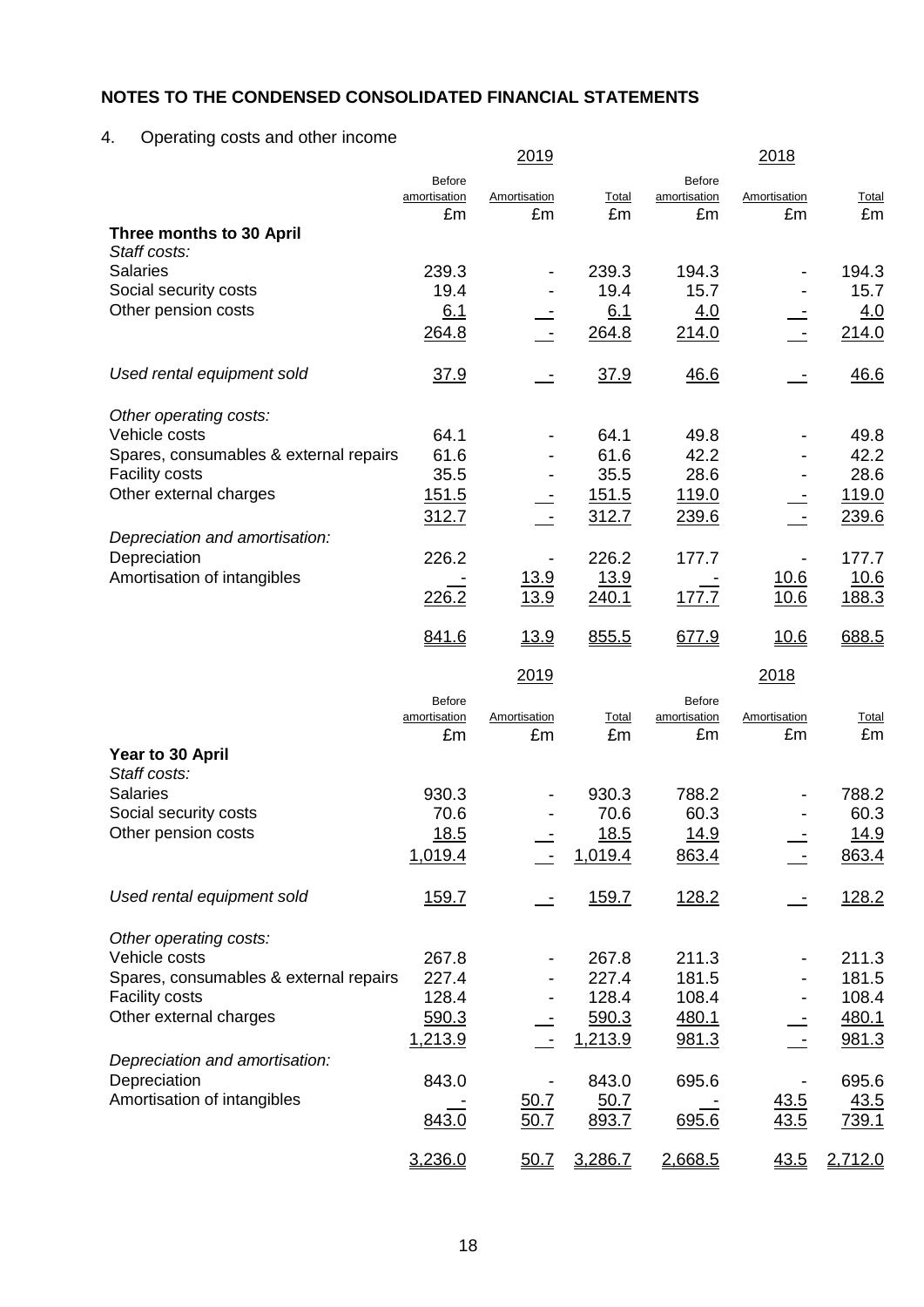#### 5. Amortisation and exceptional items

Amortisation relates to the periodic write-off of intangible assets. Exceptional items are items of income or expense which the directors believe should be disclosed separately by virtue of their significant size or nature to enable a better understanding of the Group's financial performance. Underlying profit and earnings per share are stated before amortisation of intangibles and exceptional items.

|                                                           | Three months to |             | Year to     |             |
|-----------------------------------------------------------|-----------------|-------------|-------------|-------------|
|                                                           | 30 April        |             | 30 April    |             |
|                                                           | 2019            | <u>2018</u> | <u>2019</u> | <u>2018</u> |
|                                                           | £m              | £m          | £m          | £m          |
| Amortisation of intangibles                               | 13.9            | 10.6        | 50.7        | 43.5        |
| Write-off of deferred financing costs                     |                 | -           |             | 8.1         |
| Release of premium                                        |                 |             |             | (11.6)      |
| Early redemption fee                                      |                 |             |             | 23.7        |
| Call period interest                                      |                 |             |             | 1.5         |
| Taxation:                                                 |                 |             |             |             |
| - tax on exceptional items and amortisation               | (3.4)           | (3.1)       | (12.3)      | (20.0)      |
| - reduction in US deferred tax liability due to change in |                 |             |             |             |
| US federal tax rate                                       |                 | (4.7)       |             | (402.2)     |
| - reassessment of historical amounts deductible for tax   |                 | 20.7        |             | 20.7        |
|                                                           | <u> 10.5</u>    | 23.5        | <u>38.4</u> | (336.3)     |

The costs associated with the redemption of the \$900m 6.5% senior secured notes in the prior year were classified as exceptional items. The write-off of deferred financing costs consisted of the unamortised balance of the costs relating to the notes, whilst the release of premium related to the unamortised element of the premium which arose at the time of issuance of the \$400m add-on to the initial \$500m 6.5% senior secured notes. In addition, an early redemption fee of £24m (\$31m) was paid to redeem the notes prior to their scheduled maturity. The call period interest represents the interest charge on the \$900m notes for the period from the issue of the new \$1.2bn notes to the date the \$900m notes were redeemed. Of these items, total cash costs were £25m, whilst £3.5m (net income) were non-cash items and credited to the income statement.

In addition, the US Tax Cuts and Jobs Act of 2017 was enacted in December 2017 and, amongst other things, reduced the US federal tax rate from 35% to 21%. The exceptional tax credit of £402m (\$543m) in the prior year arose from the resultant remeasurement of the Group's US deferred tax liabilities at the new rate of 21% rather than the historical rate of 35%. The exceptional deferred tax charge of £21m (\$28m) related to the reassessment of historical amounts deductible for tax purposes in the US.

The items detailed in the table above are presented in the income statement as follows:

|                                               |             | Three months to |          | Year to        |
|-----------------------------------------------|-------------|-----------------|----------|----------------|
|                                               |             | 30 April        | 30 April |                |
|                                               | 2019        | 2018            | 2019     | 2018           |
|                                               | £m          | £m              | £m       | £m             |
| Amortisation of intangibles                   | <u>13.9</u> | 10.6            | 50.7     | <u>43.5</u>    |
| Charged in arriving at operating profit       | 13.9        | 10.6            | 50.7     | 43.5           |
| Net financing costs                           |             |                 |          | 21.7           |
| Charged in arriving at profit before taxation | 13.9        | 10.6            | 50.7     | 65.2           |
| <b>Taxation</b>                               | (3.4)       | <u>12.9</u>     | (12.3)   | (401.5)        |
|                                               | <u>10.5</u> | 23.5            | 38.4     | <u>(336.3)</u> |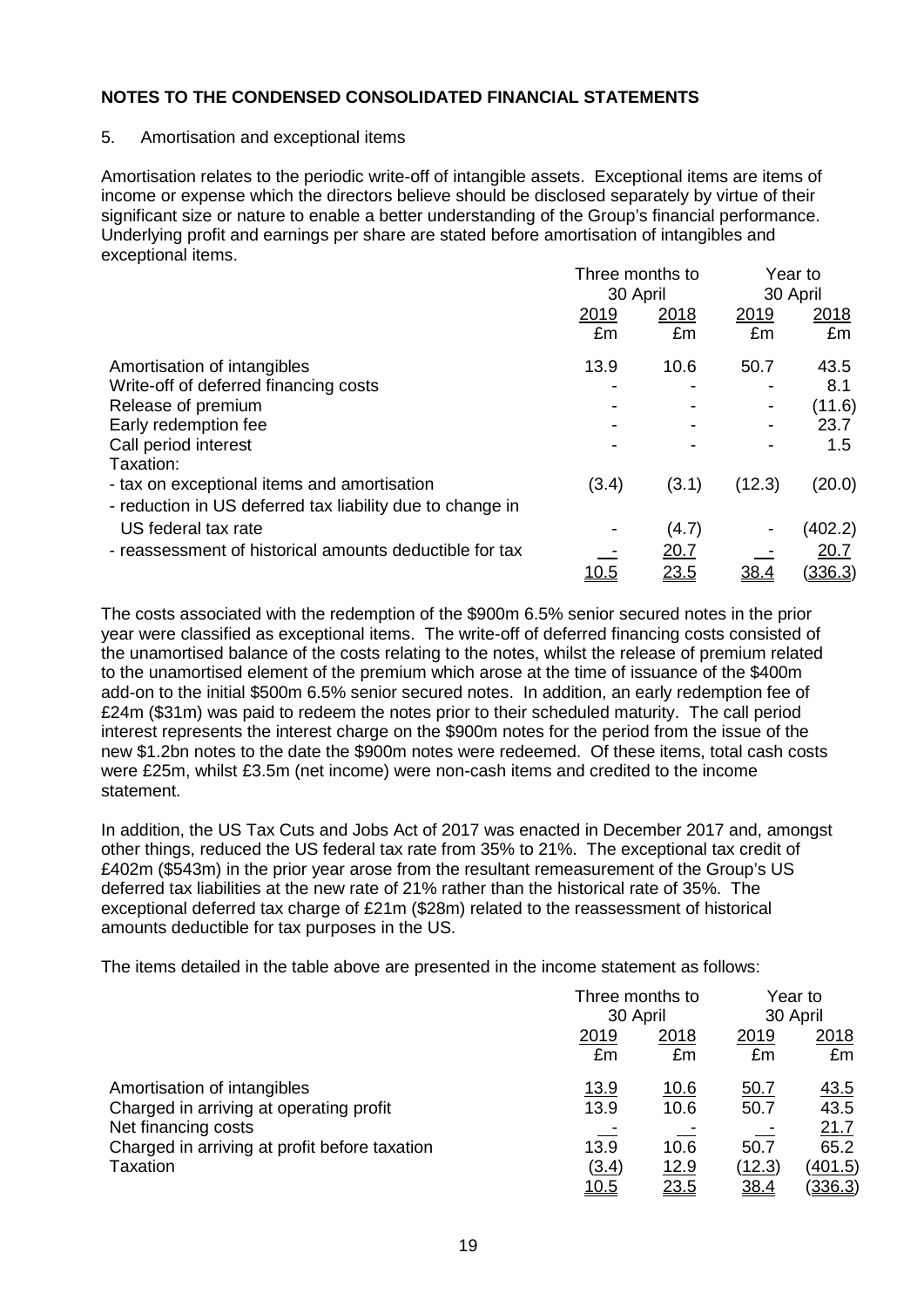6. Net financing costs

|                                                            | Three months to<br>30 April |             | Year to<br>30 April |              |
|------------------------------------------------------------|-----------------------------|-------------|---------------------|--------------|
|                                                            | 2019                        | <u>2018</u> | 2019                | 2018         |
| Investment income:                                         | £m                          | £m          | £m                  | £m           |
| Net interest on the net defined benefit pension plan asset |                             |             | (0.1)               |              |
| Interest expense:                                          |                             |             |                     |              |
| Bank interest payable                                      | 19.0                        | 12.4        | 68.6                | 45.6         |
| Interest payable on second priority senior secured notes   | 21.2                        | 14.1        | 79.1                | 60.5         |
| Interest payable on finance leases                         | 0.1                         |             | 0.4                 | 0.3          |
| Net interest on the net defined benefit                    |                             |             |                     |              |
| pension plan liability                                     |                             | 0.1         |                     | 0.1          |
| Non-cash unwind of discount on provisions                  | 0.1                         | 0.1         | 0.8                 | 0.7          |
| Amortisation of deferred debt raising costs                | 1.3                         | 0.9         | 4.6                 | 3.0          |
| Total interest expense                                     | 41.7                        | 27.6        | 153.5               | 110.2        |
| Net financing costs before exceptional items               | 41.7                        | 27.6        | 153.4               | 110.2        |
| <b>Exceptional items</b>                                   |                             |             |                     | 21.7         |
| Net financing costs                                        |                             | <u>27.6</u> | <u> 153.4</u>       | <u>131.9</u> |

## 7. Taxation

The tax charge for the year has been computed using a tax rate of 25% in the US (2018: 34%), 19% in the UK (2018: 19%) and 27% in Canada (2018: 27%). The blended rate for the Group as a whole is 25% (2018: 32%).

The tax charge of £275m (2018: £295m) on the underlying profit before taxation of £1,110m (2018: £927m) can be explained as follows:

|                                                                                                    | Year to 30 April                     |                                      |  |
|----------------------------------------------------------------------------------------------------|--------------------------------------|--------------------------------------|--|
|                                                                                                    | 2019<br>£m                           | 2018<br>£m                           |  |
| <b>Current tax</b><br>- current tax on income for the period<br>- adjustments to prior year        | 54.3<br>1.1                          | 80.4<br>(10.4)                       |  |
|                                                                                                    | 55.4                                 | 70.0                                 |  |
| Deferred tax<br>- origination and reversal of temporary differences<br>- adjustments to prior year | 218.1<br><u>1.4</u><br>219.5         | 213.0<br>11.8<br>224.8               |  |
| Tax on underlying activities                                                                       | 274.9                                | 294.8                                |  |
| Comprising:<br>- UK<br>- US<br>- Canada                                                            | 17.8<br>252.8<br><u>4.3</u><br>274.9 | 17.9<br>275.0<br><u>1.9</u><br>294.8 |  |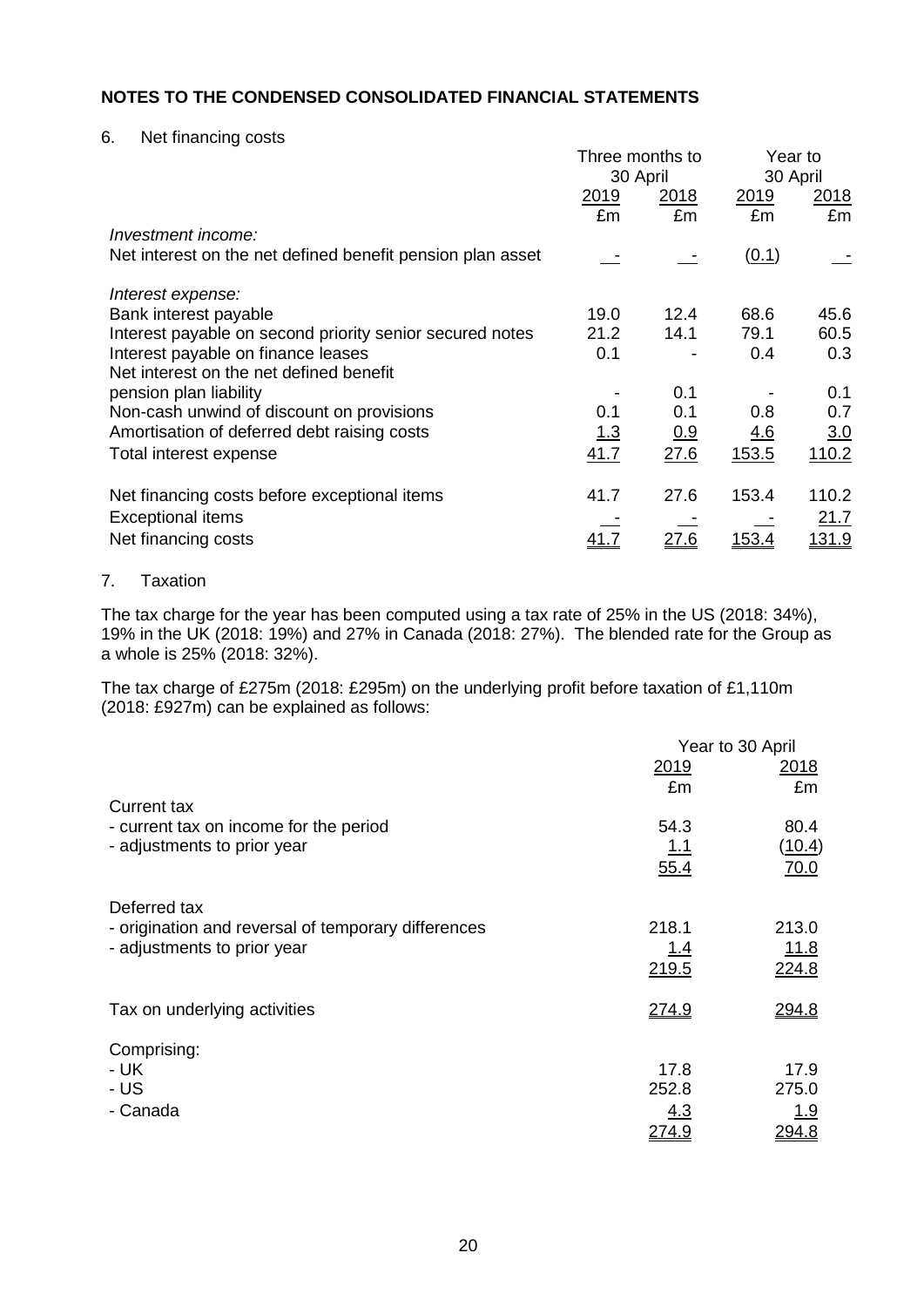### 7. Taxation (continued)

In addition, the exceptional tax credit of £12m (2018: £401m) relates to a tax credit of £12m (2018: £20m) on amortisation and exceptional items of £51m (2018: £65m) and consists of a current tax credit of £nil (2018: £7m) relating to the US, and a deferred tax credit of £2m (2018: £2m) relating to the UK, £7m (2018: £9m) relating to the US and £3m (2018: £2m) relating to Canada. In addition, the 2018 tax credit of £401m included a US current tax charge of £25m and a US deferred tax credit of £406m as a result of the reduction in the US federal tax rate and associated remeasurement of deferred tax liabilities.

#### 8. Earnings per share

Basic and diluted earnings per share for the three and twelve months ended 30 April 2019 have been calculated based on the profit for the relevant period and the weighted average number of ordinary shares in issue during that period (excluding shares held by the Company and the ESOT over which dividends have been waived). Diluted earnings per share is computed using the result for the relevant period and the diluted number of shares (ignoring any potential issue of ordinary shares which would be anti-dilutive). These are calculated as follows:

|                                                            | Three months to<br>30 April |                       | Year to<br>30 April          |                                 |
|------------------------------------------------------------|-----------------------------|-----------------------|------------------------------|---------------------------------|
|                                                            | 2019                        | <u>2018</u>           | 2019                         | 2018                            |
| Profit for the financial period (£m)                       | <u>154.5</u>                | 99.9                  | <u>796.9</u>                 | 968.8                           |
| Weighted average number of shares (m) - basic<br>- diluted | <u>471.4</u><br>473.4       | <u>492.1</u><br>494.3 | <u>479.7</u><br><u>481.7</u> | 496.0<br>498.3                  |
| Basic earnings per share<br>Diluted earnings per share     | 32.8p<br>32.6p              | <u>20.6p</u><br>20.5p | 166.1p<br>165.4p             | <u> 195.3p</u><br><u>194.4p</u> |

Underlying earnings per share (defined in any period as the earnings before amortisation of intangibles and exceptional items for that period divided by the weighted average number of shares in issue in that period) may be reconciled to the basic earnings per share as follows:

|                                           | Three months to<br>30 April |                  | Year to<br>30 April |                |
|-------------------------------------------|-----------------------------|------------------|---------------------|----------------|
|                                           | 2019                        | 2018             | 2019                | 2018           |
| Basic earnings per share                  | 32.8p                       | 20.6p            | 166.1p              | 195.3p         |
| Amortisation of intangibles               | 2.9 <sub>p</sub>            | 2.1 <sub>p</sub> | 10.6p               | 8.7p           |
| <b>Exceptional items</b>                  |                             |                  |                     | 4.4p           |
| Tax on exceptional items and amortisation | (0.7p)                      | (0.6p)           | (2.5p)              | (4.0p)         |
| Exceptional tax credit (US tax reforms)   |                             | (1.2p)           |                     | (81.1p)        |
| Exceptional tax charge (reassessment of   |                             |                  |                     |                |
| historical amounts deductible for tax)    |                             | <u>4.2p</u>      |                     | <u>4.2p</u>    |
| Underlying earnings per share             | <u>35.0p</u>                | <u>25.1p</u>     | <u>74.2p</u>        | <u> 127.5p</u> |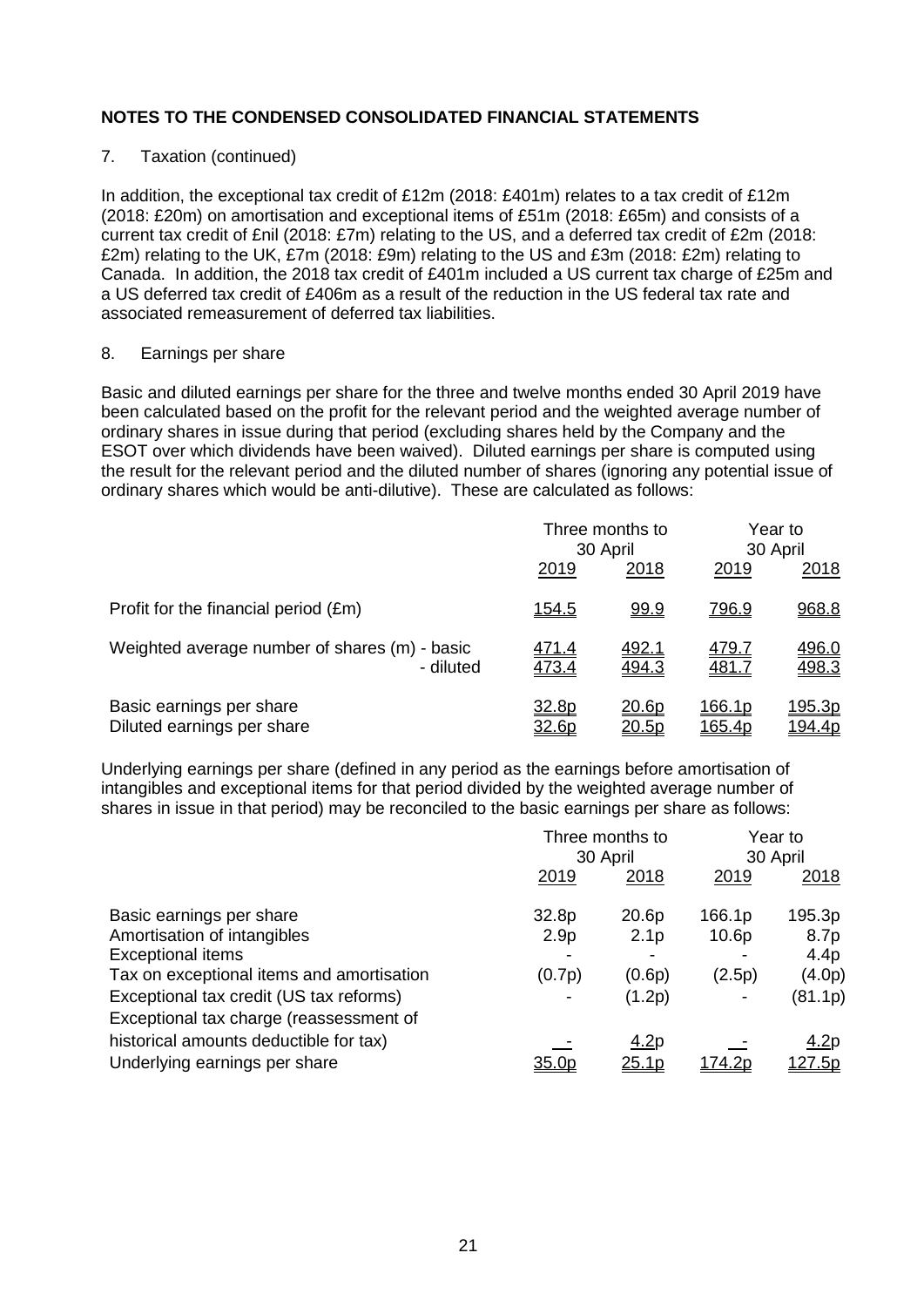#### 9. Dividends

During the year, a final dividend in respect of the year ended 30 April 2018 of 27.5p (2017: 22.75p) per share and an interim dividend for the year ended 30 April 2019 of 6.5p (2018: 5.5p) per share were paid to shareholders costing £164m (2018: £140m).

In addition, the directors are proposing a final dividend in respect of the year ended 30 April 2019 of 33.5p (2018: 27.5p) per share which will absorb £156m of shareholders' funds, based on the 466m shares qualifying for dividend on 17 June 2019. Subject to approval by shareholders, it will be paid on 13 September 2019 to shareholders who are on the register of members on 16 August 2019.

#### 10. Property, plant and equipment

|                                                       | <u> 2019</u> |              | <u> 2018 </u>          |                        |
|-------------------------------------------------------|--------------|--------------|------------------------|------------------------|
|                                                       | Rental       |              | Rental                 |                        |
|                                                       | equipment    | <u>Total</u> | equipment              | <u>Total</u>           |
| Net book value                                        | £m           | £m           | £m                     | £m                     |
| At 1 May                                              | 4,430.5      | 4,882.0      | 4,092.8                | 4,504.6                |
| Exchange difference                                   | 210.9        | 231.1        | (206.0)                | (224.7)                |
| Reclassifications                                     | (1.9)        |              | (1.5)                  |                        |
| <b>Additions</b>                                      | 1,416.8      | 1,587.1      | 1,100.4                | 1,238.7                |
| Acquisitions                                          | 259.4        | 296.9        | 182.4                  | 191.2                  |
| <b>Disposals</b>                                      | (156.9)      | (167.1)      | (123.5)                | (132.2)                |
| Depreciation                                          | (745.5)      | (843.0)      | (614.1)                | <u>(695.6)</u>         |
| At 30 April                                           | 5,413.3      | 5,987.0      | 4,430.5                | 4,882.0                |
| 11.<br><b>Borrowings</b>                              |              |              | 30 April<br>2019<br>£m | 30 April<br>2018<br>£m |
| <b>Current</b>                                        |              |              |                        |                        |
| Finance lease obligations                             |              |              | 2.3                    | 2.7                    |
| <b>Non-current</b>                                    |              |              |                        |                        |
| First priority senior secured bank debt               |              |              | 2,010.7                | 1,508.5                |
| Finance lease obligations                             |              |              | 2.7                    | 2.6                    |
| 5.625% second priority senior secured notes, due 2024 |              |              | 379.3                  | 358.4                  |
| 4.125% second priority senior secured notes, due 2025 |              |              | 454.7                  | 429.5                  |
| 5.250% second priority senior secured notes, due 2026 |              |              | 453.6                  |                        |
| 4.375% second priority senior secured notes, due 2027 |              |              | 454.4<br>3,755.4       | 429.4<br>2,728.4       |

The senior secured bank debt and the senior secured notes are secured by way of, respectively, first and second priority fixed and floating charges over substantially all the Group's property, plant and equipment, inventory and trade receivables.

In July, the Group issued \$600m 5.25% senior secured notes maturing in August 2026. The proceeds of the issue were used to pay related fees and expenses and repay an element of the amount outstanding under the senior credit facility.

In December, the Group amended its asset-based senior credit facility so that under the terms of our asset-based senior credit facility, \$4.1bn is committed until December 2023 at a lower cost. The other principal terms and conditions remain unchanged.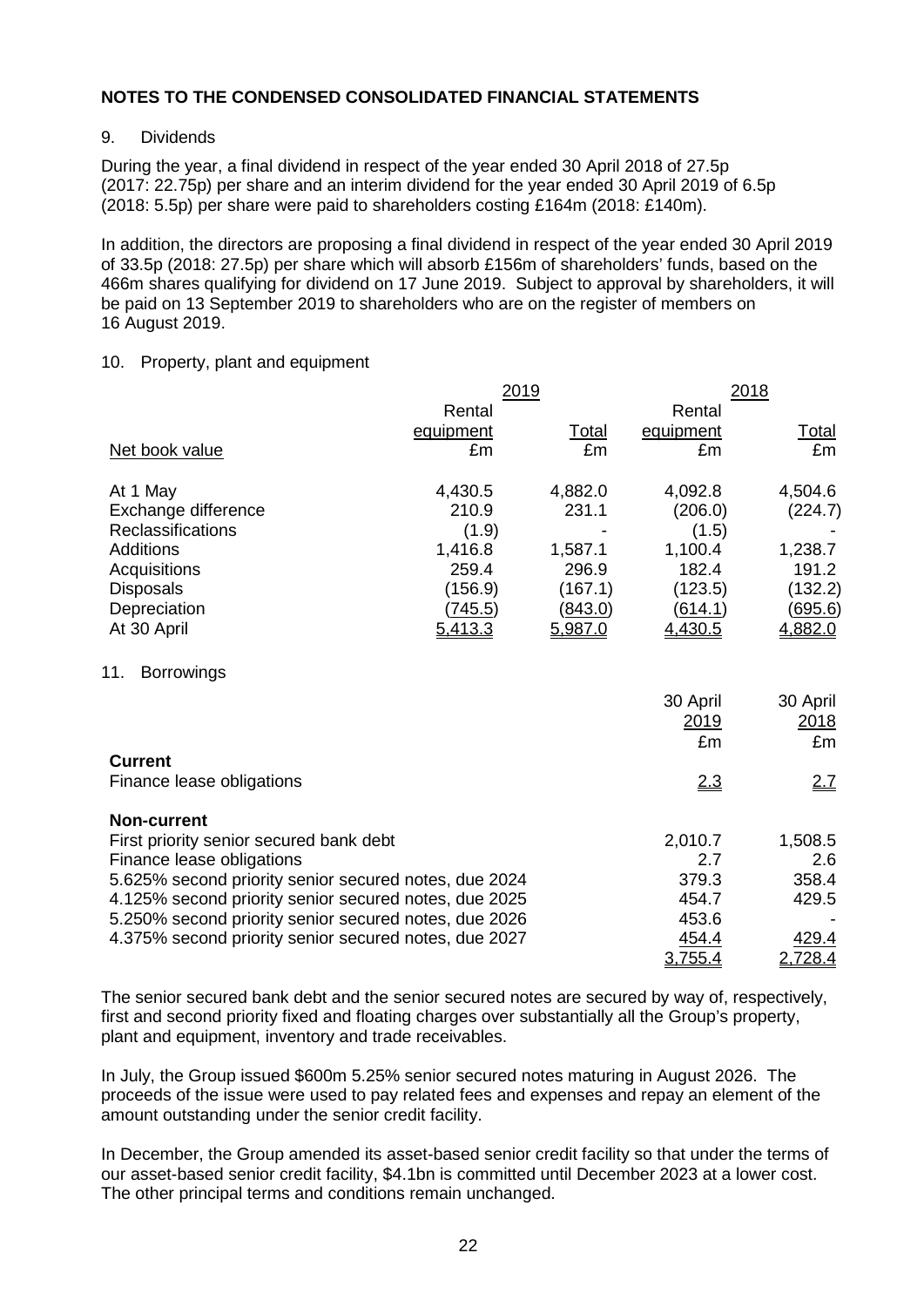#### 11. Borrowings (continued)

The \$500m 5.625% senior secured notes mature in October 2024, the \$600m 4.125% senior secured notes mature in August 2025, the \$600m 5.25% senior secured notes mature in August 2026 and the \$600m 4.375% senior secured notes mature in August 2027. Our debt facilities therefore remain committed for the long term, with an average maturity of six years. The weighted average interest cost of these facilities (including non-cash amortisation of deferred debt raising costs) is less than 5%. The terms of the senior secured notes are such that financial performance covenants are only measured at the time new debt is raised.

There is one financial performance covenant under the first priority senior credit facility. That is the fixed charge ratio (comprising LTM EBITDA before exceptional items less LTM net capital expenditure paid in cash over the sum of scheduled debt repayments plus cash interest, cash tax payments and dividends paid in the last twelve months) which, must be equal to, or greater than, 1.0. This covenant does not apply when availability exceeds \$410m. The covenant ratio is calculated each quarter. At 30 April 2019, the fixed charge ratio exceeded the covenant requirement.

At 30 April 2019, availability under the senior secured bank facility was \$1,622m (\$1,115m at 30 April 2018), with an additional \$2,385m of suppressed availability, meaning that the covenant did not apply at 30 April 2019 and is unlikely to apply in forthcoming quarters.

#### Fair value of financial instruments

At 30 April 2019, the Group had no derivative financial instruments.

With the exception of the Group's second priority senior secured notes detailed in the table below, the carrying value of non-derivative financial assets and liabilities is considered to equate materially to their fair value.

|                                   | At 30 April |         |             |         |  |
|-----------------------------------|-------------|---------|-------------|---------|--|
|                                   | 2019        |         |             | 2018    |  |
|                                   | <b>Book</b> | Fair    | <b>Book</b> | Fair    |  |
|                                   | value       | value   | value       | value   |  |
|                                   | £m          | £m      | £m          | £m      |  |
| - 5.625% senior secured notes     | 383.5       | 397.5   | 363.0       | 374.7   |  |
| - 4.125% senior secured notes     | 460.3       | 455.1   | 435.5       | 413.8   |  |
| - 5.250% senior secured notes     | 460.3       | 476.9   |             |         |  |
| - 4.375% senior secured notes     | 460.3       | 451.6   | 435.5       | 407.2   |  |
|                                   | 1,764.4     | 1,781.1 | 1,234.0     | 1,195.7 |  |
| Deferred costs of raising finance | (22.4)      |         | (16.7)      |         |  |
|                                   | 1,742.0     | 1,781.1 | 1,217.3     | 1,195.7 |  |

The fair value of the second priority senior secured notes has been calculated using quoted market prices at 30 April 2019.

#### 12. Share capital

Ordinary shares of 10p each:

|                       | 2019        | 2018        | 2019        | 2018        |
|-----------------------|-------------|-------------|-------------|-------------|
|                       | Number      | Number      | £m          | £m          |
| Issued and fully paid | 499,225,712 | 499,225,712 | <u>49.9</u> | <u>49.9</u> |

During the year, the Company purchased 22.4m ordinary shares at a total cost of £462m under the share buyback programme announced in December 2017, which are held in treasury. At 30 April 2019, 30.3m (2018: 7.9m) shares were held by the Company and a further 1.6m (2018: 1.7m) shares were held by the Company's Employee Share Ownership Trust.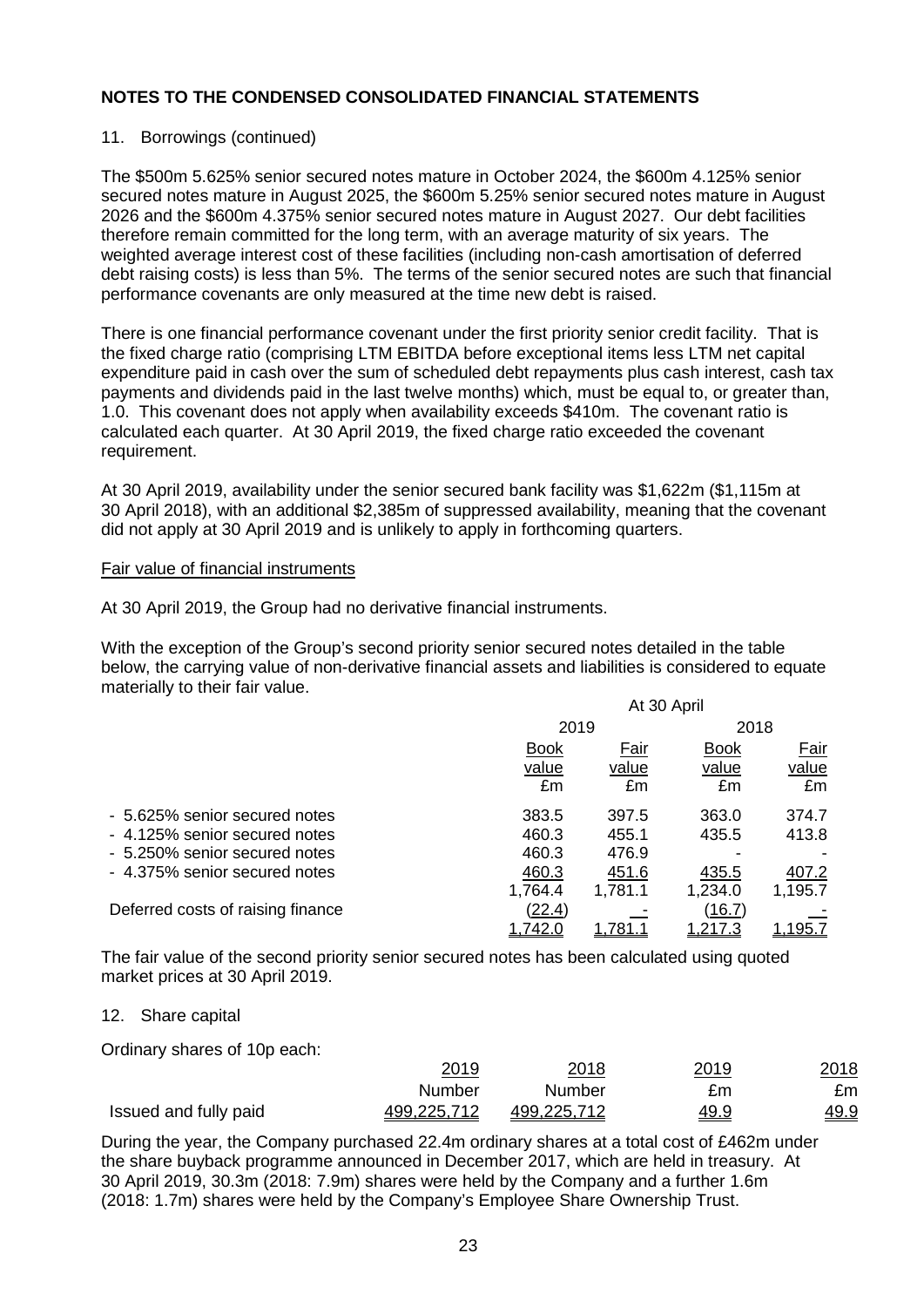13. Notes to the cash flow statement

## a) Cash flow from operating activities

|                                                            | Year to 30 April |                |  |
|------------------------------------------------------------|------------------|----------------|--|
|                                                            | 2019             |                |  |
|                                                            | £m               | £m             |  |
| Operating profit before exceptional items and amortisation | 1,263.6          | 1,037.5        |  |
| Depreciation                                               | 843.0            | 695.6          |  |
| <b>EBITDA</b> before exceptional items                     | 2,106.6          | 1,733.1        |  |
| Profit on disposal of rental equipment                     | (31.4)           | (20.4)         |  |
| Profit on disposal of other property, plant and equipment  | (0.8)            | (0.7)          |  |
| Increase in inventories                                    | (14.9)           | (7.7)          |  |
| Increase in trade and other receivables                    | (84.7)           | (83.1)         |  |
| Increase in trade and other payables                       | 60.7             | 53.0           |  |
| Exchange differences                                       | (0.6)            |                |  |
| Other non-cash movements                                   | 7.6              | 7.0            |  |
| Cash generated from operations before exceptional items    |                  |                |  |
| and changes in rental equipment                            |                  | <u>1,681.2</u> |  |

## b) Analysis of net debt

Net debt consists of total borrowings less cash and cash equivalents. Borrowings exclude accrued interest. Foreign currency denominated balances are translated to pounds sterling at rates of exchange ruling at the balance sheet date.

|                                                       |               |        |              | Non-cash movements |           |               |
|-------------------------------------------------------|---------------|--------|--------------|--------------------|-----------|---------------|
|                                                       | 1 May         | Cash   | Exchange     | Debt               | Other     | 30 April      |
|                                                       | 2018          | flow   | movement     | acquired           | movements | 2019          |
|                                                       | £m            | £m     | £m           | £m                 | £m        | £m            |
| Short-term borrowings                                 | 2.7           | (9.1)  |              | 7.9                | 0.8       | 2.3           |
| Long-term borrowings<br><b>Total liabilities from</b> | 2,728.4       | 864.4  | 126.6        | 20.5               | 15.5      | 3,755.4       |
| financing activities<br>Cash and cash                 | 2,731.1       | 855.3  | 126.6        | 28.4               | 16.3      | 3,757.7       |
| equivalents                                           | <u>(19.1)</u> | 6.6    | <u>(0.3)</u> |                    |           | <u>(12.8)</u> |
| Net debt                                              | 2,712.0       | 861.9  | 126.3        | <u>28.4</u>        | 16.3      | 3,744.9       |
|                                                       |               |        |              | Non-cash movements |           |               |
|                                                       | 1 May         | Cash   | Exchange     | Debt               | Other     | 30 April      |
|                                                       | 2017          | flow   | movement     | acquired           | movements | 2018          |
|                                                       | £m            | £m     | £m           | £m                 | £m        | £m            |
| Short-term borrowings                                 | 2.6           | (42.1) |              | 40.7               | 1.5       | 2.7           |
| Long-term borrowings<br><b>Total liabilities from</b> | 2,531.4       | 336.9  | (140.1)      |                    | 0.2       | 2,728.4       |
| financing activities<br>Cash and cash                 | 2,534.0       | 294.8  | (140.1)      | 40.7               | 1.7       | 2,731.1       |
| equivalents                                           | (6.3)         | (13.1) | 0.3          |                    |           | <u>(19.1)</u> |
| Net debt                                              | 2,527.7       | 281.7  | (139.8)      |                    |           | 2,712.0       |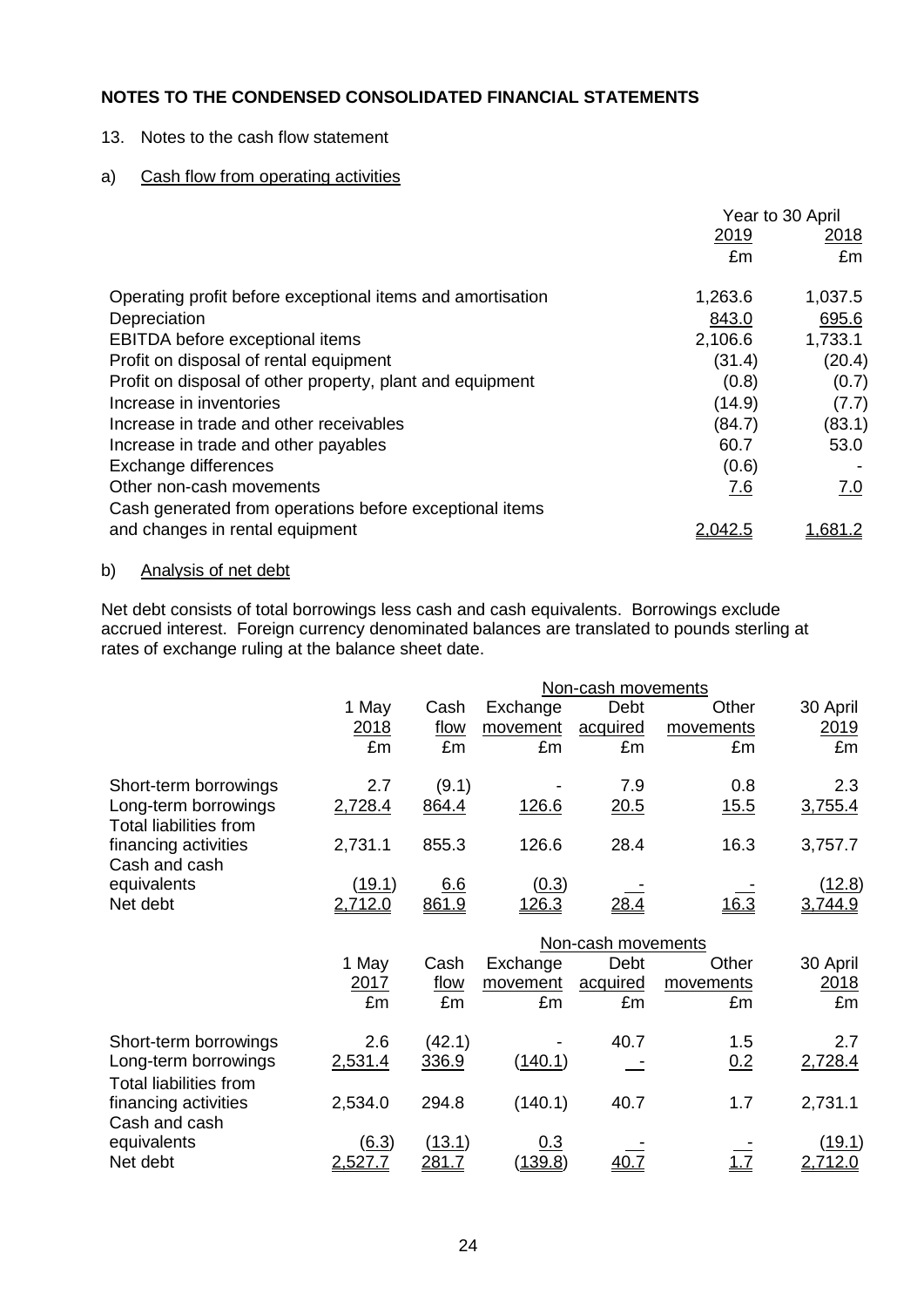- 13. Notes to the cash flow statement (continued)
- b) Analysis of net debt (continued)

Details of the Group's cash and debt are given in note 11 and the Review of Fourth Quarter, Balance Sheet and Cash Flow accompanying these condensed consolidated financial statements.

#### c) Acquisitions

|                              | Year to 30 April |            |
|------------------------------|------------------|------------|
|                              | 2019             | 2018       |
|                              | £m               | £m         |
| Cash consideration paid:     |                  |            |
| - acquisitions in the period | 589.4            | 351.2      |
| - contingent consideration   | <u> 1.9</u>      | <u>7.8</u> |
|                              | 591.3            | 359.0      |

During the year, 24 businesses were acquired with cash paid of £589m (2018: £351m), after taking account of net cash acquired of £3m. Further details are provided in note 14.

Contingent consideration of £2m (2018: £8m) was paid relating to prior year acquisitions.

14. Acquisitions

During the year, the following acquisitions were completed:

- i) On 1 June 2018, Sunbelt Canada acquired the entire share capital of Voisin's Equipment Rental Ltd. and Universal Rental Services Limited (together 'Voisin's') for an aggregate cash consideration of £18m (C\$32m) with contingent consideration of up to £1m (C\$2.5m), payable over the next year, depending on revenue meeting or exceeding certain thresholds. Including acquired debt, the total cash consideration was £44m (C\$76m). Voisin's is a general equipment rental business in Ontario, Canada.
- ii) On 29 June 2018, A-Plant acquired the entire share capital of Astra Site Services Limited ('Astra') for a cash consideration of £6m. Including acquired debt, the total cash consideration was £7m. Astra is a hydraulic attachment rental business.
- iii) On 3 July 2018, Sunbelt Canada acquired the entire share capital of Richlock Rentals Ltd. ('Richlock') for a cash consideration of £7m (C\$13m). Richlock is a general equipment rental business in British Columbia, Canada.
- iv) On 17 July 2018, Sunbelt US acquired the business and assets of Wistar Equipment, Inc. ('Wistar') for a cash consideration of £18m (\$23m). Wistar is an industrial power rental business in New Jersey.
- v) On 20 July 2018, Sunbelt US acquired the entire share capital of Blagrave No 2 Limited, the parent company of Mabey, Inc. ('Mabey') for a cash consideration of £70m (\$93m). Mabey is a ground protection and trench shoring business on the east coast of the US.
- vi) On 8 August 2018, Sunbelt US acquired the business and assets of Berry Holdings, LLC, trading as Taylor Rental Center ('Taylor'), for a cash consideration of £1m (\$1m). Taylor is a general equipment rental business in Ohio.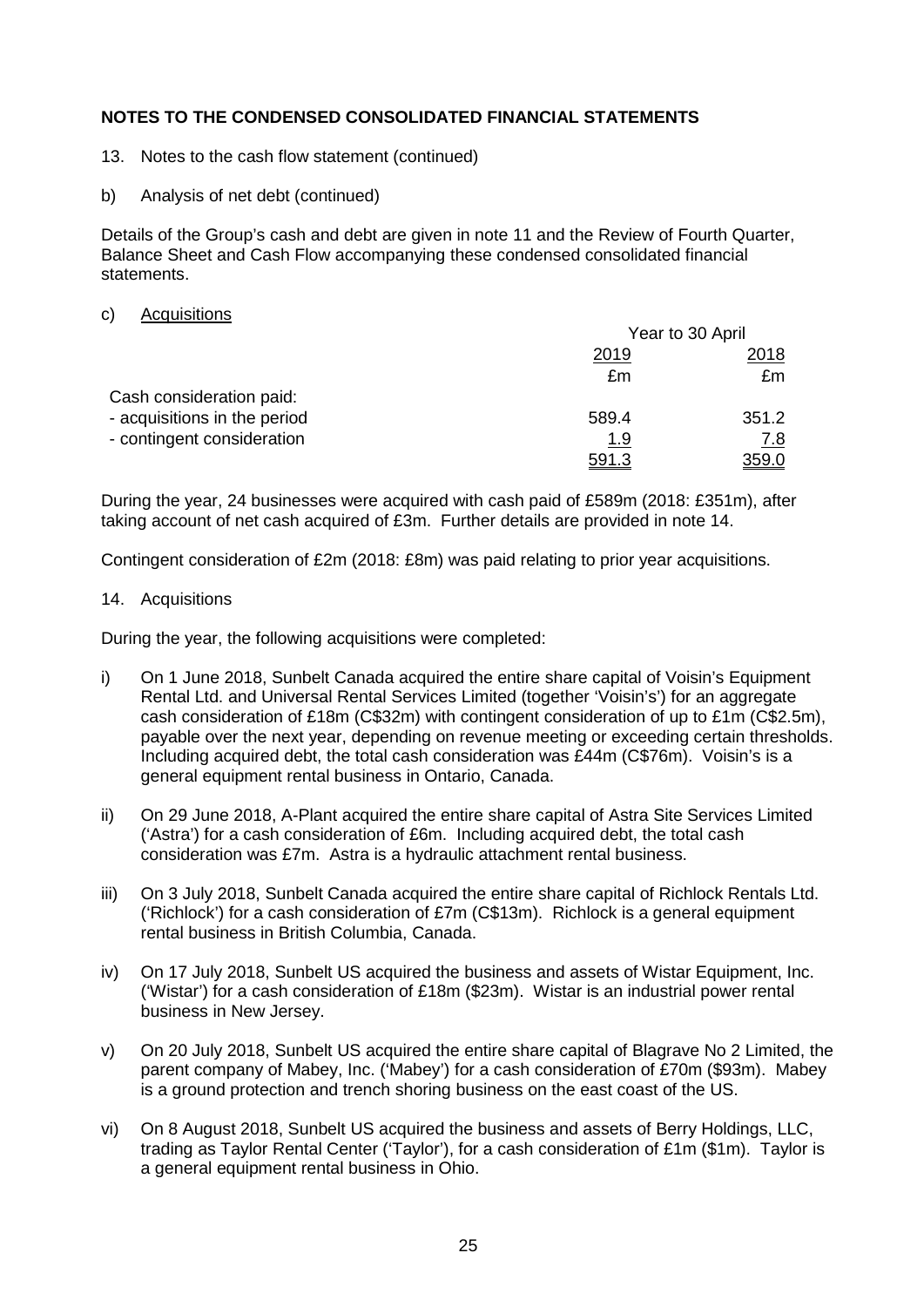- 14. Acquisitions (continued)
- vii) On 13 August 2018, Sunbelt US acquired the business and assets of Interstate Aerials, LLC ('Interstate') for a cash consideration of £161m (\$206m). Interstate is a general equipment rental business in Philadelphia and northern New Jersey.
- viii) On 5 September 2018, Sunbelt US acquired the business and assets of Equipment 4 Rent ('E4R') for a cash consideration of £13m (\$17m), with contingent consideration of up to £0.4m (\$0.5m), payable over the next year, depending on revenue meeting or exceeding certain thresholds. E4R is a general equipment rental business in Massachusetts.
- ix) On 25 September 2018, Sunbelt US acquired the business and assets of Gauer Service & Supply Company ('Gauer') for a cash consideration of £1m (\$1m). Gauer is a general equipment rental business in Ohio.
- x) On 28 September 2018, Sunbelt US acquired the business and assets of Midwest High Reach, Inc. ('MHR') for a cash consideration of £34m (\$45m). MHR is a general equipment rental business in Illinois.
- xi) On 1 October 2018, Sunbelt Canada acquired the business and assets of 2231147 Ontario Inc., trading as Innovative Industrial Solutions ('Innovative'), for a cash consideration of £2m (C\$4m). Innovative is a flooring solutions rental business in Ontario, Canada.
- xii) On 17 October 2018, Sunbelt Canada acquired the business and assets of Patcher Energy Management Ltd. ('Patcher') for a cash consideration of £4m (C\$7m). Patcher is a temporary power rental business in Alberta, Canada.
- xiii) On 1 November 2018, A-Plant acquired the entire share capital of Precision Geomatics Limited ('Precision') for a cash consideration of £4m. Precision is a survey equipment hire business.
- xiv) On 1 November 2018, Sunbelt US acquired the business and assets of Apex Pump & Equipment LLC ('Apex') for a cash consideration of £79m (\$103m) with contingent consideration of up to £12m (\$15m), payable over the next three years, depending on EBITDA meeting or exceeding certain thresholds. Apex is a pump business in Texas.
- xv) On 1 November 2018, Sunbelt Canada acquired the business and assets of Full Impact Enterprises Ltd., trading as GWG Rentals ('GWG Rentals') for a cash consideration of £4m (C\$6m). GWG Rentals is a general equipment rental business in British Columbia, Canada.
- xvi) On 8 November 2018, Sunbelt US acquired the business and assets of Underground Safety Equipment, LLC ('USE') for a cash consideration of £25m (\$33m) with contingent consideration of up to £5m (\$6m), payable over the next two years, depending on EBITDA meeting or exceeding certain thresholds. USE is a trench shoring business operating in Colorado, Utah, Tennessee and Texas.
- xvii) On 30 November 2018, A-Plant acquired the entire share capital of Hoist It Limited ('Hoist It') for a cash consideration of £4m. Including acquired debt, the total cash consideration was £5m. Hoist It is a specialist provider of lifting solutions.
- xviii) On 11 January 2019, Sunbelt US acquired the business and assets of Hull Brothers Rental, Inc. ('Hull Brothers') for a cash consideration of £10m (\$12m). Hull Brothers is a general equipment rental business in Michigan.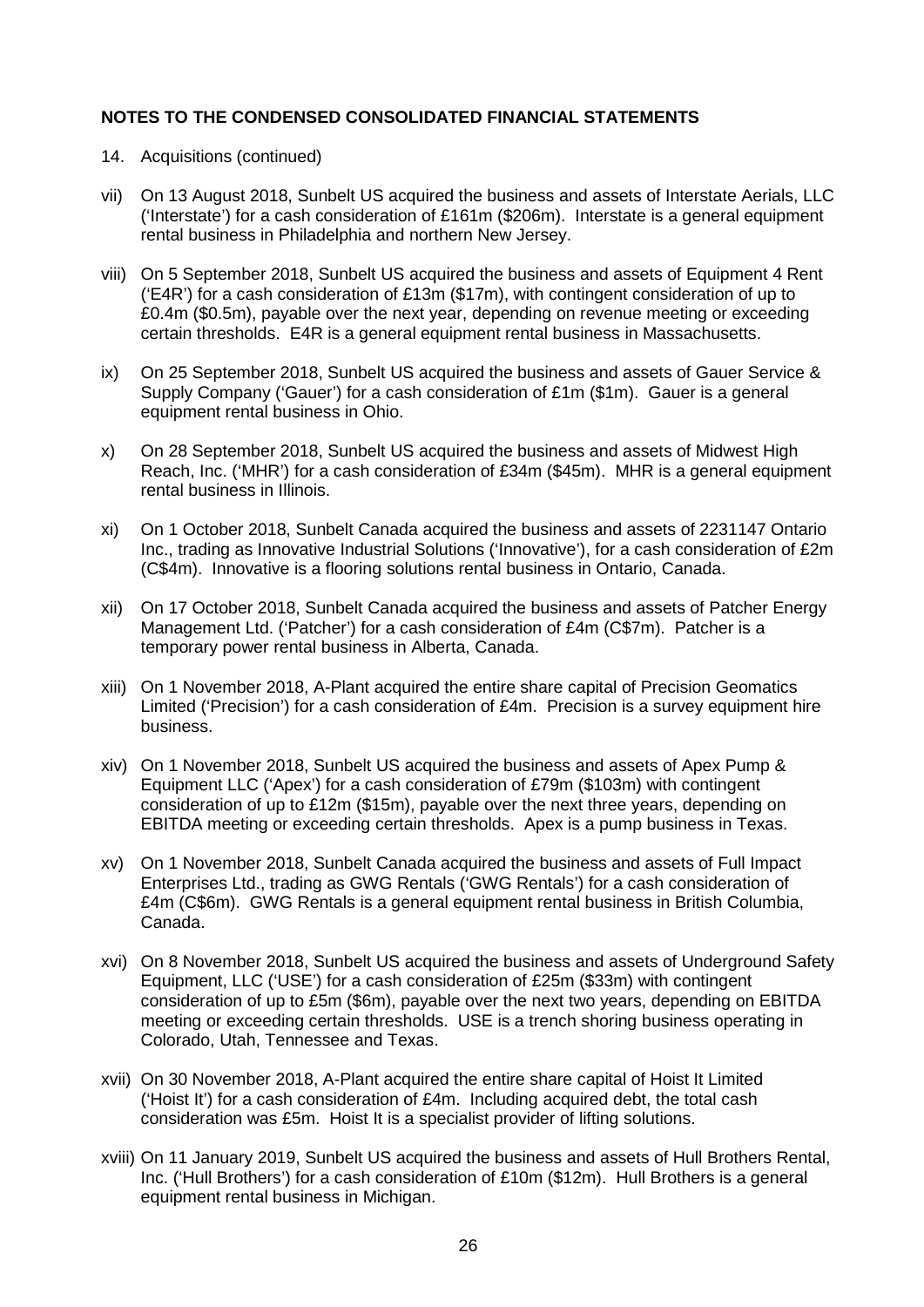- 14. Acquisitions (continued)
- xix) On 28 January 2019, Sunbelt US acquired the business and assets of Koslowski Rentals, Inc., trading as A Rental Center ('A Rental') for a cash consideration of £1m (\$1m). A Rental is a general equipment rental business in California.
- xx) On 8 February 2019, Sunbelt US acquired the business and assets of Temp Air, Inc. ('Temp Air') for a cash consideration of £92m (\$119m). Temp Air is a climate control business operating across 13 markets within the US.
- xxi) On 8 February 2019, Sunbelt US acquired the business and assets of Baystate Equipment & Rental Sales Co., Inc. ('Baystate') for a cash consideration of £9m (\$11m). Baystate is a general equipment business in Massachusetts.
- xxii) On 15 February 2019, Sunbelt US acquired the business and assets of Bat's Inc., trading as Harper Car and Truck Rental of Hawaii ('Harper') for a cash consideration of £3m (\$4m). Harper will operate as a general equipment business in Hawaii.
- xxiii) On 8 March 2019, Sunbelt Canada acquired the business and assets of Winn Rentals ('Winn') for a cash consideration of £15m (C\$26m) with contingent consideration of up to £0.6m (C\$1m), payable over the next two years, depending on EBITDA meeting or exceeding certain thresholds. Winn is a general equipment business operating in British Columbia, Canada.
- xxiv) On 10 April 2019, Sunbelt US acquired the business assets of Bilcan Inc, trading as El Camino Rentals and B&C Leasing, Inc. (together 'ECR') for a cash consideration of £13m (\$17m). ECR is a general equipment business operating in California.

The following table sets out the fair value of the identifiable assets and liabilities acquired by the Group. The fair values have been determined provisionally at the balance sheet date.

|                                                       | Fair value    |
|-------------------------------------------------------|---------------|
|                                                       | to Group      |
|                                                       | £m            |
| Net assets acquired                                   |               |
| Trade and other receivables                           | 48.9          |
| Inventory                                             | 11.4          |
| Property, plant and equipment                         |               |
| - rental equipment                                    | 259.4         |
| - other assets                                        | 37.5          |
| Creditors                                             | (17.6)        |
| Debt                                                  | (28.4)        |
| <b>Current tax</b>                                    | (0.5)         |
| Deferred tax                                          | (19.0)        |
| Intangible assets (non-compete agreements,            |               |
| brand names and customer relationships)               | 98.2          |
|                                                       | 389.9         |
| Consideration:                                        |               |
| - cash paid and due to be paid (net of cash acquired) | 593.4         |
| - contingent consideration payable in cash            | 17.7          |
|                                                       | 611.1         |
| Goodwill                                              | <u> 221.2</u> |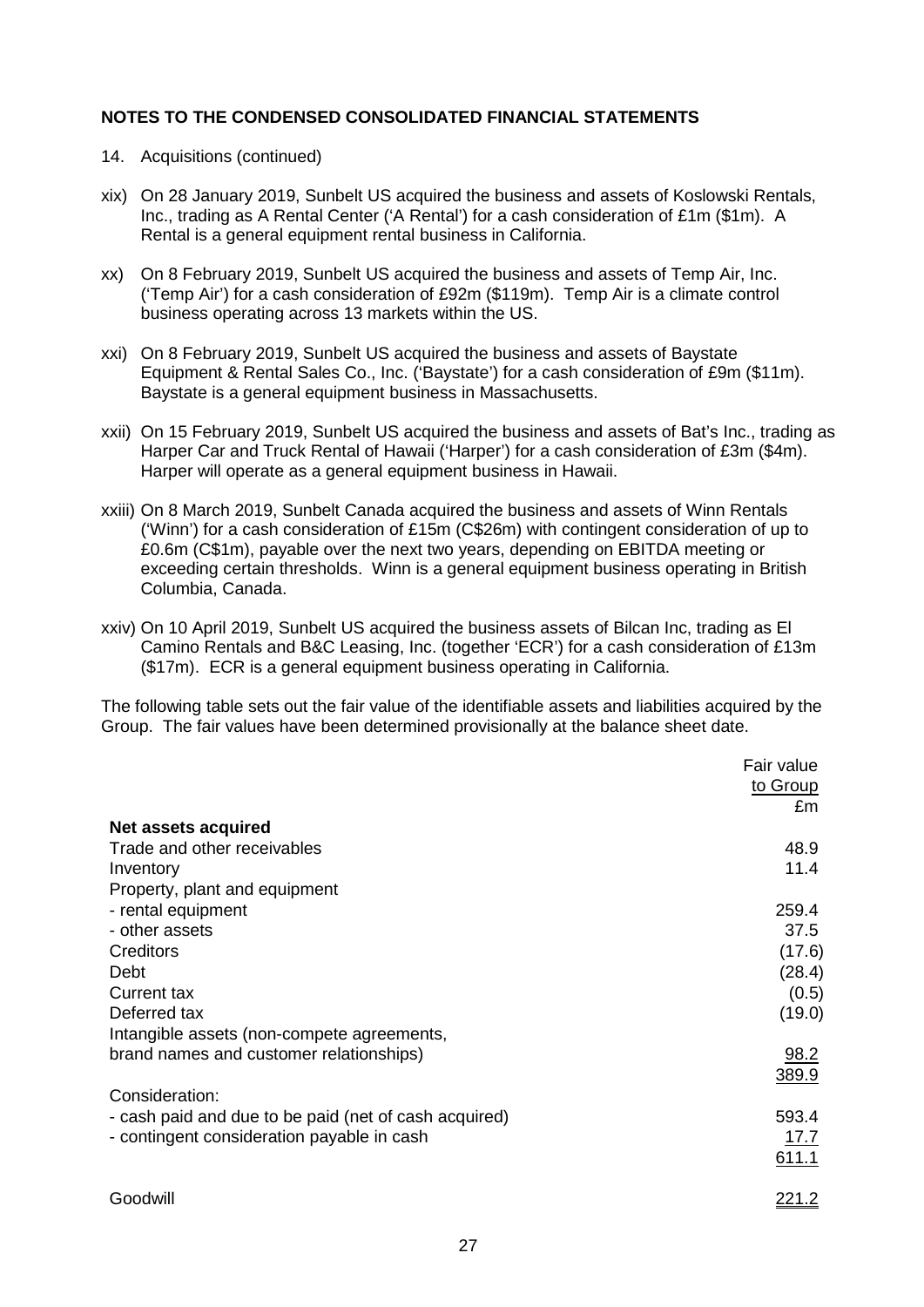### 14. Acquisitions (continued)

The goodwill arising can be attributed to the key management personnel and workforce of the acquired businesses and to the synergies and other benefits the Group expects to derive from the acquisitions. The synergies and other benefits include elimination of duplicate costs, improving utilisation of the acquired rental fleet, using the Group's financial strength to invest in the acquired business and drive improved returns through a semi-fixed cost base and the application of the Group's proprietary software to optimise revenue opportunities. £179m of the goodwill is expected to be deductible for income tax purposes.

The fair value of trade receivables at acquisition was £49m. The gross contractual amount for trade receivables due was £51m, net of a £2m provision for debts which may not be collected.

Due to the operational integration of acquired businesses with Sunbelt US, Sunbelt Canada and A-Plant post acquisition, in particular due to the merger of some stores, the movement of rental equipment between stores and investment in the rental fleet, it is not practical to report the revenue and profit of the acquired businesses post-acquisition.

The revenue and operating profit of these acquisitions from 1 May 2018 to their date of acquisition was not material.

#### 15. Contingent liabilities

The Group is subject to periodic legal claims in the ordinary course of its business, none of which is expected to have a material impact on the Group's financial position.

Following its state aid investigation, the European Commission announced its decision in April 2019 that the Group Financing Exemption in the UK controlled foreign company ('CFC') legislation does constitute state aid in some circumstances. In common with other UK-based international companies, the Group may be affected by the outcome of this investigation and is therefore monitoring developments. If the decision reached by the European Commission is not successfully appealed, we have estimated the Group's maximum potential liability to be £34m as at 30 April 2019. Based on the current status of the investigation, we have concluded that no provision is required in relation to this amount.

16. Events after the balance sheet date

Since the balance sheet date, the Group has completed three acquisitions as follows:

- i) On 9 May 2019, Sunbelt US acquired the business and assets of Westside Rental and Sales, LLC ('Westside'). Westside is a general equipment business in Tennessee.
- ii) On 17 May 2019, Sunbelt US acquired the business and assets of the Harlingen Texas branch of Harris County Rentals, LLC, trading as Texas State Rentals ('HCR'). HCR is a general equipment business in Texas.
- iii) On 29 May 2019, Sunbelt US acquired the business and assets of the Tampa branch of Contractors Building Supply Co., LLC ('CBS'). CBS is a general equipment business in Florida.

The initial accounting for these acquisitions is incomplete. Had these acquisitions taken place on 1 May 2018, their contribution to revenue and operating profit would not have been material.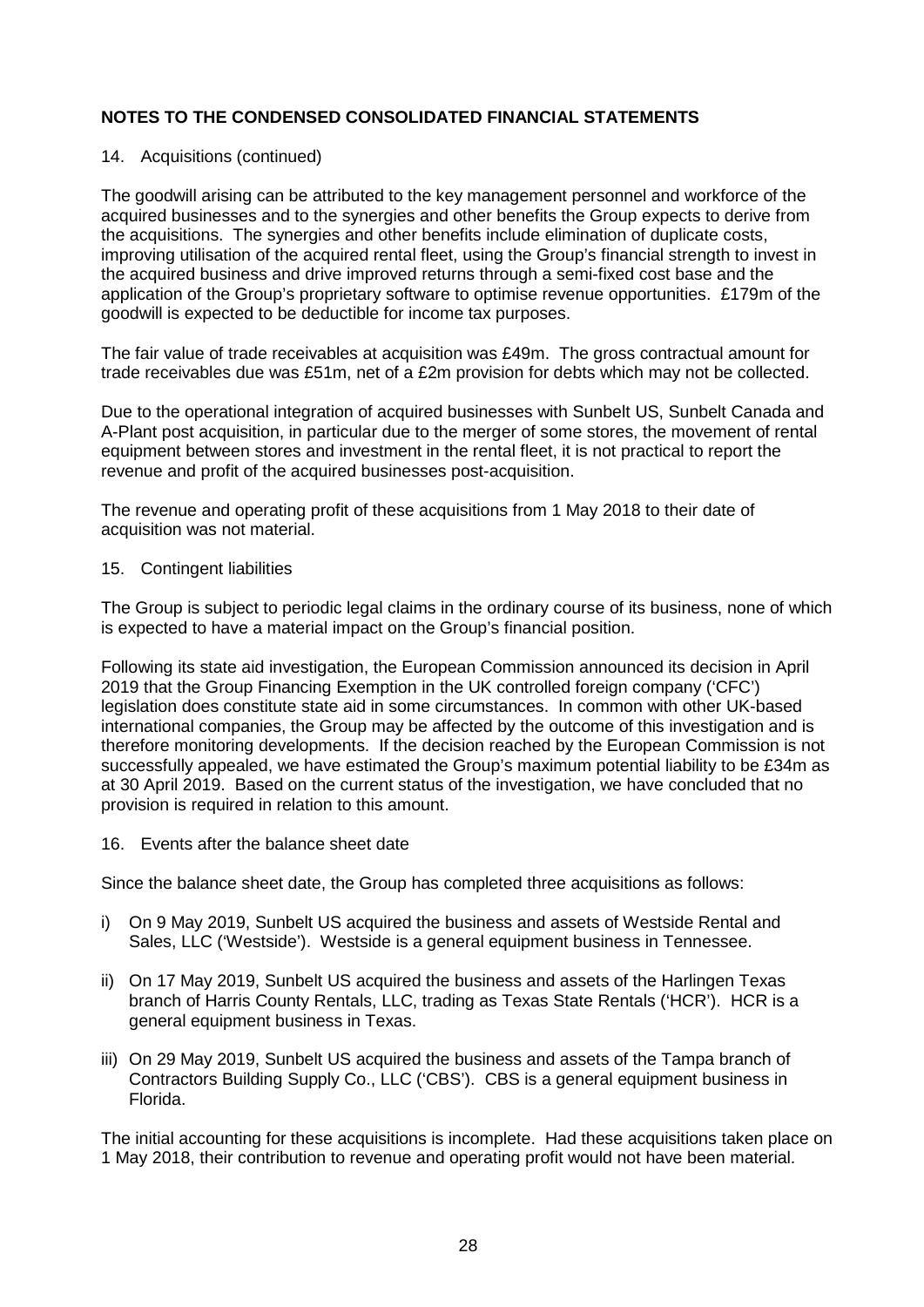## **REVIEW OF FOURTH QUARTER, BALANCE SHEET AND CASH FLOW**

## **Fourth quarter (unaudited)**

|                                           | Revenue        |         |             | <b>EBITDA</b> |              | Operating profit |  |
|-------------------------------------------|----------------|---------|-------------|---------------|--------------|------------------|--|
|                                           | <u>2019</u>    | 2018    | <u>2019</u> | 2018          | 2019         | <u> 2018 </u>    |  |
| Sunbelt US in \$m                         | 1,229.8        | 1.034.3 | 577.0       | <u>494.5</u>  | <u>334.9</u> | <u>292.3</u>     |  |
| Sunbelt Canada in C\$m                    | <u>87.4</u>    | 62.4    | 28.6        | 8.4           | <u>7.4</u>   | (4.9)            |  |
| Sunbelt US in £m                          | 940.9          | 738.0   | 441.6       | 351.9         | 256.1        | 207.2            |  |
| A-Plant                                   | 114.7          | 117.7   | 36.3        | 38.8          | 7.6          | 13.4             |  |
| Sunbelt Canada in £m                      | 50.2           | 35.1    | 16.4        | 4.5           | 4.2          | (3.1)            |  |
| Group central costs                       |                |         | (3.9)       | (4.6)         | (3.7)        | (4.6)            |  |
|                                           | <u>1,105.8</u> | 890.8   | 490.4       | 390.6         | 264.2        | 212.9            |  |
| Net financing costs                       |                |         |             |               | (41.7)       | (27.6)           |  |
| <b>Profit before amortisation and tax</b> |                |         |             |               | 222.5        | 185.3            |  |
| Amortisation                              |                |         |             |               | (13.9)       | (10.6)           |  |
| Profit before taxation                    |                |         |             |               | 208.6        | <u>174.7</u>     |  |
| <u>Marqins</u>                            |                |         |             |               |              |                  |  |
| <b>Sunbelt US</b>                         |                |         | 46.9%       | 47.8%         | 27.2%        | 28.3%            |  |
| A-Plant                                   |                |         | 31.8%       | 33.0%         | 6.7%         | 11.4%            |  |
| Sunbelt Canada                            |                |         | 32.7%       | 13.5%         | 8.5%         | $-7.8%$          |  |
| Group                                     |                |         | 44.3%       | 43.8%         | 23.9%        | 23.9%            |  |

Group revenue increased 24% to £1,106m in the fourth quarter (2018: £891m) with a strong performance in the US and Canada. This revenue growth, combined with continued focus on operational efficiency, generated underlying profit before tax of £222m (2018: £185m).

As for the year, the Group's growth was driven by strong organic growth supplemented by bolt-on acquisitions. Sunbelt US's revenue growth for the quarter can be analysed as follows:

|                                      |       | <u>\$m</u>   |
|--------------------------------------|-------|--------------|
| 2018 rental only revenue             |       | 743          |
| Organic (same-store and greenfields) | 15%   | 111          |
| Bolt-ons (since 1 February 2018)     | 7%    | <u>54</u>    |
| 2019 rental only revenue             | 22%   | 908          |
| Ancillary revenue                    | 17%   | 236          |
| 2019 rental revenue                  | 21%   | 1,144        |
| Sales revenue                        | $-4%$ | 86           |
| 2019 total revenue                   | 19%   | <u>1,230</u> |

Sunbelt US's organic growth of 15% is well in excess of that of the rental market as we continue to take market share. In addition, bolt-ons have contributed a further 7% growth as we execute our long-term structural growth strategy of expanding our geographic footprint and our specialty businesses. Total rental only revenue growth of 22% was driven by an increase in fleet on rent.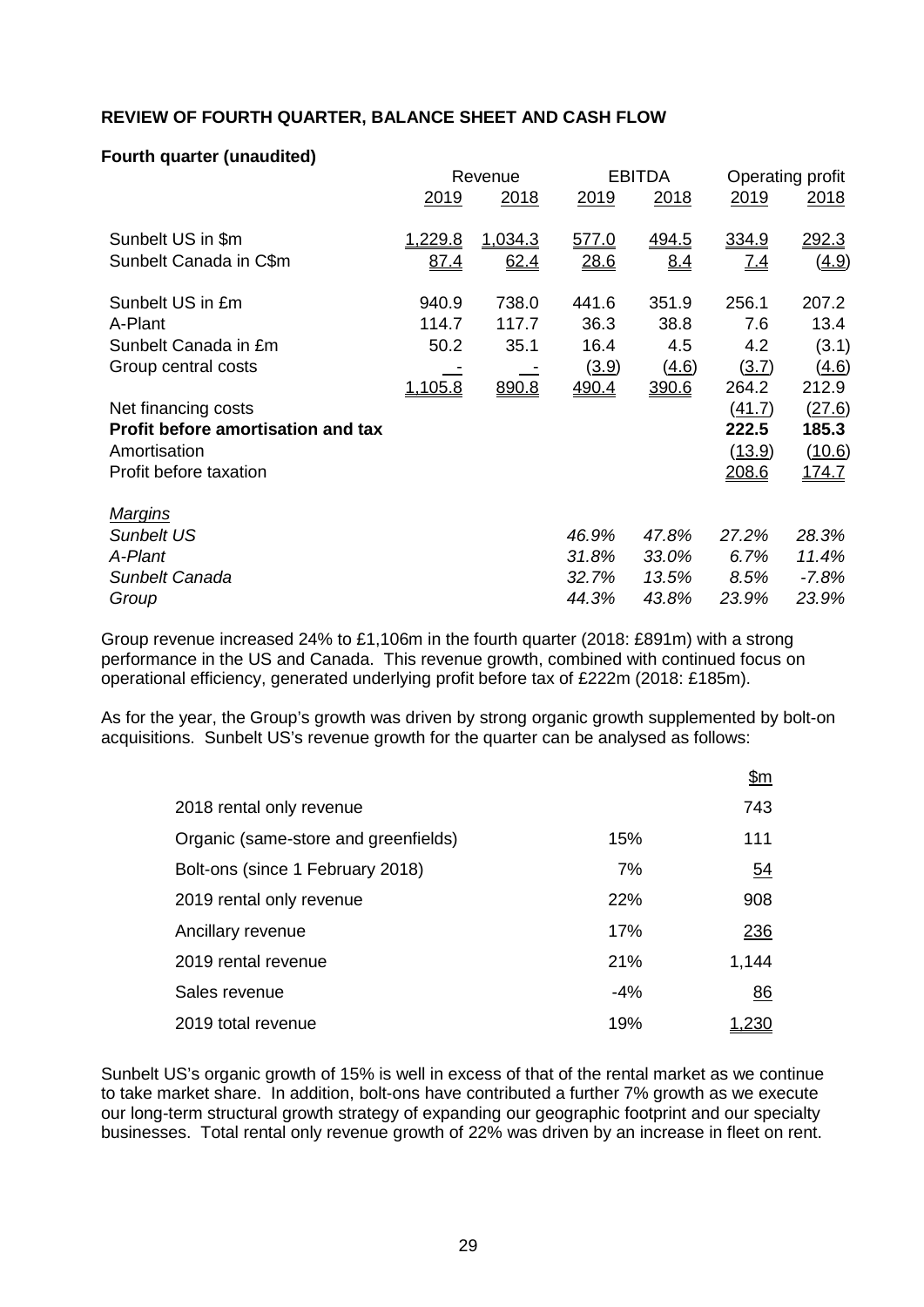A-Plant generated rental only revenue up 2% at £84m (2018: £82m) in the quarter. This represented increased fleet on rent and better yield than a year ago. The principal driver of yield was product mix.

Sunbelt Canada delivered revenue of C\$87m (2018: C\$62m) in the quarter.

Group operating profit increased 24% to £264m (2018: £213m). Net financing costs were £42m (2018: £28m), reflecting higher average debt levels. As a result, Group profit before amortisation of intangibles and taxation was £222m (2018: £185m). After amortisation of £14m (2018: £11m), the statutory profit before taxation was £209m (2018: £175m).

#### **Balance sheet**

#### Fixed assets

Capital expenditure in the year totalled £1,587m (2018: £1,239m) with £1,417m invested in the rental fleet (2018: £1,100m). Expenditure on rental equipment was 89% of total capital expenditure with the balance relating to the delivery vehicle fleet, property improvements and IT equipment. Capital expenditure by division was:

|                                                                                   | Replacement   | 2019<br>Growth         | Total                   | 2018<br>Total           |
|-----------------------------------------------------------------------------------|---------------|------------------------|-------------------------|-------------------------|
| Sunbelt US in \$m<br>Sunbelt Canada in C\$m                                       | 480.3<br>56.2 | <u>1.127.1</u><br>99.5 | 1.607.4<br><u>155.7</u> | 1,267.8<br>76.2         |
| Sunbelt US in £m                                                                  | 368.5         | 864.6                  | 1,233.1                 | 920.4                   |
| A-Plant<br>Sunbelt Canada in £m                                                   | 61.2<br>32.0  | 33.7<br>56.8           | 94.9<br>88.8            | 136.9<br>43.1           |
| Total rental equipment                                                            | 461.7         | 955.1                  | 1,416.8                 | 1,100.4                 |
| Delivery vehicles, property improvements & IT equipment<br><b>Total additions</b> |               |                        | 170.4<br><u>1,587.2</u> | 138.3<br><u>1,238.7</u> |

In a strong US rental market, \$1,127m of rental equipment capital expenditure was spent on growth while \$480m was invested in replacement of existing fleet. The growth proportion is estimated on the basis of the assumption that replacement capital expenditure in any period is equal to the original cost of equipment sold.

The average age of the Group's serialised rental equipment, which constitutes the substantial majority of our fleet, at 30 April 2019 was 34 months (2018: 32 months) on a net book value basis. Sunbelt US's fleet had an average age of 33 months (2018: 32 months), A-Plant's fleet had an average age of 38 months (2018: 32 months) and Sunbelt Canada's fleet had an average age of 30 months (2018: 28 months).

|                                                     | 30 April 2019                | Rental fleet at original cost<br>30 April 2018 | LTM average                  | LTM rental<br>revenue                | ∟TM<br>dollar<br>utilisation | LTM<br>physical<br>utilisation |
|-----------------------------------------------------|------------------------------|------------------------------------------------|------------------------------|--------------------------------------|------------------------------|--------------------------------|
| Sunbelt US in \$m<br>Sunbelt Canada in C\$m         | 9,125<br>660                 | <u>7,552</u><br><u>394</u>                     | 8,479<br>589                 | 4,637<br>288                         | 55%<br>49%                   | <u>71%</u><br>61%              |
| Sunbelt US in £m<br>A-Plant<br>Sunbelt Canada in £m | 6,999<br>907<br>376<br>8,282 | 5.482<br>862<br>223<br>6,567                   | 6,500<br>893<br>343<br>7,736 | 3,555<br>416<br><u> 167</u><br>4,138 | 55%<br>47%<br>49%            | 71%<br>69%<br>61%              |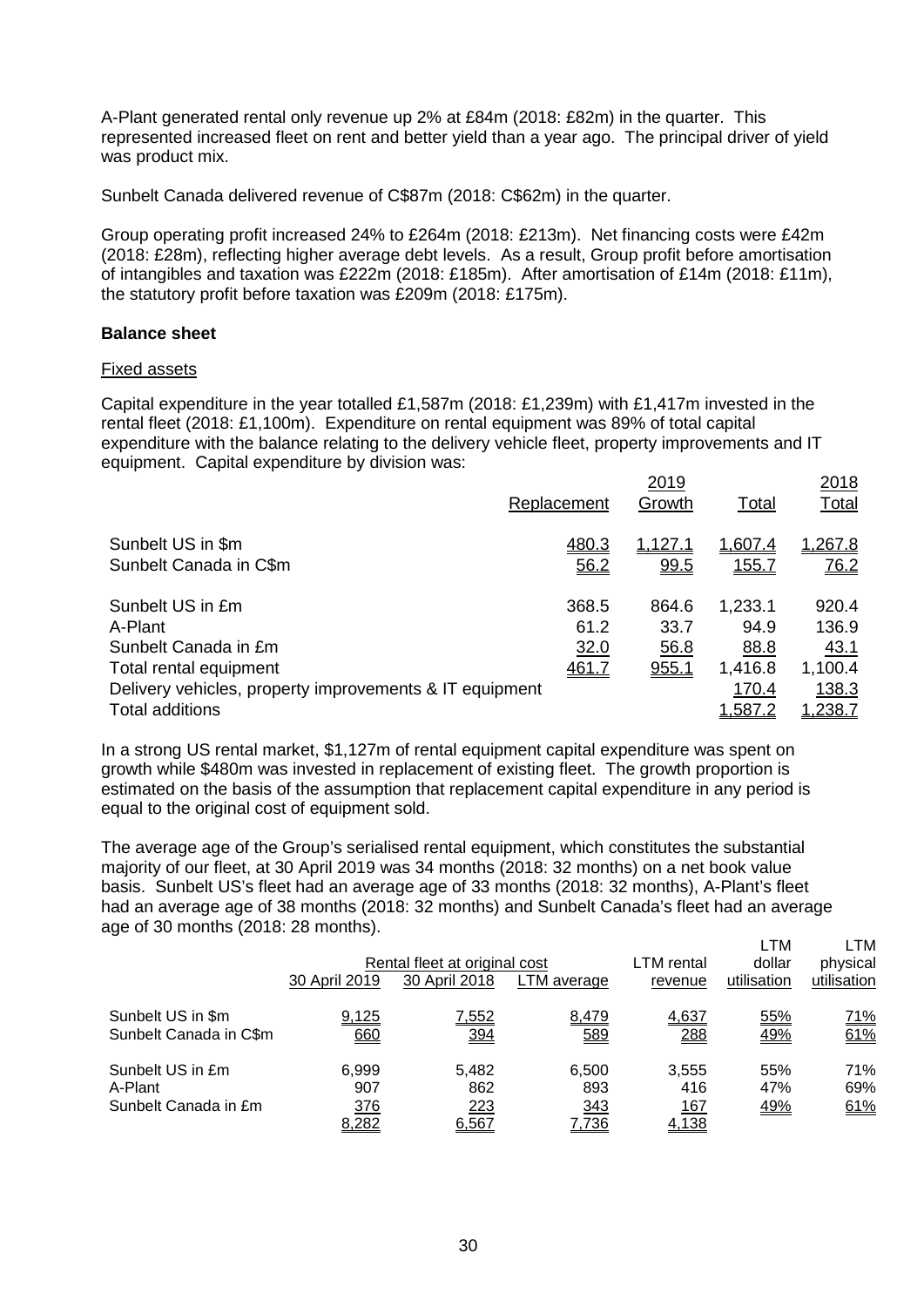Dollar utilisation was 55% at Sunbelt US (2018: 55%), 47% at A-Plant (2018: 48%) and 49% at Sunbelt Canada (2018: 60%). The Sunbelt US dollar utilisation is in line with where it was a year ago. The lower A-Plant dollar utilisation reflects the drag effect of yield while Sunbelt Canada reflects the mix of the business with a full year of CRS and the impact of the lower dollar utilisation Voisin's business. Physical utilisation at Sunbelt US was 71% (2018: 72%), 69% at A-Plant (2018: 68%) and 61% at Sunbelt Canada.

#### Trade receivables

Receivable days at 30 April 2019 were 51 days (2018: 50 days). The bad debt charge for the last twelve months ended 30 April 2019 as a percentage of total turnover was 0.6% (2018: 0.6%). Trade receivables at 30 April 2019 of £756m (2018: £556m) are stated net of allowances for bad debts and credit notes of £53m (2018: £43m) with the allowance representing 7.1% (2018: 7.2%) of gross receivables.

#### Trade and other payables

Group payable days were 55 days in 2019 (2018: 57 days) with capital expenditure related payables, which have longer payment terms, totalling £196m (2018: £269m). Payment periods for purchases other than rental equipment vary between seven and 60 days and for rental equipment between 30 and 120 days.

#### **Cash flow and net debt**

|                                                                 | Year to<br>30 April |                  |  |
|-----------------------------------------------------------------|---------------------|------------------|--|
|                                                                 | 2019<br>£m          | 2018<br>£m       |  |
| <b>EBITDA before exceptional items</b>                          | 2,106.6             | 1,733.1          |  |
| Cash inflow from operations before exceptional                  |                     |                  |  |
| items and changes in rental equipment<br>Cash conversion ratio* | 2,042.5<br>97.0%    | 1,681.2<br>97.0% |  |
| Replacement rental capital expenditure                          | (472.9)             | (375.8)          |  |
| Payments for non-rental capital expenditure                     | (168.7)             | (141.2)          |  |
| Rental equipment disposal proceeds                              | 181.6               | 151.8            |  |
| Other property, plant and equipment disposal proceeds           | 10.2                | 8.9              |  |
| Tax (net)                                                       | (51.0)              | (97.6)           |  |
| Financing costs                                                 | (142.9)             | (110.0)          |  |
| Cash inflow before growth capex and                             |                     |                  |  |
| payment of exceptional costs                                    | 1,398.8             | 1,117.3          |  |
| Growth rental capital expenditure                               | (1,030.6)           | (705.9)          |  |
| <b>Exceptional costs</b>                                        |                     | (25.2)           |  |
| Free cash flow                                                  | 368.2               | 386.2            |  |
| <b>Business acquisitions</b>                                    | <u>(591.3)</u>      | (359.0)          |  |
| Total cash (absorbed)/generated                                 | (223.1)             | 27.2             |  |
| <b>Dividends</b>                                                | (164.2)             | (140.5)          |  |
| Purchase of own shares by the Company                           | (460.4)             | (158.2)          |  |
| Purchase of own shares by the ESOT                              | (14.2)              | (10.2)           |  |
| Increase in net debt due to cash flow                           | (861.9)             | (281.7)          |  |

\* Cash inflow from operations before exceptional items and changes in rental equipment as a percentage of EBITDA before exceptional items.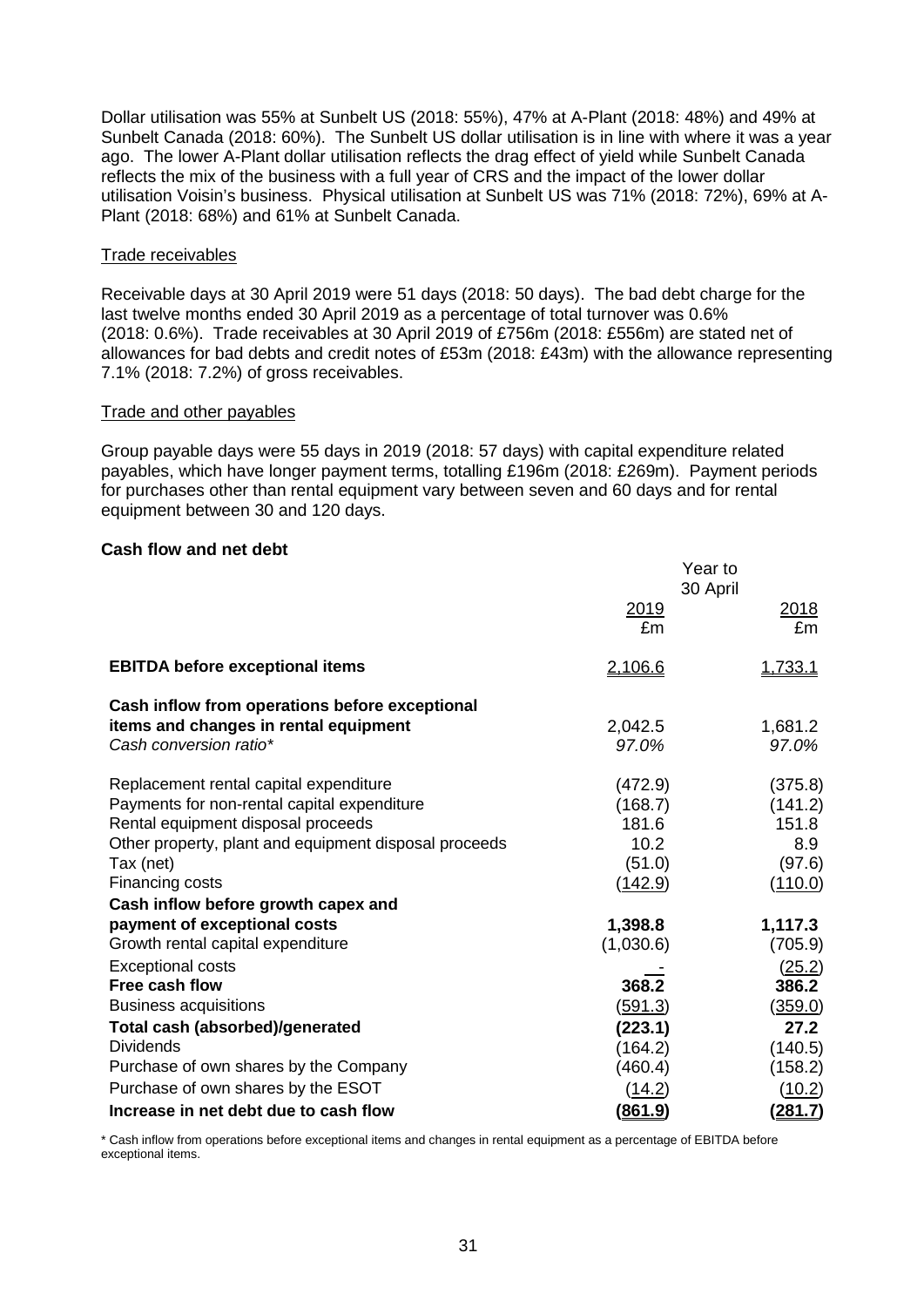Cash inflow from operations before payment of exceptional costs and the net investment in the rental fleet increased by 21% to £2,043m. The cash conversion ratio for the year was 97% (2018: 97%).

Total payments for capital expenditure (rental equipment and other PPE) during the year were £1,672m (2018: £1,223m). Disposal proceeds received totalled £192m (2018: £161m), giving net payments for capital expenditure of £1,480m in the year (2018: £1,062m). Financing costs paid totalled £143m (2018: £110m) while tax payments were £51m (2018: £98m). Financing costs paid typically differ from the charge in the income statement due to the timing of interest payments in the year and non-cash interest charges. The exceptional costs incurred in the prior year represent the amounts paid to settle the interest and call premium due on the \$900m senior secured notes which were satisfied and discharged in August 2017.

Accordingly, the Group generated £1,399m (2018: £1,117m) of net cash before discretionary investments made to enlarge the size and hence earning capacity of its rental fleet and on acquisitions. After growth capital expenditure and payment of exceptional costs, there was a free cash inflow of £368m (2018: £386m) and, after acquisition expenditure of £591m (2018: £359m), a net cash outflow of £223m (2018: inflow of £27m), before returns to shareholders.

## Net debt

|                                                       | 2019<br>£m     | 2018<br>£m |
|-------------------------------------------------------|----------------|------------|
| First priority senior secured bank debt               | 2,010.7        | 1,508.5    |
| Finance lease obligations                             | 5.0            | 5.3        |
| 5.625% second priority senior secured notes, due 2024 | 379.3          | 358.4      |
| 4.125% second priority senior secured notes, due 2025 | 454.7          | 429.5      |
| 5.250% second priority senior secured notes, due 2026 | 453.6          |            |
| 4.375% second priority senior secured notes, due 2027 | 454.4          | 429.4      |
|                                                       | 3,757.7        | 2,731.1    |
| Cash and cash equivalents                             | (12.8)         | (19.1)     |
| Total net debt                                        | <u>3,744.9</u> | 2,712.0    |

Net debt at 30 April 2019 was £3,745m with the increase since 30 April 2018 reflecting the net cash outflow set out above and the impact of weaker sterling (£126m). The Group's EBITDA for the year ended 30 April 2019 was £2,107m and the ratio of net debt to EBITDA was 1.8 times at 30 April 2019 (2018: 1.6 times) on a constant currency basis and on a reported basis.

## **Financial risk management**

The Group's trading and financing activities expose it to various financial risks that, if left unmanaged, could adversely impact on current or future earnings. Although not necessarily mutually exclusive, these financial risks are categorised separately according to their different generic risk characteristics and include market risk (foreign currency risk and interest rate risk), credit risk and liquidity risk.

## Market risk

The Group's activities expose it primarily to interest rate and currency risk. Interest rate risk is monitored on a continuous basis and managed, where appropriate, through the use of interest rate swaps whereas the use of forward foreign exchange contracts to manage currency risk is considered on an individual non-trading transaction basis. The Group is not exposed to commodity price risk or equity price risk as defined in IFRS 7.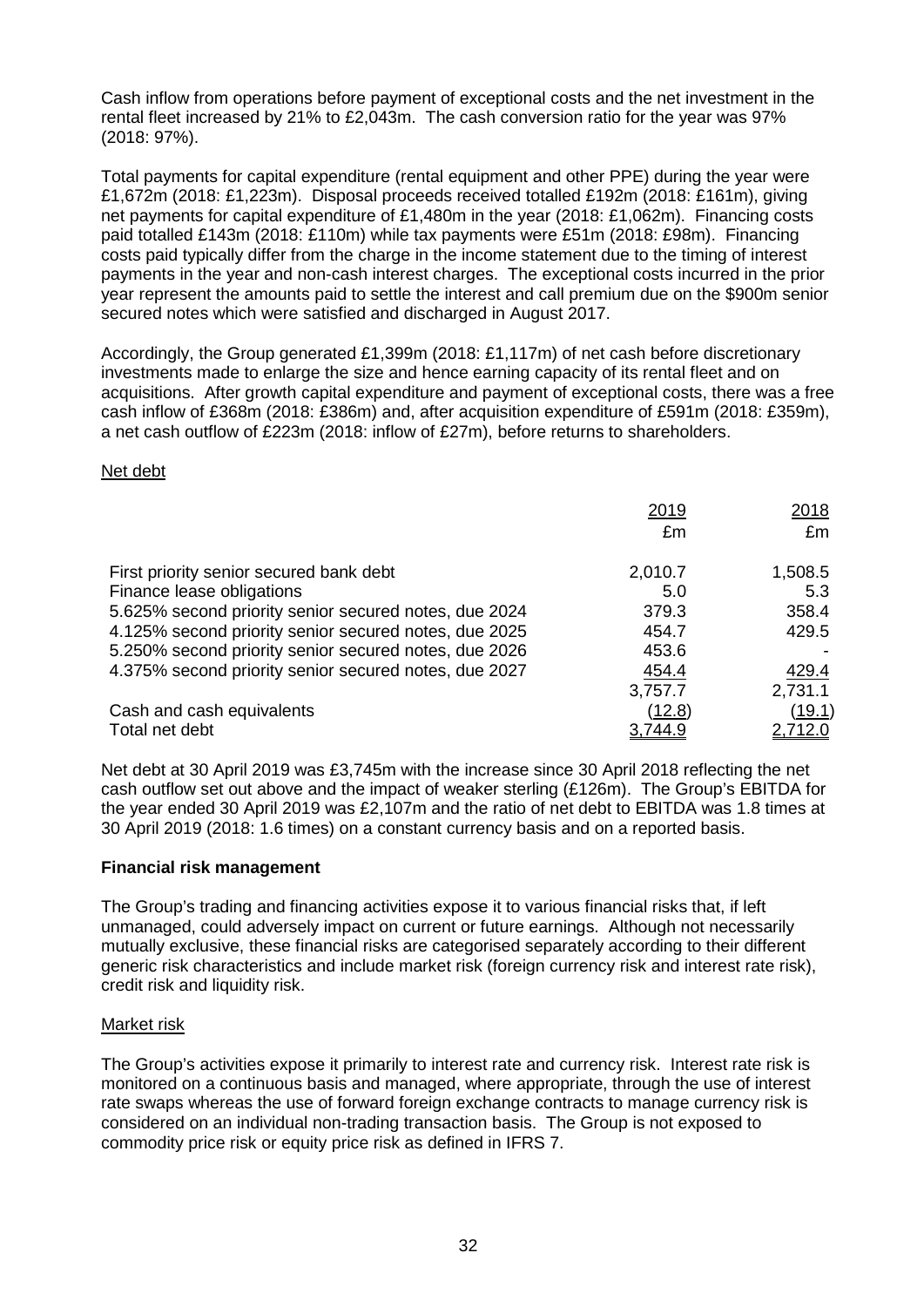#### *Interest rate risk*

The Group has fixed and variable rate debt in issue with 46% of the drawn debt at a fixed rate as at 30 April 2019. The Group's accounting policy requires all borrowings to be held at amortised cost. As a result, the carrying value of fixed rate debt is unaffected by changes in credit conditions in the debt markets and there is therefore no exposure to fair value interest rate risk. The Group's debt that bears interest at a variable rate comprises all outstanding borrowings under the senior secured credit facility. The interest rates currently applicable to this variable rate debt are LIBOR as applicable to the currency borrowed plus 150bp.

The Group periodically utilises interest rate swap agreements to manage and mitigate its exposure to changes in interest rates. However, during the year ended and as at 30 April 2019, the Group had no such swap agreements outstanding. The Group may, at times, hold cash and cash equivalents, which earn interest at a variable rate.

## *Currency risk*

Currency risk is predominantly translation risk as there are no significant transactions in the ordinary course of business that take place between foreign entities. The Group's reporting currency is the pound sterling. However, a majority of our assets, liabilities, revenue and costs is denominated in US dollars. The Group has arranged its financing such that, at 30 April 2019, 93% of its debt was denominated in US (and Canadian) dollars so that there is a natural partial offset between its dollar-denominated net assets and earnings and its dollar-denominated debt and interest expense. At 30 April 2019, dollar denominated debt represented approximately 60% of the value of dollar-denominated net assets (other than debt). Based on the current currency mix of our profits and on dollar debt levels, interest and exchange rates at 30 April 2019, a 1% change in the US dollar exchange rate would impact pre-tax profit by £11m.

The Group's exposure to exchange rate movements on trading transactions is relatively limited. All Group companies invoice revenue in their respective local currency and generally incur expense and purchase assets in their local currency. Consequently, the Group does not routinely hedge either forecast foreign exchange exposures or the impact of exchange rate movements on the translation of overseas profits into sterling. Where the Group does hedge, it maintains appropriate hedging documentation. Foreign exchange risk on significant non-trading transactions (e.g. acquisitions) is considered on an individual basis.

## Credit risk

The Group's principal financial assets are cash and bank balances and trade and other receivables. The Group's credit risk is primarily attributable to its trade receivables. The amounts presented in the balance sheet are net of allowances for doubtful receivables. The credit risk on liquid funds and derivative financial instruments is limited because the counterparties are banks with high credit ratings assigned by international credit rating agencies.

The Group has a large number of unrelated customers, serving over 710,000 during the financial year, and does not have any significant credit exposure to any particular customer. Each business segment manages its own exposure to credit risk according to the economic circumstances and characteristics of the markets they serve. The Group believes that management of credit risk on a devolved basis enables it to assess and manage credit risk more effectively. However, broad principles of credit risk management practice are observed across the Group, such as the use of credit reference agencies and the maintenance of credit control functions.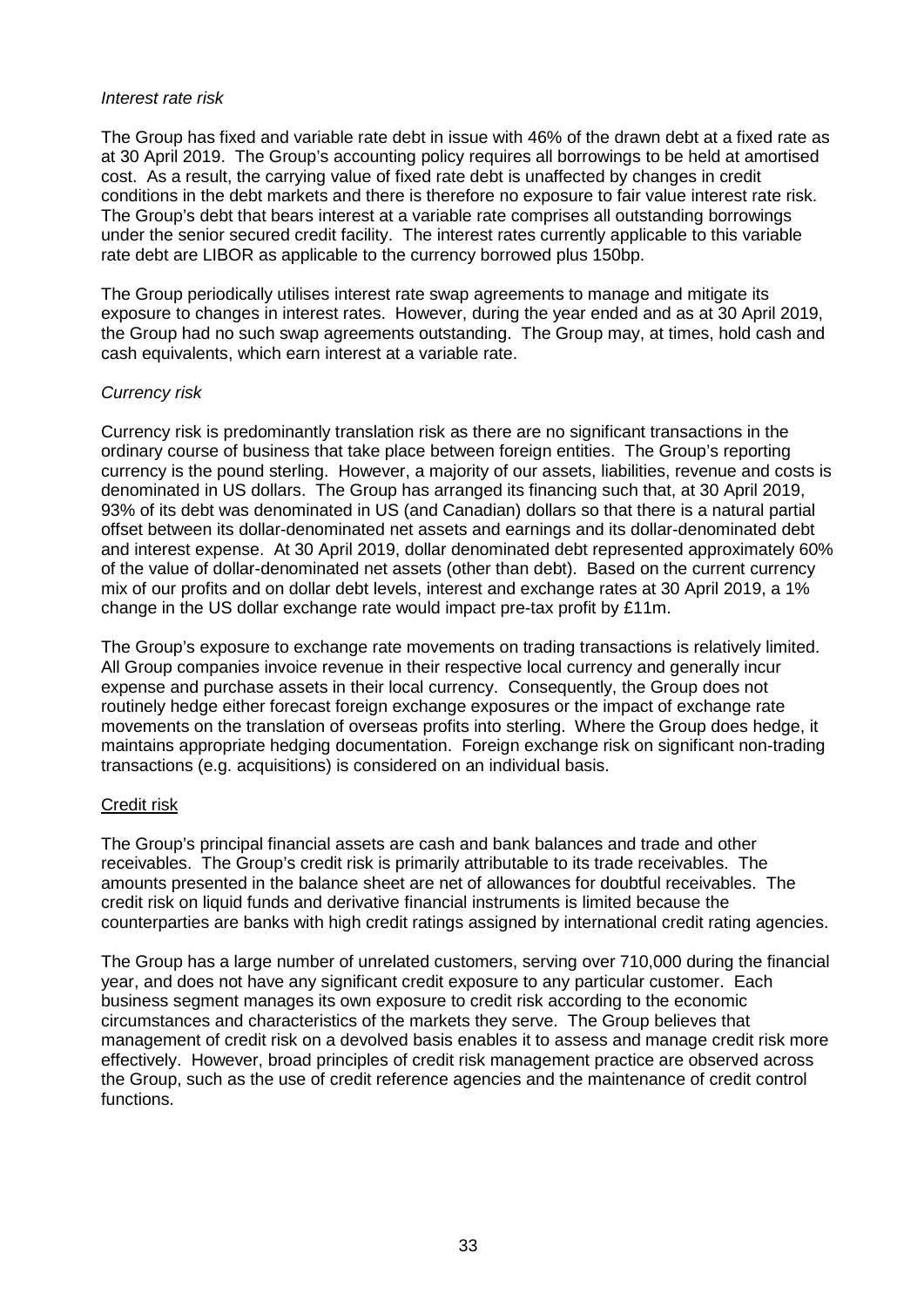## Liquidity risk

Liquidity risk is the risk that the Group could experience difficulties in meeting its commitments to creditors as financial liabilities fall due for payment.

The Group generates significant free cash flow before investment (defined as cash flow from operations less replacement capital expenditure net of proceeds of asset disposals, interest paid and tax paid). This free cash flow before investment is available to the Group to invest in growth capital expenditure, acquisitions, dividend payments and other returns to shareholders or to reduce debt.

In addition to the strong free cash flow from normal trading activities, additional liquidity is available through the Group's senior secured debt facility. At 30 April 2019, availability under the \$4.1bn facility was \$1,622m (£1,244m).

## **Principal risks and uncertainties**

The Group faces a number of risks and uncertainties in its day-to-day operations and it is management's role to mitigate and manage these risks. The Board has established a formal risk management process which has identified the following principal risks and uncertainties which could affect employees, operations, revenue, profits, cash flows and assets of the Group.

#### Economic conditions

#### *Potential impact*

In the longer term, there is a link between demand for our services and levels of economic activity. The construction industry, which affects our business, is cyclical and typically lags the general economic cycle by between 12 and 24 months.

The impact of Brexit on the UK economy is considered part of this risk.

#### *Mitigation*

- Prudent management through the different phases of the cycle.
- Flexibility in the business model.
- Capital structure and debt facilities arranged in recognition of the cyclical nature of our market and able to withstand market shocks.

#### *Change*

Our performance is benefitting from the economic cycle and we expect to see further upside as the economic growth continues. However, our longer term planning is focused on the next downturn to ensure we have the financial firepower at the bottom of the cycle to achieve the next 'step-change' in business performance. As we move further into this cycle, the risk of an economic downturn increases.

#### **Competition**

#### *Potential impact*

The already competitive market could become even more competitive and we could suffer increased competition from large national competitors or small companies operating at a local level resulting in reduced market share and lower revenue.

## *Mitigation*

- Create commercial advantage by providing the highest level of service, consistently and at a price which offers value.
- Differentiation of service.
- Enhance the barriers to entry to newcomers provided by our platform: industry-leading IT, experienced personnel and a broad network and equipment fleet.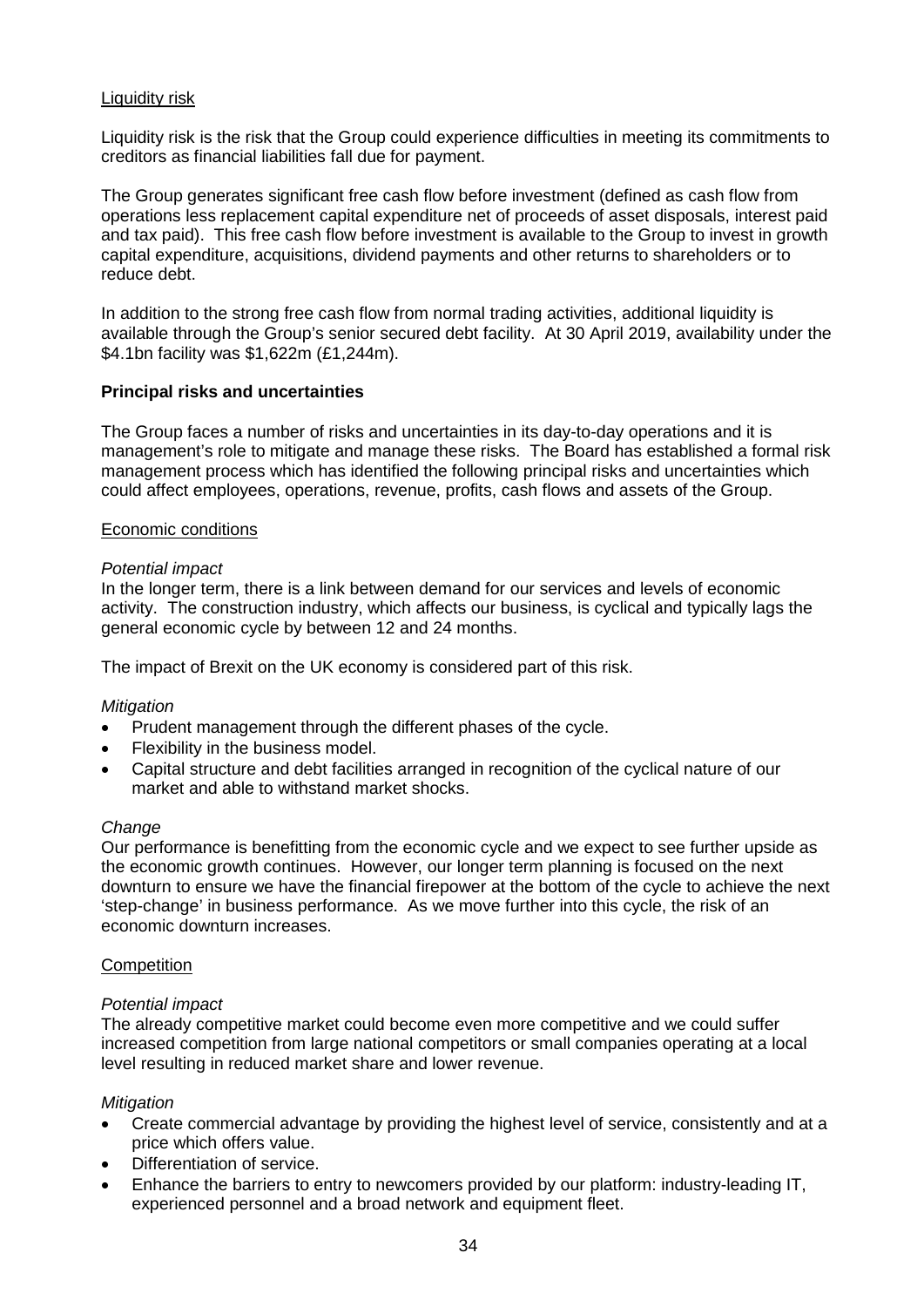• Regularly estimate and monitor our market share and track the performance of our competitors.

## *Change*

Our competitive position continues to improve. We are growing faster than our larger competitors and the market, and continue to take market share from our smaller, less well financed competitors. We have a 9% market share in the US, a 4% market share in Canada and 8% in the UK.

## Financing

## *Potential impact*

Debt facilities are only ever committed for a finite period of time and we need to plan to renew our facilities before they mature and guard against default. Our loan agreements also contain conditions (known as covenants) with which we must comply.

## *Mitigation*

- Maintain conservative (1.5 to 2 times excluding the impact of IFRS 16), net debt to EBITDA leverage which helps minimise our refinancing risk.
- Maintain long debt maturities.
- Use of an asset-based senior facility means none of our debt contains quarterly financial covenants when availability under the facility exceeds \$410m.

## *Change*

At 30 April 2019, our facilities were committed for an average of six years, leverage was at 1.8 times and availability under the senior debt facility was \$1,622m.

## Cyber security

## *Potential impact*

A cyber-attack or serious uncured failure in our systems could result in us being unable to deliver service to our customers and / or the loss of data. In particular, we are heavily dependent on technology for the smooth running of our business given the large number of both units of equipment we rent and our customers. As a result, we could suffer reputational loss, revenue loss and financial penalties.

This is the most significant factor in our business continuity planning.

## *Mitigation*

- Stringent policies surrounding security, user access, change control and the ability to download and install software.
- Testing of cyber security including system penetration testing and internal phishing training exercises undertaken.
- Use of antivirus and malware software, firewalls, email scanning and internet monitoring as an integral part of our security plan.
- Use of firewalls and encryption to protect systems and any connections to third parties.
- Use of multi-factor authentication.
- Continued focus on development of IT strategy taking advantage of cloud technology available.
- Separate near-live back-up data centres which are designed to be able to provide the necessary services in the event of a failure at a primary site.

#### *Change*

Risk separately identified in current year having previously been considered as part of the business continuity risk.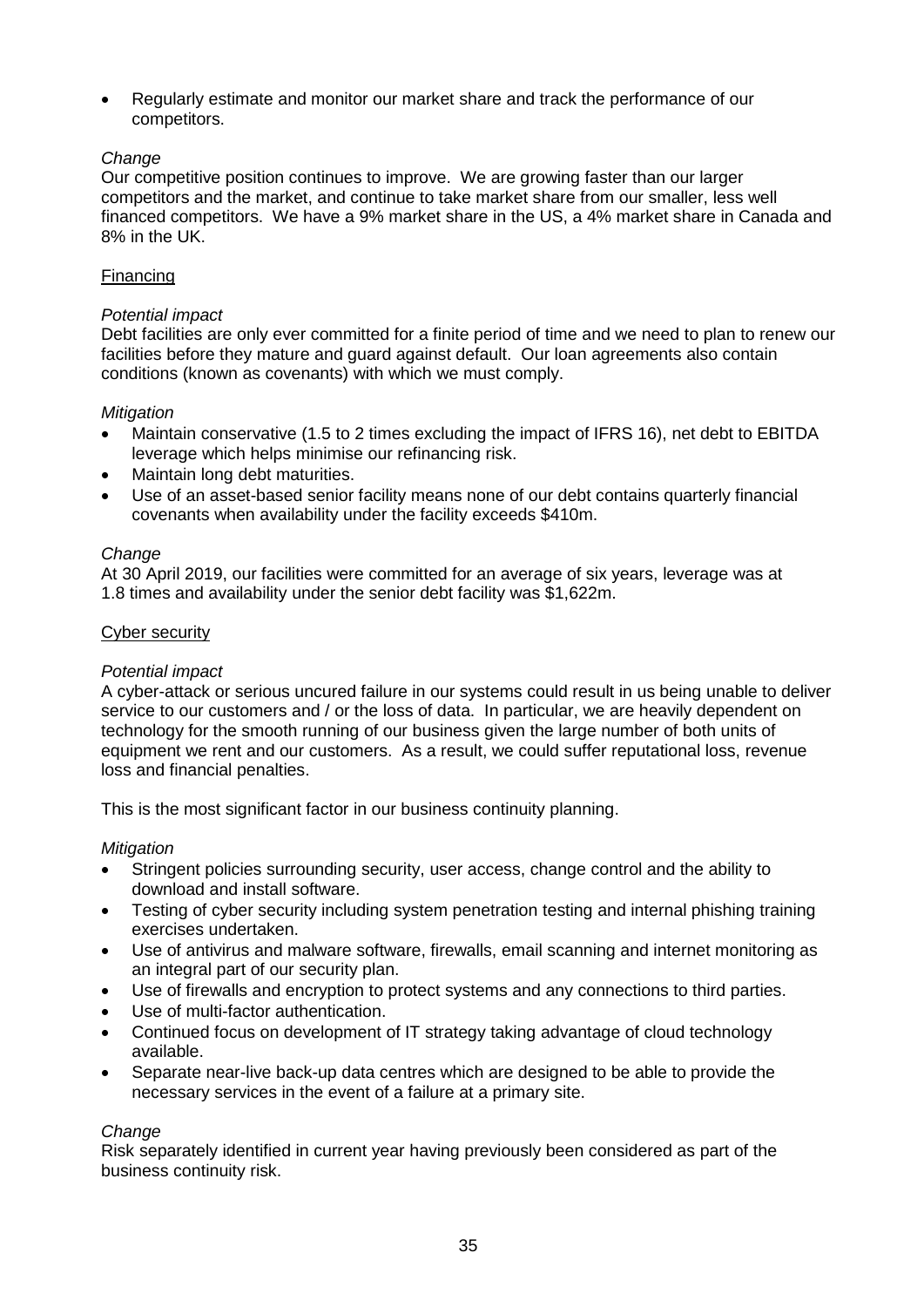We continue to enhance our response to cyber security threats.

Our business continuity plans were reviewed and updated during the year and our disaster recovery plans are tested regularly.

#### Health and safety

### *Potential impact*

We need to comply with laws and regulations governing occupational health and safety matters. Furthermore, accidents could happen which might result in injury to an individual, claims against the Group and damage to our reputation.

#### *Mitigation*

- Maintain appropriate health and safety policies and procedures regarding the need to comply with laws and regulations and to reasonably guard our employees against the risk of injury.
- Induction and training programmes reinforce health and safety policies.
- Programmes to support our customers exercising their responsibility to their own workforces when using our equipment.
- Maintain appropriate insurance coverage.

#### *Change*

In terms of reportable incidents, the RIDDOR (Reporting of Injuries, Diseases and Dangerous Occurrences Regulations) reportable rate was 0.34 (2018: 0.33) in Sunbelt US, 0.28 (2018: 0.08) in Sunbelt Canada and 0.22 (2018: 0.22) in A-Plant.

#### People

#### *Potential impact*

Retaining and attracting good people is key to delivering superior performance and customer service.

Excessive staff turnover is likely to impact on our ability to maintain the appropriate quality of service to our customers and would ultimately impact our financial performance adversely.

At a leadership level, succession planning is required to ensure the Group can continue to inspire the right culture, leadership and behaviours and meet its strategic objectives.

#### *Mitigation*

- Provide well-structured and competitive reward and benefit packages that ensure our ability to attract and retain the employees we need.
- Ensure that our staff have the right working environment and equipment to enable them to do the best job possible and maximise their satisfaction at work.
- Invest in training and career development opportunities for our people to support them in their careers.
- Ensure succession plans are in place and reviewed regularly which meet the ongoing needs of the Group.

#### *Change*

Our compensation and incentive programmes have continued to evolve to reflect market conditions and the economic environment.

Staff turnover has remained relatively constant with the prior year as our well-trained, knowledgeable staff have become targets for our competitors.

Increased focus on recruitment and induction training programmes as our highest level of turnover is within the first two years of employment.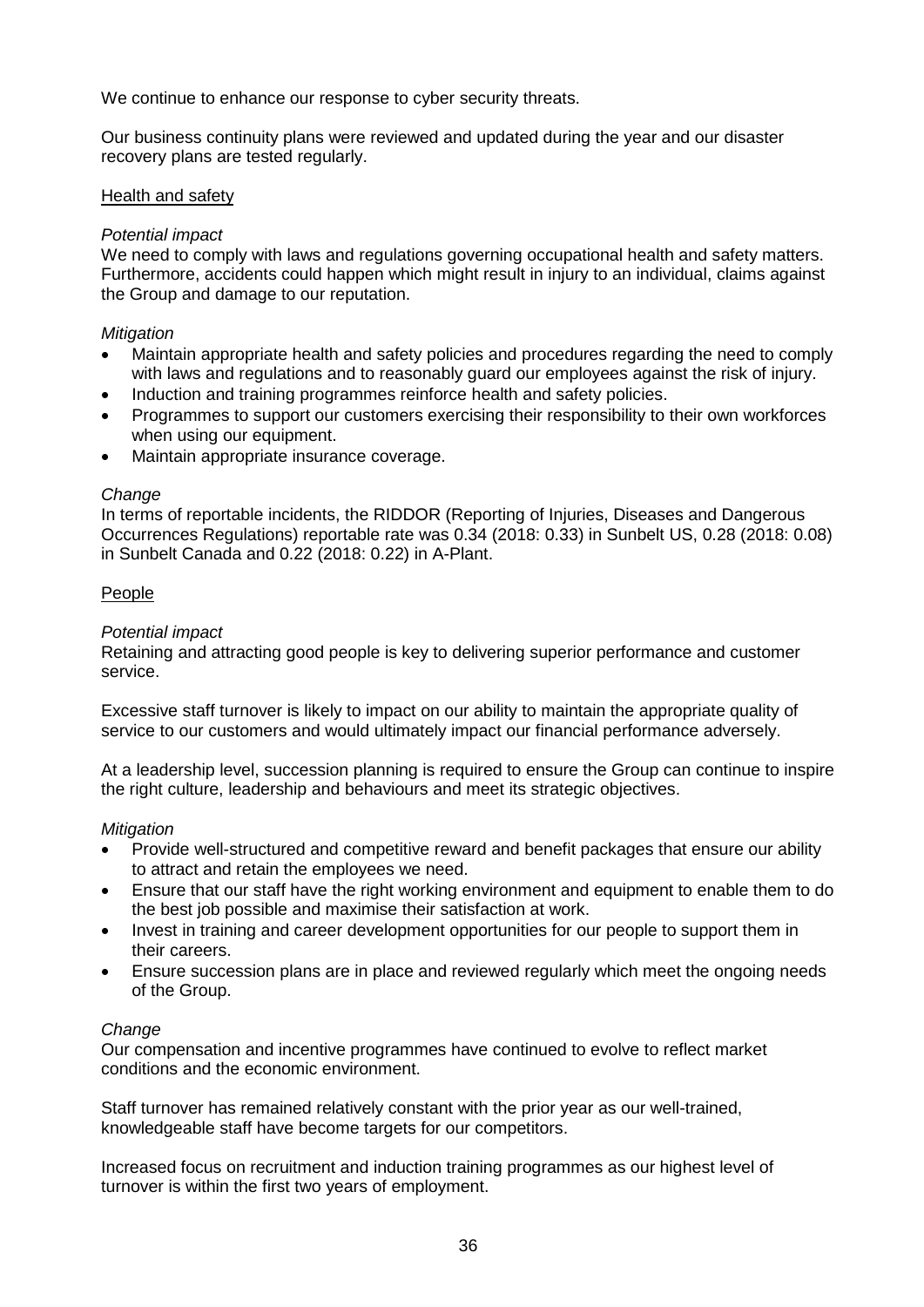We continue to invest in training and career development with over 250 courses offered across both businesses.

## **Environmental**

## *Potential impact*

We need to comply with environmental laws. These laws regulate such issues as wastewater, stormwater, solid and hazardous wastes and materials, and air quality. Breaches potentially create hazards to our employees, damage to our reputation and expose the Group to, amongst other things, the cost of investigating and remediating contamination and also fines and penalties for non-compliance.

## *Mitigation*

- Policies and procedures in place at all our stores regarding the need to adhere to local laws and regulations.
- Procurement policies reflect the need for the latest available emissions management and fuel efficiency tools in our fleet.
- Monitoring and reporting of carbon emissions.

## *Change*

We continue to seek to reduce the environmental impact of our business and invest in technology to reduce the environmental impact on our customers' businesses. In 2018/19 our carbon emission intensity ratio reduced to 67 (2018: 72) in Sunbelt US and 56 (2018: 67) in Sunbelt Canada. A-Plant's carbon emission intensity ratio was 75 (2018: 74).

## Laws and regulations

## *Potential impact*

Failure to comply with the frequently changing regulatory environment could result in reputational damage or financial penalty.

## *Mitigation*

- Maintaining a legal function to oversee management of these risks and to achieve compliance with relevant legislation.
- Group-wide ethics policy and whistle-blowing arrangements.
- Evolving policies and practices to take account of changes in legal obligations.
- Training and induction programmes ensure our staff receive appropriate training and briefing on the relevant policies.

## *Change*

We monitor regulatory and legislation changes to ensure our policies and practices reflect them and we comply with relevant legislation.

Our whistle-blowing arrangements are well established and the Company Secretary reports matters arising to the Audit Committee during the course of the year.

During the year over 2,300 people in Sunbelt US, 125 people in Canada and 525 people in A-Plant underwent induction training and additional training programmes were undertaken in safety.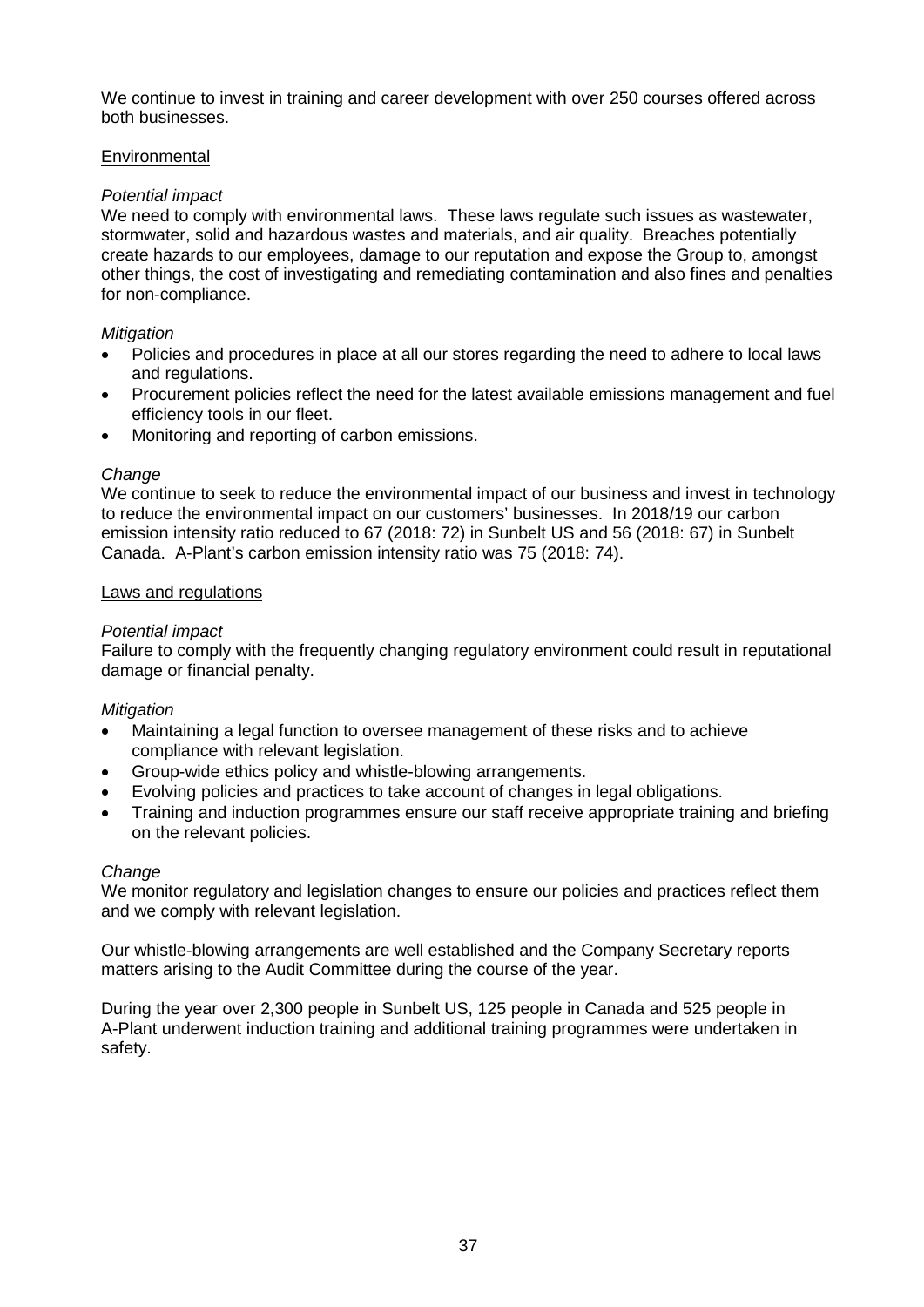## **OPERATING STATISTICS**

|                   | Number of rental stores |            | Staff numbers |               |
|-------------------|-------------------------|------------|---------------|---------------|
|                   | 2019                    | 2018       | 2019          | <u>2018</u>   |
| <b>Sunbelt US</b> | 773                     | 658        | 13,015        | 11,722        |
| A-Plant           | 196                     | 187        | 3,789         | 3,571         |
| Sunbelt Canada    | 67                      | 54         | 984           | 688           |
| Corporate office  |                         |            | 15            | 15            |
| Group             | 1,036                   | <u>899</u> | <u>17,803</u> | <u>15,996</u> |

Sunbelt US's rental store number includes 19 Sunbelt at Lowes stores at 30 April 2019 (2018: 19).